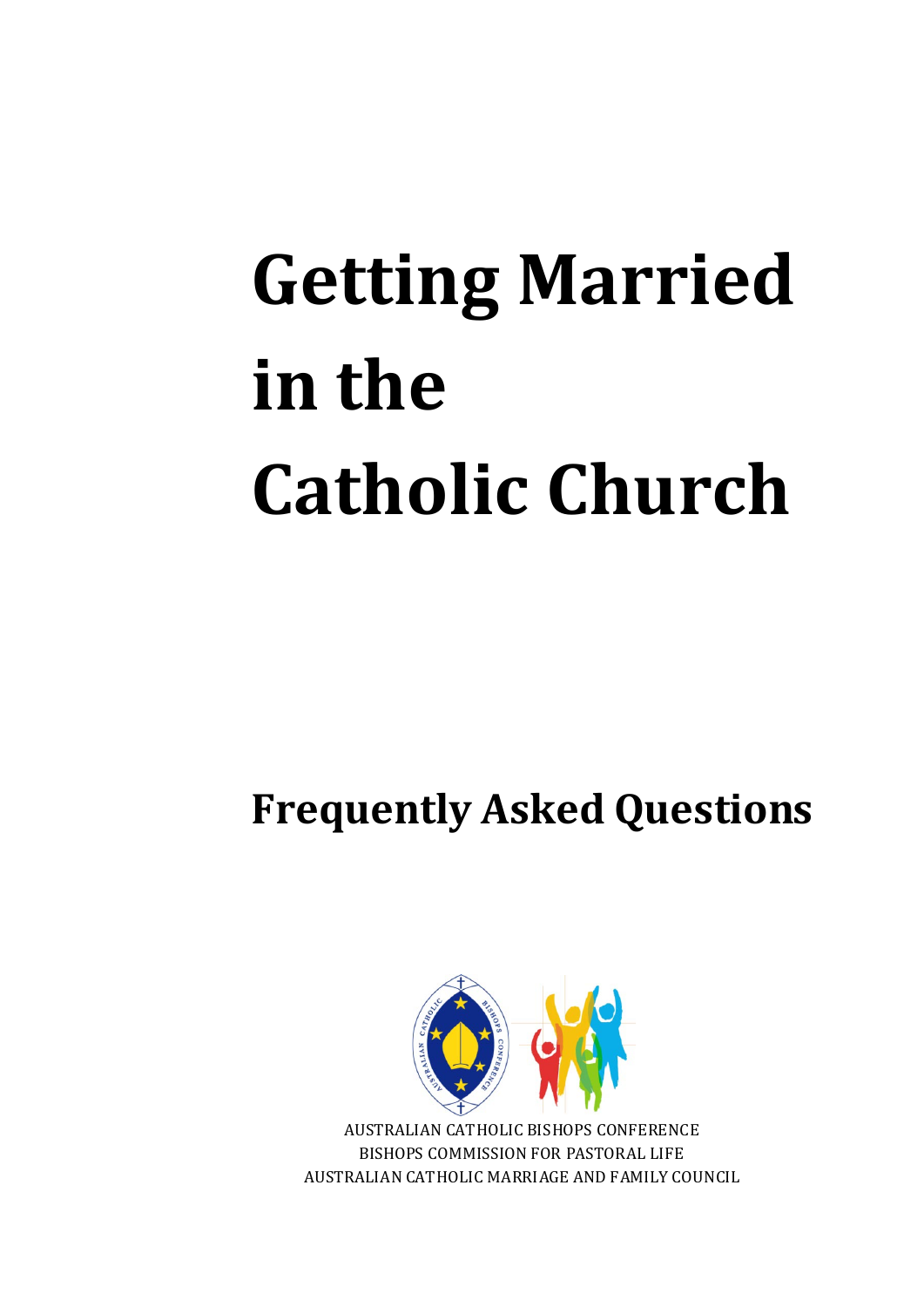The Australian Catholic Marriage and Family Council has prepared this Question and Answer Booklet for the Bishops Commission for Pastoral Life of the Australian Catholic Bishops Conference.

Please address all enquiries to the:

Australian Catholic Bishops Conference Secretariat for Pastoral Life GPO Box 368 CANBERRA ACT 2601

- E <u>[family@catholic.org.au](mailto:family@catholic.org.au)</u><br>F 02 6247 6083
- F 02 6247 6083<br>T 02 6201 9865
- T 02 6201 9865<br>W catholic.org.au
- [catholic.org.au](http://www.catholic.org.au/index.php?option=com_content&view=article&id=1172:australian-catholic-marriage-and-family-councilaustralian-catholic-marriage-and-family-council&catid=90:advisory-bodies&Itemid=305)

© 2011 AUSTRALIAN CATHOLIC BISHOPS CONFERENCE ISBN 978-1-86420-370-7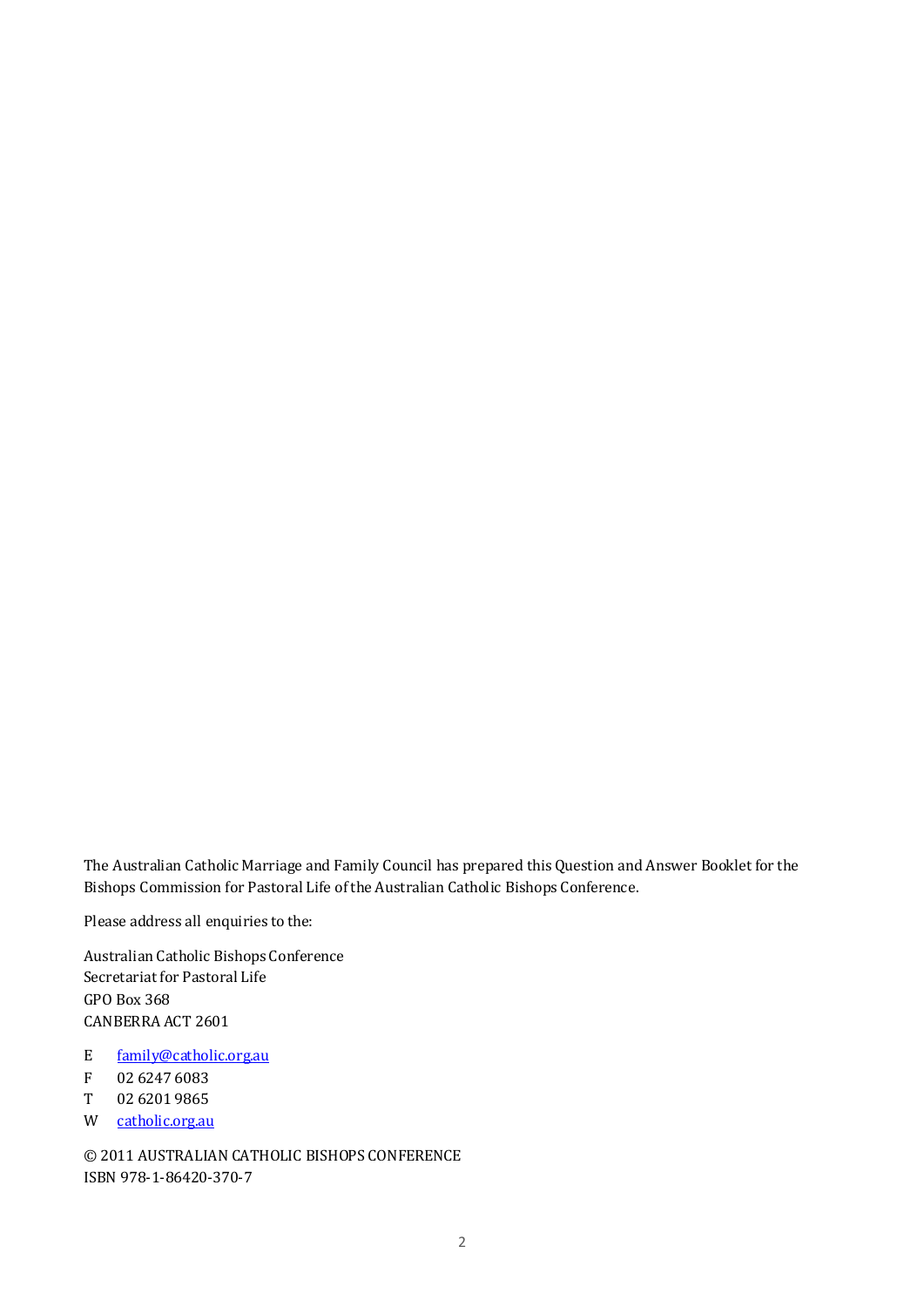# **Table of Contents**

|  | 1.             |                                                                                                                                                                                                          |  |  |  |
|--|----------------|----------------------------------------------------------------------------------------------------------------------------------------------------------------------------------------------------------|--|--|--|
|  | 2.             |                                                                                                                                                                                                          |  |  |  |
|  | 3.             | I was baptised a Catholic, but I don't go to church. May we still have a Catholic wedding?13                                                                                                             |  |  |  |
|  | 4.             |                                                                                                                                                                                                          |  |  |  |
|  | 5.             | I've had an abortion. I deeply regret this. I now wish to marry. Can we have a church marriage?13                                                                                                        |  |  |  |
|  | 6.             | My child has a serious intellectual disability, can he/she get married in the Church?14                                                                                                                  |  |  |  |
|  | 7.             | My fiancé and I have decided we will not have children. Is that a problem for a valid Church marriage?14                                                                                                 |  |  |  |
|  | 8.             | I'm Catholic, but I haven't been confirmed yet. May I get married in the Catholic Church?14                                                                                                              |  |  |  |
|  | 9.             | My fiancé belongs to the Ukrainian (Eastern) Catholic Church. Can we get married in my local Catholic                                                                                                    |  |  |  |
|  | 10.<br>Church. | I'm a Catholic but my fiancée is a non-Catholic. What is the procedure for us to get married in the Catholic                                                                                             |  |  |  |
|  | 11.            | I'm Catholic but my fiancé, who is a non Catholic, is divorced. His divorced is recognised by his Church. Can                                                                                            |  |  |  |
|  | 12.            | I'm waiting for an annulment. It's almost certain. Can we get married in anticipation?15                                                                                                                 |  |  |  |
|  | 13.            | My spouse and I are both baptised Catholics but we were married in a civil ceremony. What do we need                                                                                                     |  |  |  |
|  | 14.            | I'm a baptised Catholic and my spouse is a non-Catholic. We were married by the Minister from her<br>church without seeking approval from the Catholic Church. What do we need to do to get our marriage |  |  |  |
|  | 15.            | I'm Catholic but my fiancé isn't. Does he have to become a Catholic to be married in the church?16                                                                                                       |  |  |  |
|  | 16.            | I'm a Catholic but my fiancée is Muslim. Can a Catholic marry an unbaptised person? 16                                                                                                                   |  |  |  |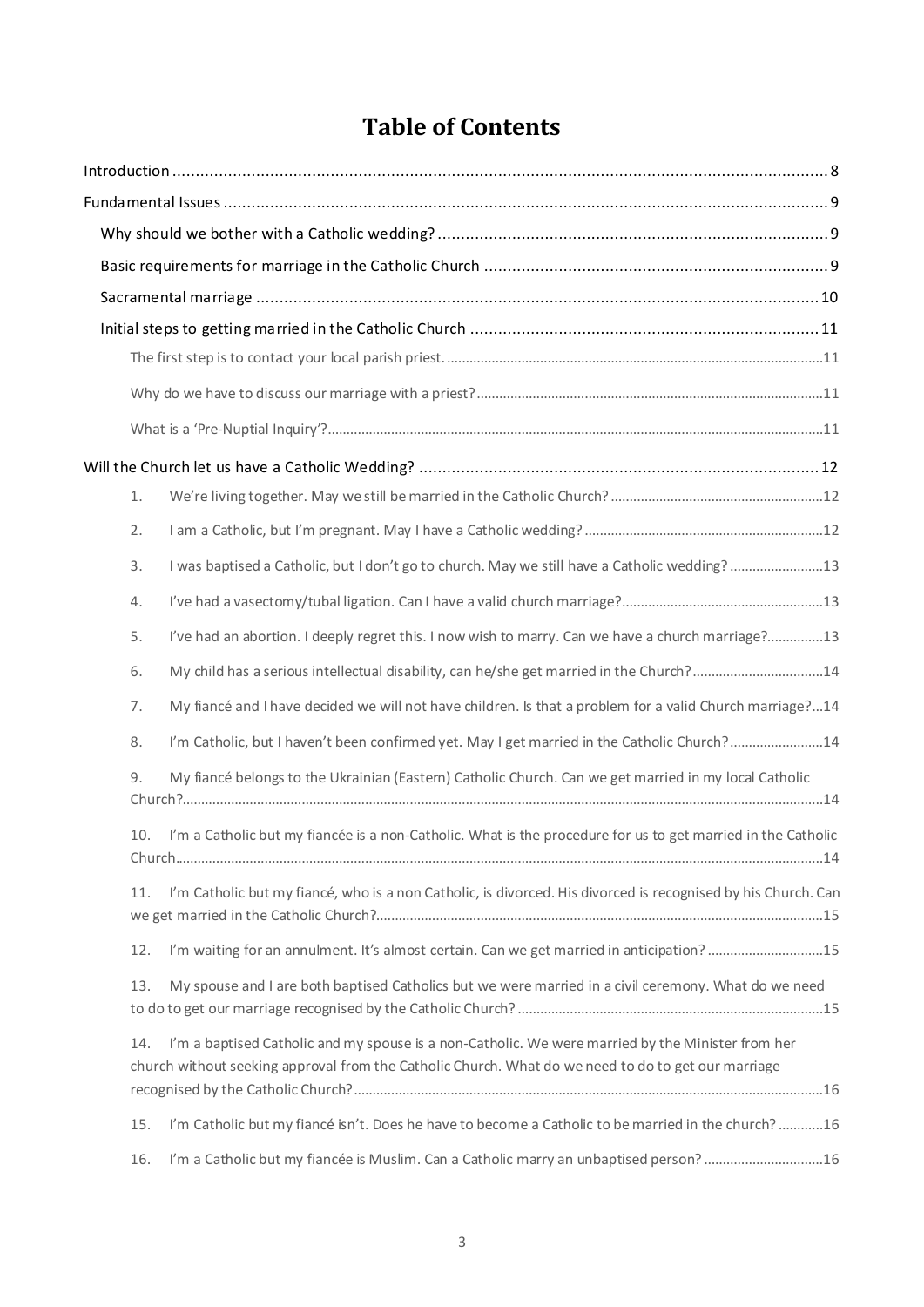| 17. | Neither of us is Catholic, but my fiancé is preparing to become one. May we have a Catholic marriage           |
|-----|----------------------------------------------------------------------------------------------------------------|
| 18. | My fiancé and I are both non-Catholic but would like to use the local Catholic Chapel for our wedding. Is      |
| 19. |                                                                                                                |
| 20. |                                                                                                                |
| 21. | My homosexual partner and I want our union to last forever. May we have a ceremony in the Catholic             |
|     |                                                                                                                |
| 22. |                                                                                                                |
| 23. |                                                                                                                |
| 24. |                                                                                                                |
| 25. |                                                                                                                |
| 26. | My future father-in-law is an Anglican priest. Can he be a joint celebrant of our wedding with our parish      |
| 27. |                                                                                                                |
| 28. | My fiancée's father is a pastor in the Baptist church. Is it possible to get permission to get married in the  |
| 29. | A priest from a different parish is a close family friend. Can he officiate at the wedding in our local parish |
|     |                                                                                                                |
| 30. |                                                                                                                |
| 31. |                                                                                                                |
| 32. |                                                                                                                |
| 33. | We want our marriage to last forever but we are signing a legal agreement concerning our property just in      |
| 34. | My fiancé is not a Catholic, does he have to promise to raise our children as Catholic before we may get       |
|     |                                                                                                                |
| 35. |                                                                                                                |
| 36. |                                                                                                                |
|     |                                                                                                                |
| 37. |                                                                                                                |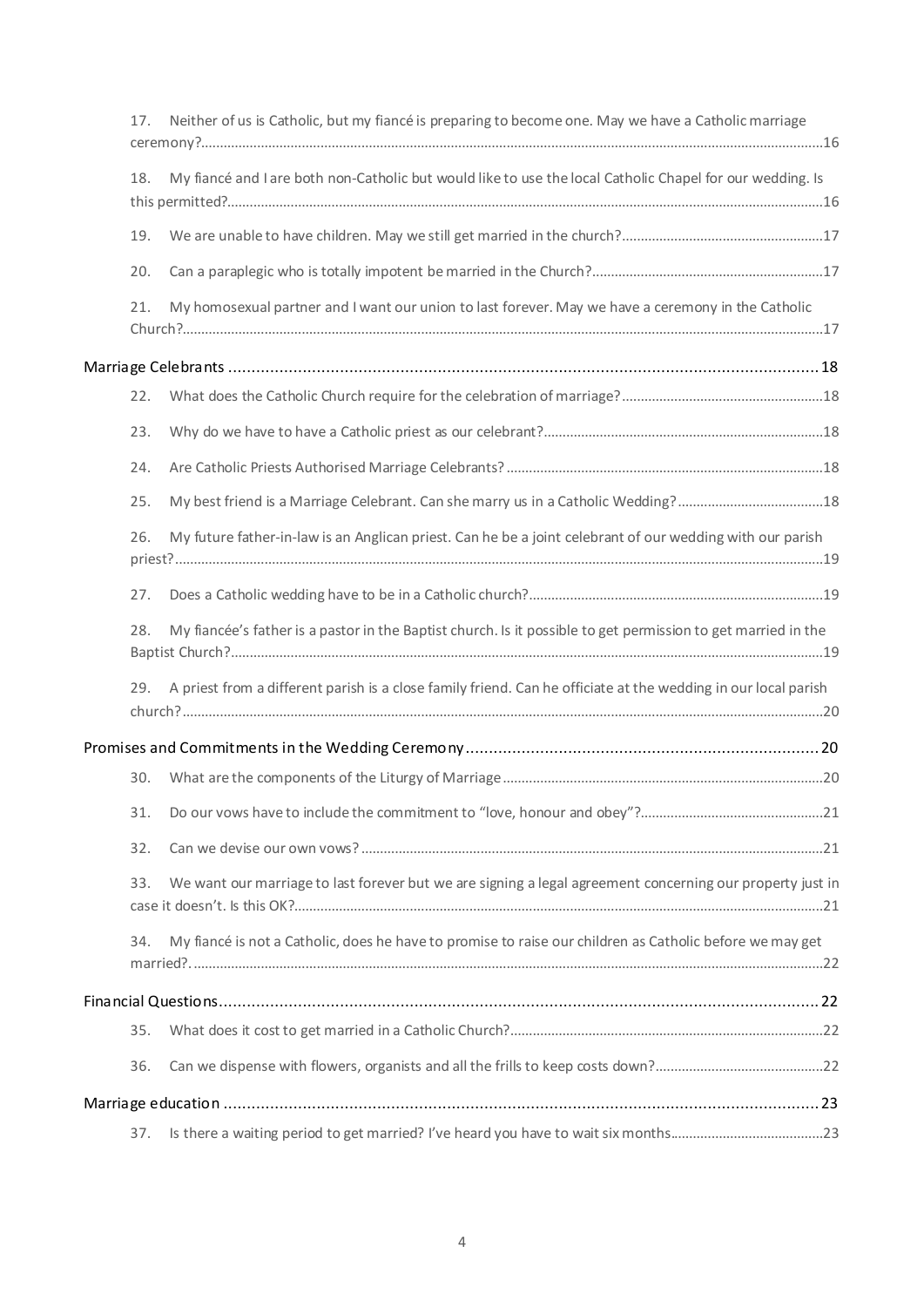| 38. | Can the Church shorten the waiting period? I want to make our relationship 'legal' before we visit my     |  |
|-----|-----------------------------------------------------------------------------------------------------------|--|
| 39. |                                                                                                           |  |
| 40. |                                                                                                           |  |
| 41. | How come we have to go to a Marriage Education course before we can get married, what are they all        |  |
| 42. | Do the Marriage Education courses include religious instruction for a partner who is not Catholic? 24     |  |
| 43. |                                                                                                           |  |
|     |                                                                                                           |  |
| 44. |                                                                                                           |  |
| 45. |                                                                                                           |  |
| 46. | My fiancé is Anglican. Can he receive the Eucharist at our Nuptial Mass? Can his friends and relatives?25 |  |
| 47. | We just want a simple ceremony, without a Mass. Is that possible with the Catholic Church?26              |  |
| 48. | If a Catholic marries someone from another faith, may they have Mass with the ceremony?26                 |  |
| 49. |                                                                                                           |  |
| 50. | May we get married on any day or at any time of the year, for example during Lent?26                      |  |
|     |                                                                                                           |  |
| 51. |                                                                                                           |  |
| 52. | What roles or ministries of the liturgy are there for my friends or relatives to participate in?27        |  |
|     |                                                                                                           |  |
|     |                                                                                                           |  |
|     |                                                                                                           |  |
|     |                                                                                                           |  |
|     |                                                                                                           |  |
|     |                                                                                                           |  |
|     |                                                                                                           |  |
| 53. |                                                                                                           |  |
| 54. |                                                                                                           |  |
| 55. |                                                                                                           |  |
| 56. |                                                                                                           |  |
| 57. | Do I have to have the Scripture reading about "wives be subject to your husband"?28                       |  |
| 58. |                                                                                                           |  |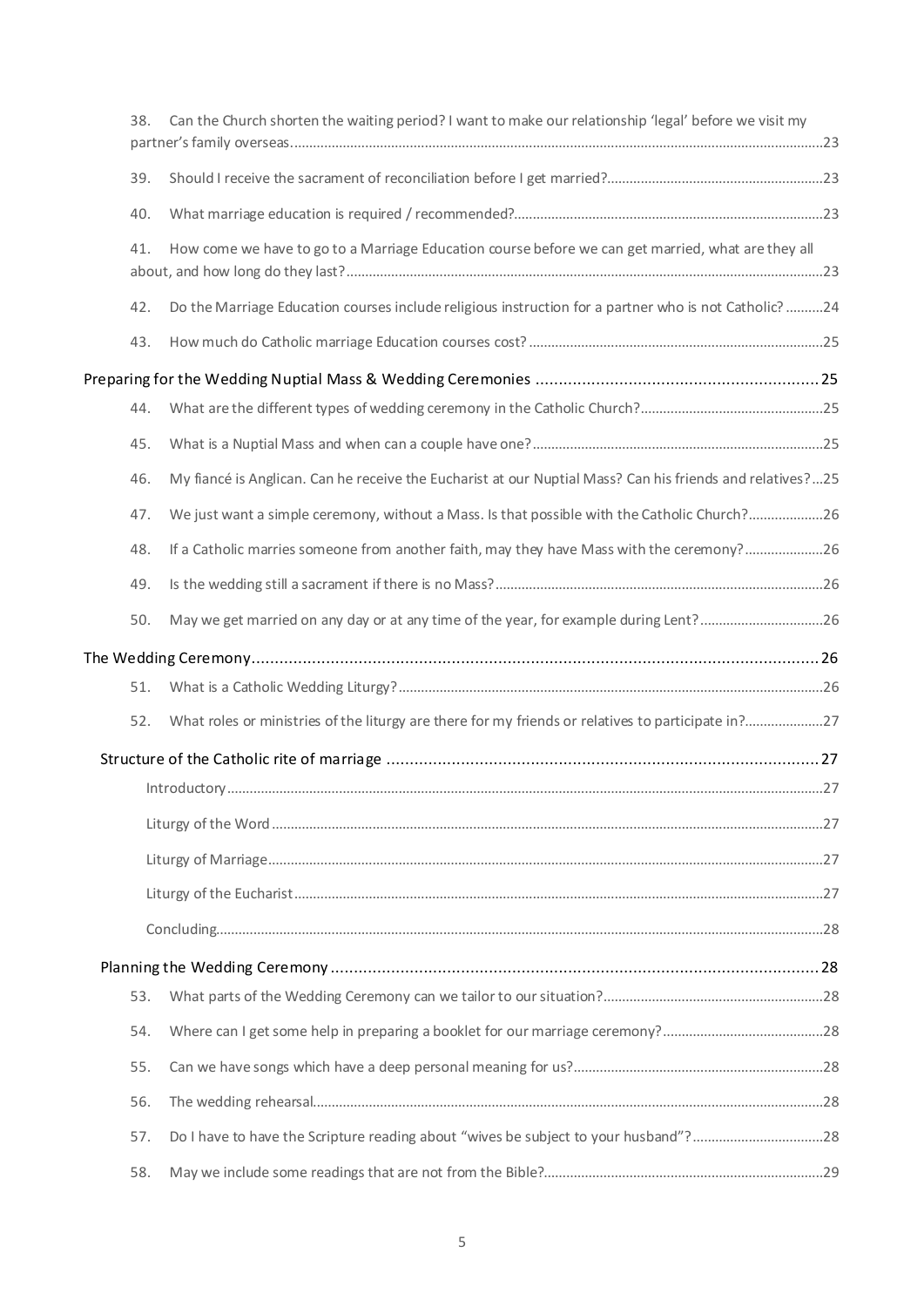|  | 59. |                                                                                                          |    |  |
|--|-----|----------------------------------------------------------------------------------------------------------|----|--|
|  | 60. |                                                                                                          |    |  |
|  | 61. | Children are already involved in our relationship. May they have a role in the wedding?29                |    |  |
|  | 62. | What ministerial roles could my partner and I play? May we be Extraordinary ministers of Holy            |    |  |
|  | 63. | Do the best man and maid of honour have to be Catholic? Can they still be official witnesses if they are |    |  |
|  | 64. |                                                                                                          |    |  |
|  | 65. |                                                                                                          |    |  |
|  | 66. |                                                                                                          |    |  |
|  | 67. | Will the priest ask if anyone objects to the wedding to "speak now or forever hold your peace?" 30       |    |  |
|  | 68. | Can I walk up the aisle with my fiancé, or does my father have to 'give me away'?30                      |    |  |
|  | 69. |                                                                                                          |    |  |
|  | 70. |                                                                                                          |    |  |
|  | 71. |                                                                                                          |    |  |
|  | 72. |                                                                                                          |    |  |
|  | 73. |                                                                                                          |    |  |
|  | 74. |                                                                                                          |    |  |
|  |     |                                                                                                          |    |  |
|  | 75. |                                                                                                          |    |  |
|  |     | Other References.                                                                                        | 32 |  |
|  |     |                                                                                                          |    |  |
|  |     |                                                                                                          |    |  |
|  |     |                                                                                                          |    |  |
|  |     |                                                                                                          |    |  |
|  |     |                                                                                                          |    |  |
|  |     | God's Gift of Life & Love: A Pastoral Letter to Catholics on Natural Fertility Methods 32                |    |  |
|  |     |                                                                                                          |    |  |
|  |     |                                                                                                          |    |  |
|  |     |                                                                                                          |    |  |
|  |     |                                                                                                          |    |  |
|  |     |                                                                                                          |    |  |
|  |     |                                                                                                          |    |  |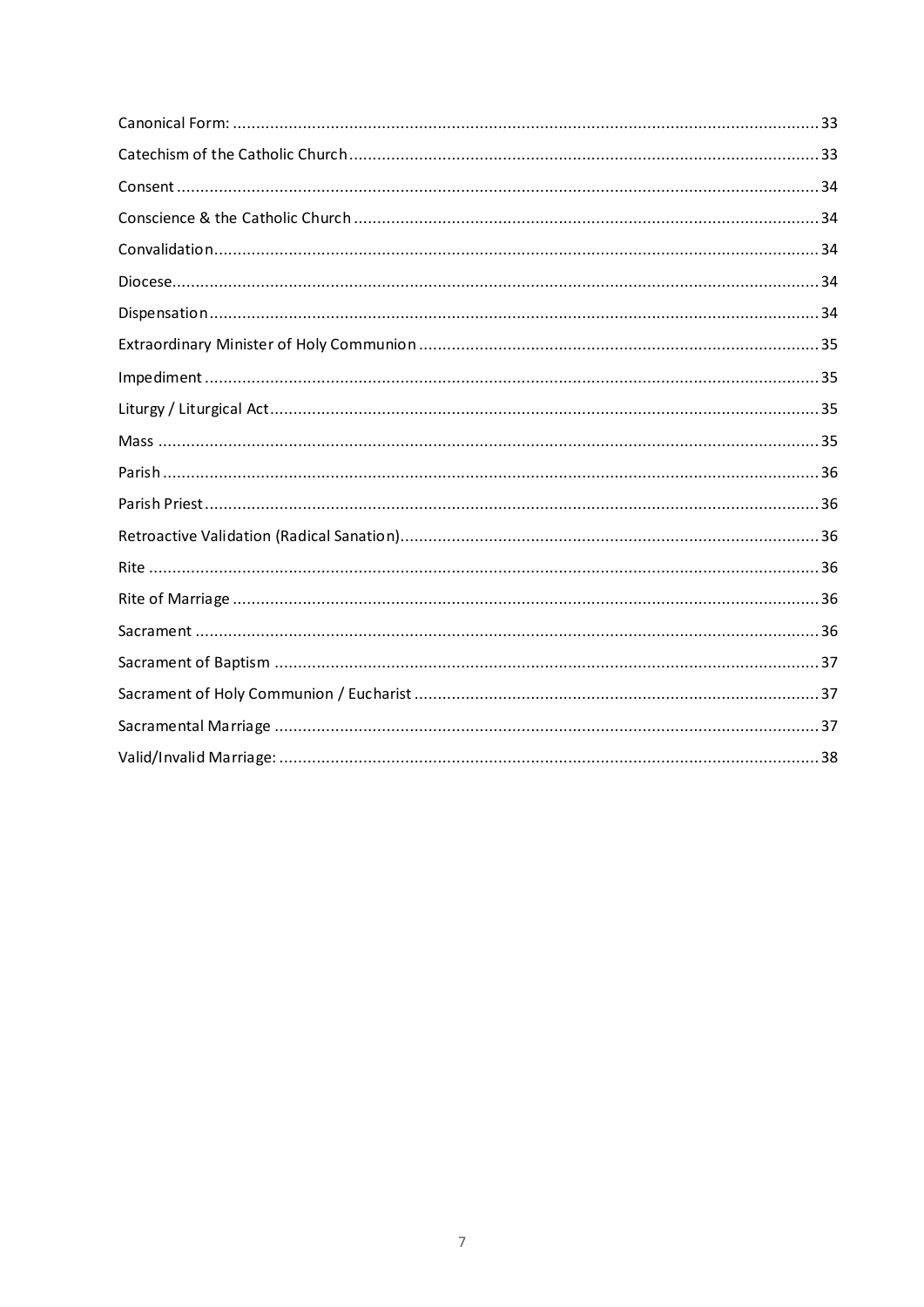# **INTRODUCTION**

<span id="page-7-0"></span>The Catholic Church takes marriage very seriously because of its great importance to the couple, to the Christian community and to society as a whole. In the Catholic tradition marriage is protected by two thousand years of pastoral experience embodied in the practical wisdom of the Church's [canon law.](#page-32-1) The marriage of a man and a woman is revered by the Catholic Church as a vocation ordained by God. It is both a reflection of God's love, and a manifestation of God's love in the world.

For this reason, the Church understands marriage as a life-long partnership in which the couple co-operates with God in the creation of the human race. Marriage is a public event in which the couple professes an exclusive lifelong love for each other. Where the couple are both baptised Christians, marriage is a [sacrament](#page-35-5) which bestows spiritual graces on the couple.

Because the Church upholds marriage in this way, it seeks to promote the moral and spiritual well-being and happiness of a couple. Much depends on how a couple marry and on the personal intentions in their minds and hearts at the time of marriage. The Church therefore encourages couples to take the time to prepare for it. This is also why the Church has carefully considered who can get married in the Catholic Church.

This booklet is designed to answer some commonly asked questions about getting married in the Catholic Church.

The Church's understanding of marriage in God's plan of creation is detailed in th[e Catechism](#page-32-2)  [of the Catholic Church](#page-32-2) (CCC 1601-1666 and 2331-2400). The regulations regarding marriage in the Catholic Church are set out in th[e Code of Canon Law](#page-32-1) (Can. 1601-1666). Many of the questions in this booklet raise complex theological or pastoral issues. In such cases, the answers make reference to relevant clauses in the Code or the Catechism to assist those who seek deeper insight.<sup>1</sup> In addition, it is always wise to speak with you[r parish](#page-35-0) priest or local Tribunal Office as these are able to offer you expert advice.

Further references are set out at the end of the publication.

 $\overline{a}$ 

 $1$  The Catholic Church includes both the Latin or Western Catholic Church and the Eastern Catholic Churches. The Eastern Catholic Churches are in full communion of faith and of acceptance of authority of the Bishop of Rome, but retain their distinctive liturgical rites, laws and customs. Respecting these differences, the Western and the Eastern Churches are governed by their respective canon laws, the Code of Canons of the Eastern Churches and the Code of Canon Law of the Latin Church. There are differences in the respective canon laws regarding marriage. As most Australian Catholics belong to the Latin Church, 'GETTING MARRIED IN THE CATHOLIC CHURCH' is based on the Code of Canon Law of the Latin Church. For a marriage involving a member of one of the Eastern Catholic Churches, you should seek guidance as soon as possible regarding that Church's requirements.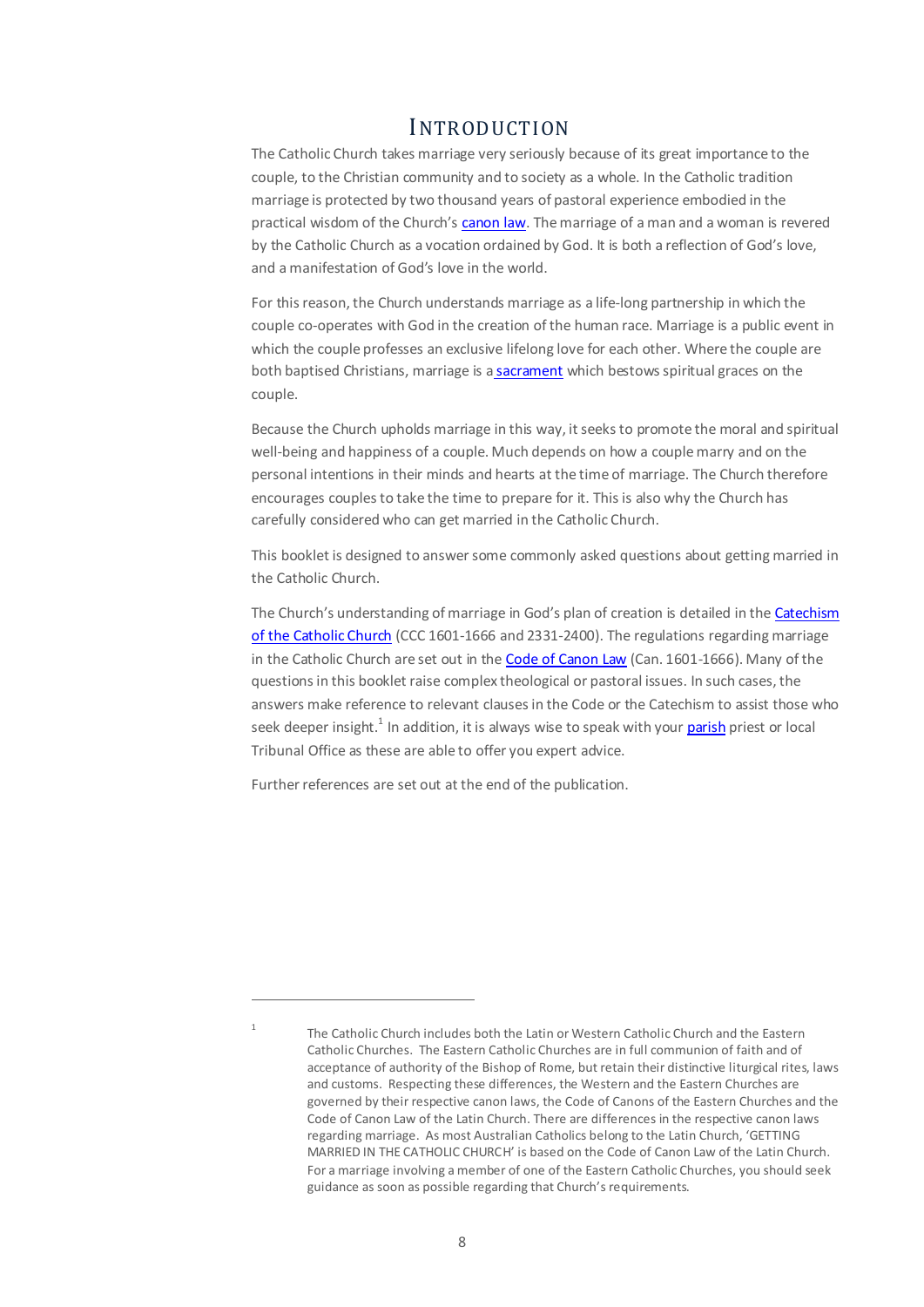# <span id="page-8-0"></span>FUNDAMENTAL ISSUES

# <span id="page-8-1"></span>WHY SHOULD WE BOTHER WITH A CATHOLIC WEDDING?

The best reason to get married in the Catholic Church is because you believe that Jesus Christ is God's love revealed in human flesh; and that today, Christ is embodied in the gathering of his friends—what we call the Church.

The Church believes that a marriage between two baptised Christians is [a sacramental](#page-36-2)  [marriage,](#page-36-2) provided it is entered into in accord with the teachings of the Church. Such a marriage has supernatural as well as natural dimensions. By celebrating marriage sacramentally, you are uniting yourselves not only with one another, but with Christ. You are enlivening your marriage with God's love, which never runs out (CCC 1641-1642). When you actively invite Christ into your marriage, he will always be there to renew and deepen the love between you and your spouse and to give you both the strength to confront the inevitable difficulties that life will bring.

Whilst a marriage between a Catholic and a non-baptised person is not sacramental, the Church still considers that such a marriage can be valid and good. St Paul wrote: "The unbelieving husband is made holy through his wife, and the unbelieving wife is made holy through her husband. " (1 Cor 7:14)

Some couples view marriage in the Church as unnecessary because they believe that God will be present at their wedding whether it is witnessed by the Church or not. It is true that wherever there is love, God is present. But just as you want those friends and family who love you to come to your wedding, God wants all those who love him to worship him together, united by their love for him—not as individuals separated from one another (CCC 781). Catholics believe that Christ gathered his friends together for this purpose; this gathering, or assembly, is the Church (CCC 764). Christ promised that he would be present in this gathering of believers (Matthew 18:20, 28:20). It is through the Church that God has chosen to love us in tangible ways. In the Church, we hear the words of Christ spoken through the proclamation of the Scriptures; we encounter Christ in one another through the common worship of the assembly; we even enter into communion with Christ through the Eucharist (CCC 1088).

In short, to have a Catholic wedding is to invite Christ to your wedding, just as that couple from Cana once did—with wonderful and unexpected results.

# <span id="page-8-2"></span>BASIC REQUIREMENTS FOR MARRIAGE IN THE CATHOLIC CHURCH

Marriage is governed by both civil and Church law. Just because a marriage i[s valid](#page-37-0) in the eyes of the State does not make it valid in the eyes of the Church. Because the Church understands marriage to be such an important reality, it identifies various requirements in its [canon law,](#page-32-1) the law of the Catholic Church, which must be met for [a valid](#page-37-0) Catholic marriage (a marriage between two Catholics, between a Catholic and a baptised Christian of another denomination or between a Catholic and an unbaptised person).

• A Catholic marrying a baptized non-Catholic needs Church permission (Can. 1124). A Catholic marrying a non-baptized person needs [a dispensation](#page-33-4) for the marriage to be valid (Can. 1086).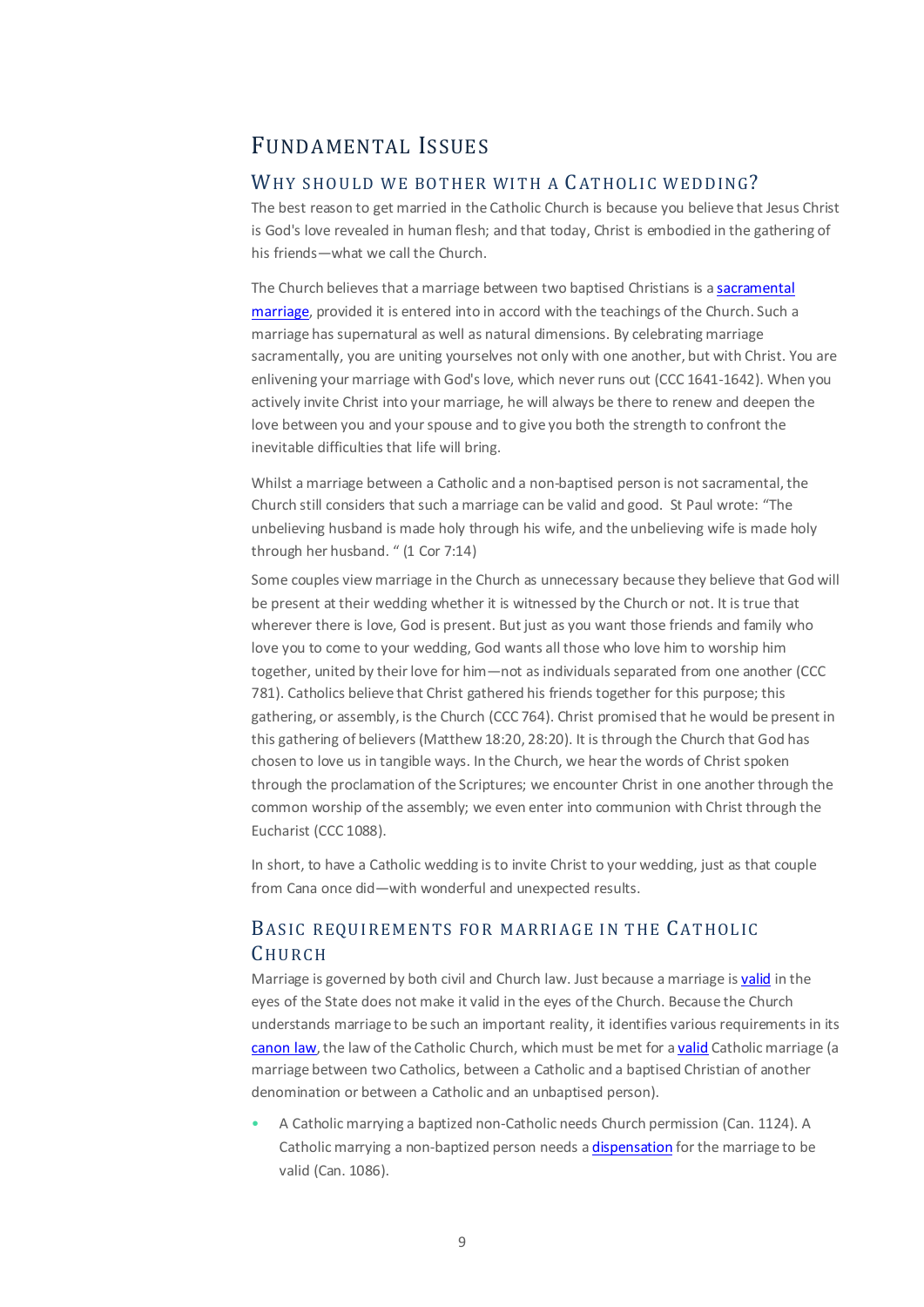- Unles[s dispensation](#page-33-4) has been granted, the wedding must be celebrated in the presence of a Catholic priest/deacon/bishop and two adult witnesses, normally in public and usually in a church (Can. 1108  $\S1$ <sup>2</sup>; refer also to answer to questions 22-29.
- Both parties must be free to be married, that is neither person has a prio[r valid marriage](#page-37-0) (Can. 1085 §1);
- Both parties must understand and accept the nature of Catholic marriage, namely that it is a lifelong, faithful partnership which is open to the gift of children (Can. 1101 §2).
- Both parties must be emotionally and psychologically mature and capable of consenting to the marriage and they must freely express thei[r consent](#page-33-0) to give and accept one another irrevocably in order to establish a Catholic marriage (Can. 1095-6).
- Both must be capable of sexual intercourse, that is, neither is incurably impotent (Can. 1084 §1).

In addition, local Church rules will normally recommend that the partners meet several times with the priest who will be witnessing their marriage and that they attend a marriage education program.

These requirements are important to ensure the validity of your marriage in the eyes of the Church. A marriage that doesn't follow the canon law requirements (for example, a civil marriage) is not [a valid marriage](#page-37-0) in the eyes of the Church.

What is required for a "valid" marriage in the Catholic Church is addressed in more detail in a companion booklet: *Marriage in the Catholic Church - Frequently Asked Questions.*

# <span id="page-9-0"></span>SACRAMENTAL MARRIAGE

.

The Catholic Church understands marriage to be a sacred covenant between the couple entered into before God. Where the couple are both baptised Christians, the marriage is [a](#page-35-5) [sacrament](#page-35-5) which imparts special graces to the couple and which signifies a greater reality, the love between Christ and the Church. Not surprising, therefore, the Church has specific rules about the marriage ceremony. These rules are meant to ensure certainty that a valid [sacramental marriage](#page-36-2) actually takes place.<sup>3</sup>

Basically, themarriage must follow the *[Rite of Marriage](#page-35-4)*, the official guidelines of the Catholic Church regarding the words and actions that comprise th[e liturgy](#page-34-2) for a Catholic wedding. Consequently, a Catholic wedding does not allow the same degree of customisation that is possible with a civil ceremony.

It needs to be emphasised, however, that the sacramental form of marriage does not refer to the religious liturgy or church celebration. The sacramental form is simply the valid exchange o[f consent](#page-33-0) between two baptised Christians: their unequivocal 'yes' to accepting one another as husband and wife, in mutual conjugal self-donation.

<sup>&</sup>lt;sup>2</sup> In some countries civil law requires all marriages to be enacted before civil authorities. In such cases, for there to be a valid sacramental marriage, Catholic Church law requires a religious wedding in addition to the civil ceremony. This may be held before or after the civil ceremony. In Australia, the Catholic minister is recognised by the Federal law as a marriage celebrant. Accordingly, in Australia, a Catholic should have only the religious wedding ceremony in accordance with Church requirements.

<sup>&</sup>lt;sup>3</sup> Similarly, the Australian Federal Government has enacted legislation to ensure certainty that a valid civil marriage actually takes place, whether in a religious or civil ceremony.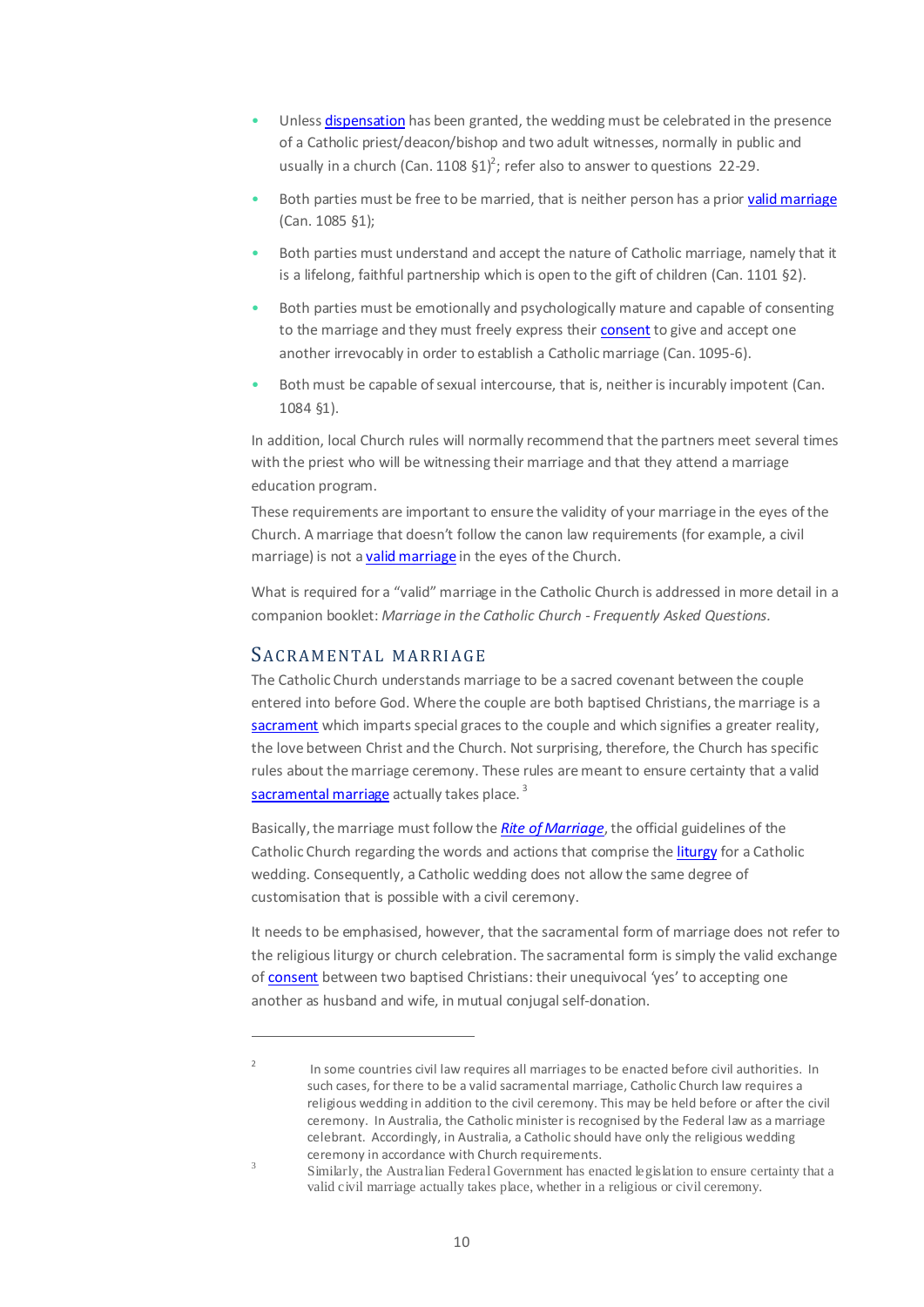Under special circumstances, your priest may ask your bishop to dispense with the requirement to celebrate the wedding according to the *Rite of Marriage*. This is most commonly the case when Catholics marry someone who is not Catholic and they wish to have a wedding ceremony which follows the religious practice of the other Christian tradition.

# <span id="page-10-0"></span>INITIAL STEPS TO GETTING MARRIED IN THE CATHOLIC CHURCH

#### <span id="page-10-1"></span>THE FIRST STEP IS TO CONTACT YOUR LOCAL PARISH PRIEST.

You should contact th[e priest](#page-35-1) who is to celebrate the marriage, ideally about 12 months prior to the wedding. He will start a file that he will send to th[e parish](#page-35-0) where you will be married.

During this period you spend some time with the priest clarifying your understanding of marriage in the eyes of the Church; undertaking a marriage education program; booking the church where you wish to marry; planning the marriage ceremony and completing the 'Pre-Nuptial Inquiry'.

#### <span id="page-10-2"></span>WHY DO WE HAVE TO DISCUSS OUR MARRIAGE WITH A PRIEST?

Th[e priest](#page-35-1) who will celebrate the wedding and/or [parish](#page-35-0) pastoral workers meet with couples to ensure that the requirements of both Commonwealth Government and Church law regarding the proposed marriage are met. They welcome and affirm the couple in their preparation for marriage, explore th[e sacramental](#page-35-5) nature of marriage and the meaning of the commitment the couple are to make, assist them in planning the wedding ceremony and assist with the government and Church documentation.

#### <span id="page-10-3"></span>WHAT IS A 'PRE-NUPTIAL INQUIRY'?

As with most important things in life you need to get your paperwork in order before you can get married. Some of this information is required by Civil Law, the Commonwealth Marriage Act 1961, and some by th[e Canon Law](#page-32-1) of the Catholic Church, to determine your legal and Church status to get married.

The Pre-Nuptial Inquiry Forms require the following:

- proof of identity (similar to what you need to open a bank account)
	- **If you have changed your name by Deed Poll, Change of Name Deed or by Statutory** Declaration these documents will need to be produced.
- Baptism Certificate
	- A recent copy of [a Baptismal Certificate](#page-36-0) is to be provided by the Catholic party. This needs to be less than six months old4 and can be obtained upon request by contacting th[e parish](#page-35-0) office where you were baptised. Members of other denominations are encouraged to provide a Certificate of Baptism, or at least the name of the Church and the date of the baptism.
- proof of freedom to marry

<sup>&</sup>lt;sup>4</sup> The reason for this is that Catholic marriages are recorded on the Baptismal register. A recent Baptismal Certificate, as well as demonstrating one's initiation into the Church, is a partial check regarding previous marriages.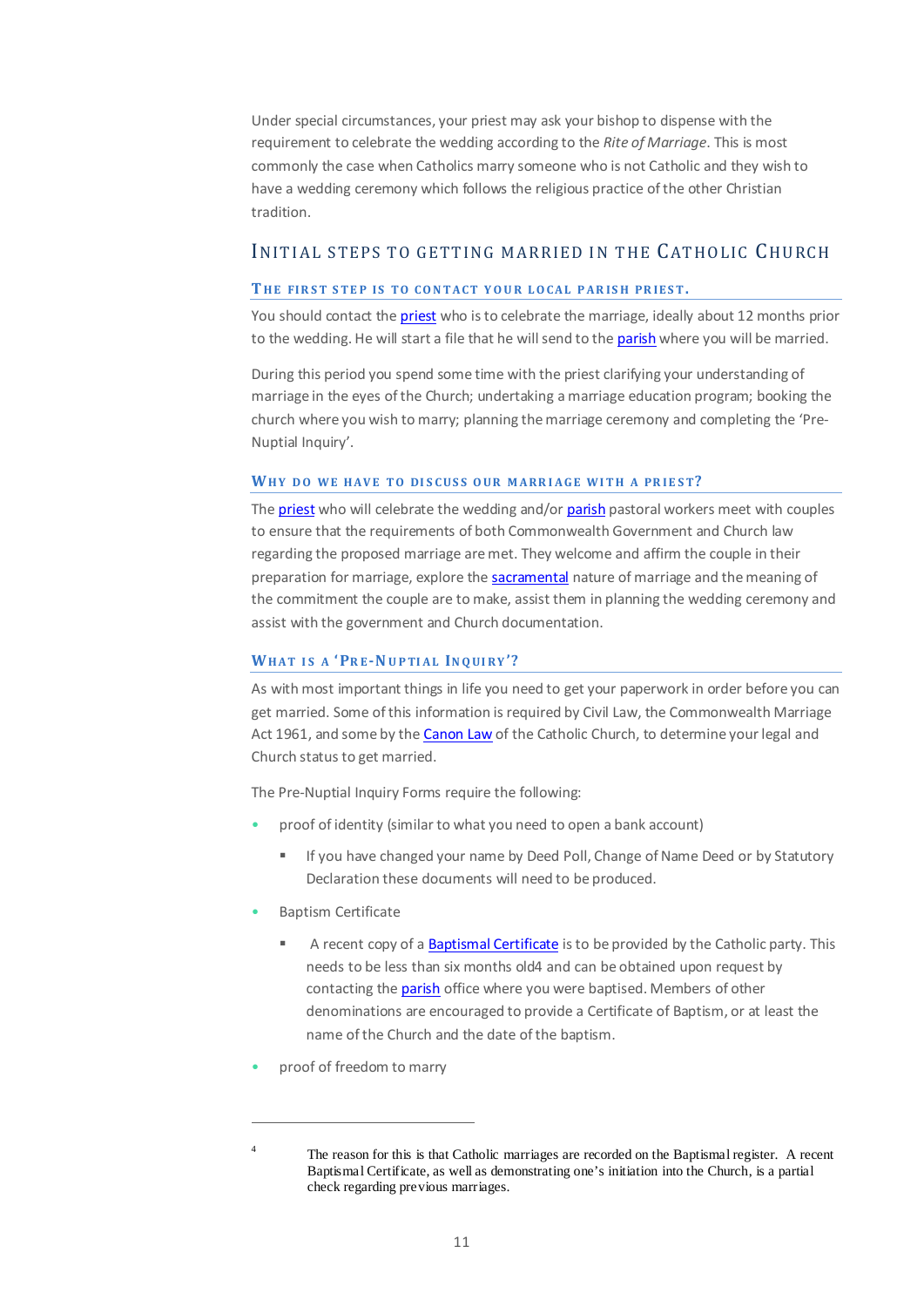- If the Catholic party is not a resident in the parish where you are getting married (and hence presumably known to the priest), you will need to obtain a 'Freedom to Marry' letter or form from your local parish. This involves contacting the parish in which you live, explaining your intention to marry at a different church.
- If either partner is under the legal age of consent, the agreement of your parents or guardians is required. If the parents are divorced, you may need to produce the court order that gives custody to one of them.
- marriage education certification (depending on local diocesan rules).
- permissions an[d dispensations](#page-33-4) where applicable.
- if either party has been previously married, it is essential that freedom to marry in the Catholic Church be established before any marriage arrangements are confirmed.
	- Evidence of death of spouse or the record of Church annulment and civil divorce papers will be required.

In Australia, the Catholic priest or deacon acts not only as a minister of the Church but also as a registered marriage celebrant for the state. He will help you fill out both the civil and church papers before the wedding. The civil (Australian Government) *Notice of Intended Marriage* must be signed at least one month before the wedding.

# <span id="page-11-0"></span>WILL THE CHURCH LET US HAVE A CATHOLIC WEDDING?

# <span id="page-11-1"></span>1. WE'RE LIVING TOGETHER. MAY WE STILL BE MARRIED IN THE CATHOLIC C HURCH?

Cohabitation is not a canonical impediment to marriage, so a couple may not be refused marriage solely on the basis of cohabitation. Marriage education and a valid wedding in a Catholic Church may proceed even if the couple continue to live together.

Nevertheless, sexual intercourse outside of marriage is contrary to the clear teachings of the Bible (Ex. 20:14; Dt 5:18; Mt 15:19; 19:18; Rom 13:9; Eph 5:3) and of the Christian tradition throughout the ages. After discussion with a cohabiting couple, the priest should encourage them to separate, or at least live chastely, for the remainder of the period leading up to the wedding. This is not due to a negative attitude of the Church to sexual intercourse, but reflects the Church's belief that sexual love is a total gift of self which can only be made within the commitment of the marriage vows: "it cannot be an arrangement 'until further notice' " (CCC 1646). The couple are urged to use the period leading to their wedding as a time of building mutual respect, deepening their emotional intimacy. This time frees the couple to reflect on their decision to marry and to develop their appreciation of the full meaning of the commitment upon which they are embarking.

#### <span id="page-11-2"></span>2. I AM A CATHOLIC, BUT I'M PREGNANT. MAY I HAVE A CATHOLIC WEDDING?

Pregnancy is not a canonical impediment to marriage, so a couple may not be refused marriage solely because the woman is pregnant.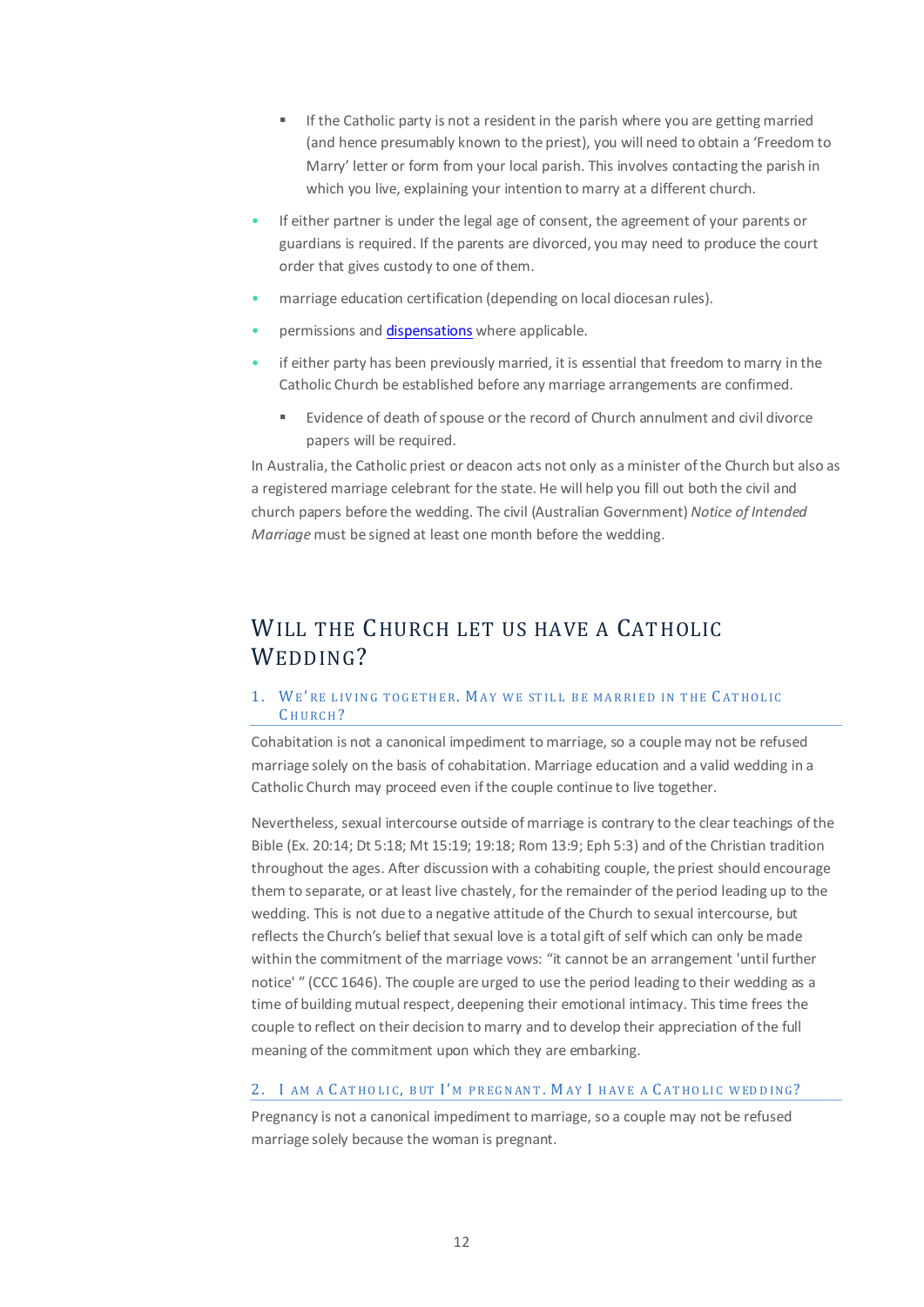In a culture which all too often disposes of human life through the tragedy of abortion, a couple who have chosen to respect life and accept God's gift of human life should be commended for their courage and their respect for human life.

The priest will want to be certain, however, that both partners are freely making their commitment to a lifelong relationship together and that the marriage is not simply to avoid scandal or due to pressure from parents or partner. In some situations it may be for the long term good of both partners and the child to postpone the wedding until after the birth of the child or even to decide not to proceed to marriage.

# <span id="page-12-0"></span>3. I WAS BAPTISED A CATHOLIC, BUT I DON'T GO TO CHURCH. MAY WE STILL HAVE A C ATHO LIC WEDD ING?

Couples seeking marriage in the Church are encouraged to participate regularly i[n Mass](#page-34-3) and th[e sacraments,](#page-35-5) but they may not be refused marriage in the Church solely because they have not been active Catholics. Nevertheless, both partners will be encouraged to attend pre-marriage education where the Catholic understanding of sacramental marriage is explained.

Since the essence of the Sacrament of Matrimony is the mutual [consent](#page-33-0) to be married that the bride and the groom exchange in the wedding vows, it is essential that both persons understand and intend what that exchange of consent means. The question your priest will have to answer is whether your reasons for not participating in the Mass affect your ability to consent to sacramental marriage.

If neither partner can accept the fundamentals of Church teaching on marriage, it would be hypocritical to have a Catholic wedding. Indeed, in his encyclical letter on *Families in the Modern World*, Pope John-Paul II wrote: *"... when in spite of all efforts, engaged couples show that they reject explicitly and formally what the Church intends to do when the marriage of baptised persons is celebrated, the pastor of souls cannot admit them to the celebration of marriage… it is not the Church that is placing an obstacle in the way of the celebration that they are asking for, but themselves*." 5

## <span id="page-12-1"></span>4. I'VE HAD A VASECTOMY/TUBAL LIGATION. CAN I HAVE A VALID CHURCH MARRIAGE?

Catholic teaching regards any form of contraception or sterilisation, including vasectomies and tubal ligations, as morally wrong. In this case the sterilisation is in the past. Provided it has been sincerely repented of in the Sacrament of Reconciliation, the sterility due to the operation is not a barrier to a sacramental marriage in the Catholic Church.

## <span id="page-12-2"></span>5. I' VE HAD AN ABO RT IO N. I DEEPLY REGRET THIS. I NO W WISH TO MARRY. C AN WE HAVE A CHURCH MARRIAGE?

Church teaching (CCC 2272) and Church law (Can. 1398) provide that a Catholic who, *knowingly* and *willingly* performs an abortion, has an abortion, or cooperates in the procuring of an abortion automatically places themselves outside the Church. (Of course, only God knows the human heart and the degree of culpability in such matters.) Sincere repentance in the Sacrament of Reconciliation results both in God's forgiveness of the sin

<sup>5</sup> Pope John Paul II, Familiaris Consortio, para. 68.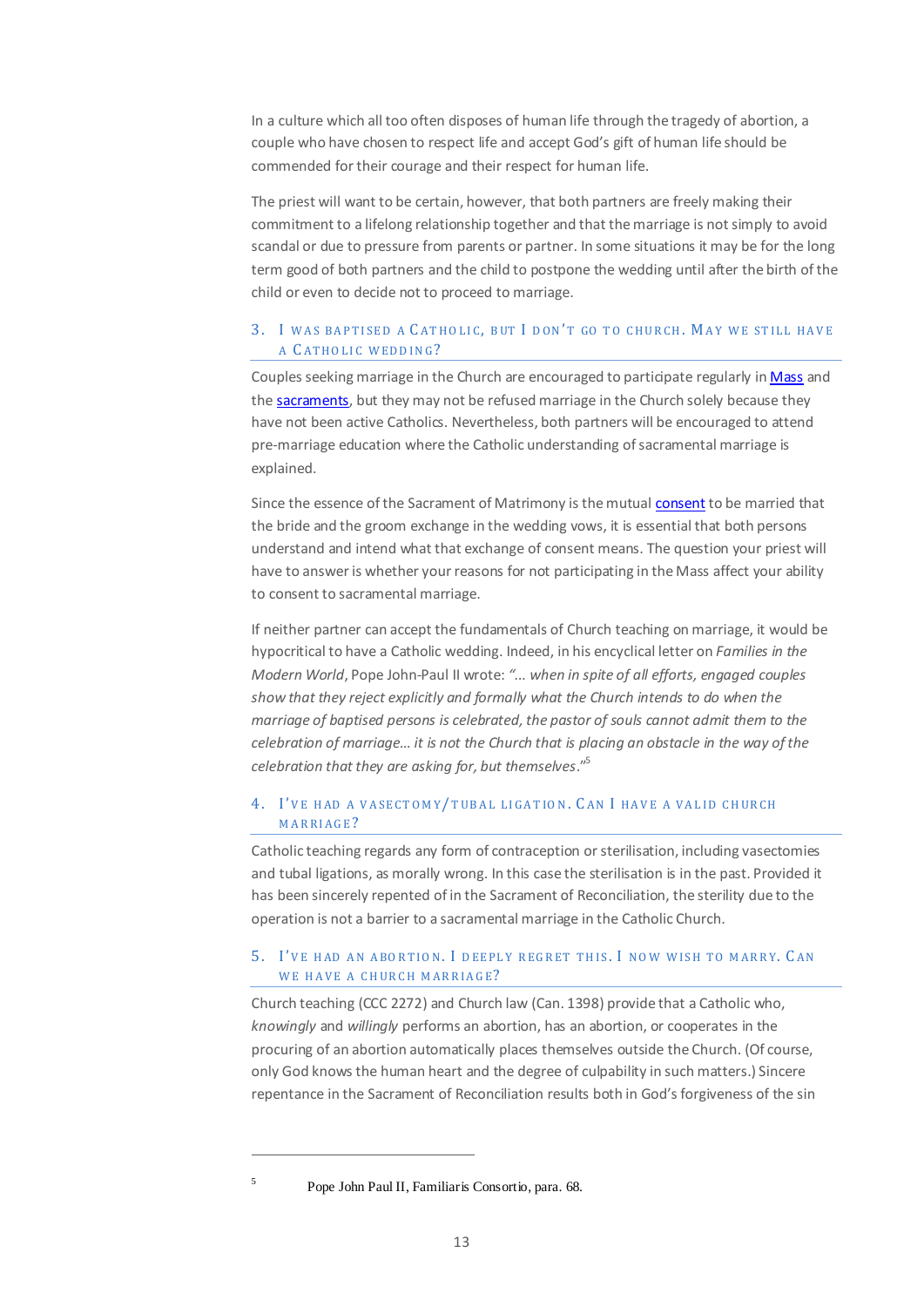and in the removal of the excommunication. Assuming there are no other impediments, there would then be no barrier to [a valid Church marriage.](#page-37-0)

### <span id="page-13-0"></span>6. MY CHILD HAS A SERIOUS INTELLECTUAL DISABILITY, CAN HE/SHE GET MARRIED IN THE CHURCH?

Disability in itself is no bar to marriage if the physical, emotional and psychological capacity to enter into a permanent union is present. The fundamental question is whether both partners are capable of giving genuin[e consent](#page-33-0) to marriage as the Catholic Church understands it, because consent is at the heart of a sacramental marriage.

Persons wishing to marry need to be free of any grave lack of discretion that might affect their ability to make valid judgements about the rights and duties they are to commit themselves to in marriage. Also, emotional maturity and the ability to relate to others is an important basis for the permanent loving relationship of Christian marriage. In the case of someone with intellectual disability, the medical, intellectual and/or psychiatric issues relating to the capacity for marriage should be examined with the help of experts in the field and wise counsellors. However, if the requirements for [a valid marriage](#page-37-0) are present, then people with disabilities are not to be treated differently from anyone else.

## <span id="page-13-1"></span>7. MY FIANCÉ AND I HAVE DECIDED WE WILL NOT HAVE CHILDREN. IS THAT A PROBLEM FOR A VALID CHURCH MARRIAGE?

For a marriage to be valid in the eyes of the Catholic Church, there must be an openness on the part of both partners to have children. The timing and the number of children is, however, a matter for their individua[l consciences,](#page-33-1) properly formed in Catholic moral teaching, and their mutual decision.

# <span id="page-13-2"></span>8. I'M CATHOLIC, BUT I HAVEN'T BEEN CONFIRMED YET. MAY I GET MARRIED IN THE CATHOLIC CHURCH?

Catholics who have not yet received the Sacrament of Confirmation should receive it before they are admitted to marriage, if it can be done without grave inconvenience. (Can. 1065 §1) This can usually be arranged with the celebrating priest.

# <span id="page-13-3"></span>9. MY FIANCÉ BELONGS TO THE UKRAINIAN (EASTERN) CATHOLIC CHURCH. CAN WE GET MARRIED IN MY LOCAL CATHOLIC CHURCH?

The marriage of Catholics canonically enrolled in any of the Eastern Catholic Churches is governed by the prescriptions of the *Code of Canons of the Eastern Churches*. For example, the *Code* directs that such marriages are to be celebrated in the Church of the groom unless a just cause excuses. There are a variety of other differences in rules regarding marriage and in the wedding ceremony itself. You should discuss these differences with your respective [parish priests.](#page-35-1)

# <span id="page-13-4"></span>10. I'M A CATHOLIC BUT MY FIANCÉE IS A NON-CATHOLIC. WHAT IS THE PROCEDURE FOR US TO GET MARRIED IN THE CATHOLIC CHURCH?

During the Pre-Nuptial Inquiry, your local priest or pastoral assistant will prepare a written request is also prepared in which the Catholic seeks the permission of the bishop to proceed with a marriage between a Catholic and a non-Catholic, an inter-Church marriage, popularly known as a "mixed marriage". In most cases this request is readily granted. As part of the request, the Catholic party promises to do his or her best to raise the children as Catholics.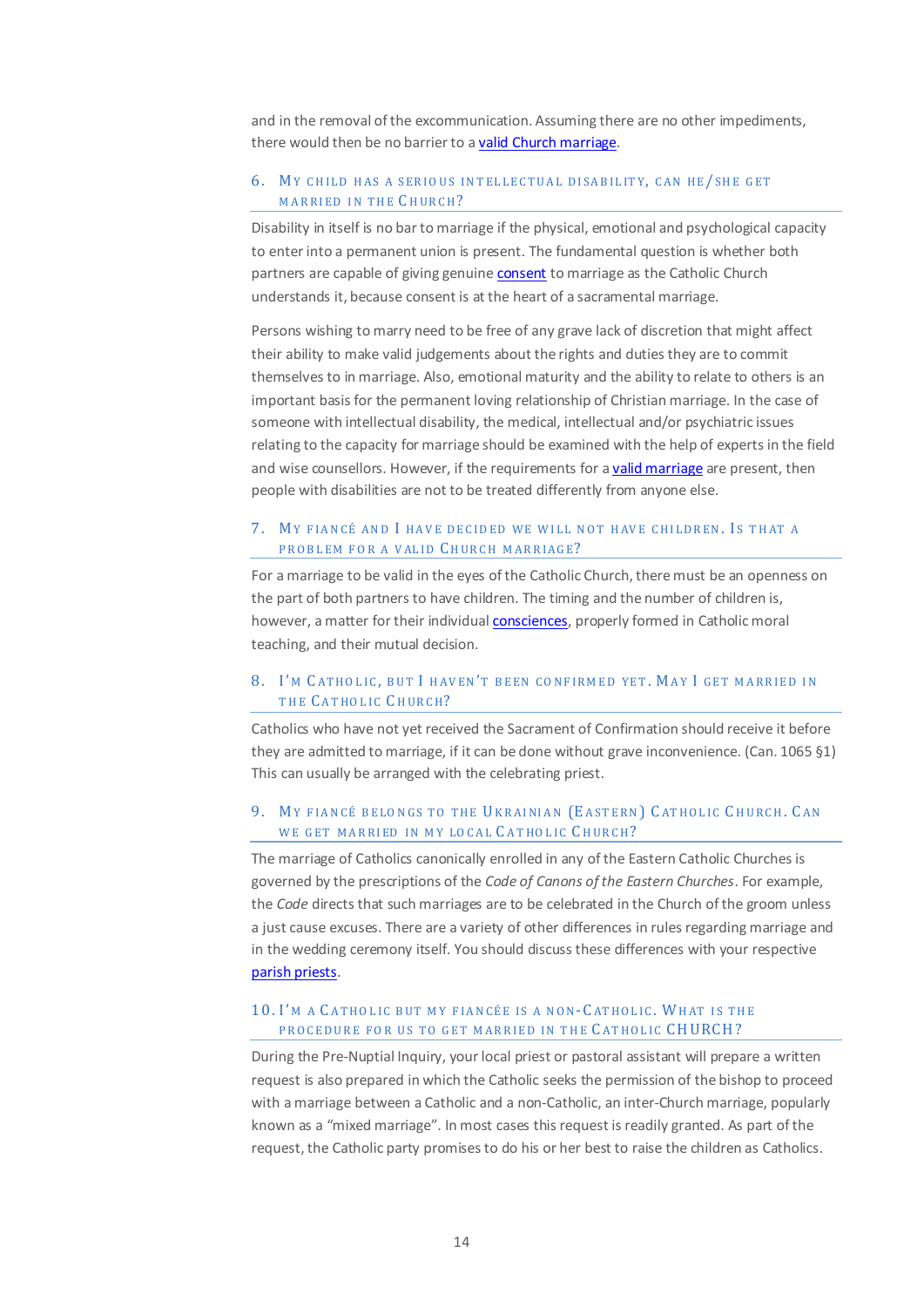In a few cases of marriage between a Catholic and a non-Catholic, the bishop may also authorise a non-Catholic minister rather than a priest to act as the official witness to that marriage, for example if one partner is the daughter or son of a clergyman. This marriage still remains within the law and pastoral care of the Catholic Church.

#### <span id="page-14-0"></span>11. I'M CATHOLIC BUT MY FIANCÉ, WHO IS A NON CATHOLIC, IS DIVORCED. HIS DIVORCED IS RECO GNISED BY HIS C HURCH. C AN WE GET MARRIED IN THE CATHOLIC CHURCH?

The marriage of a Catholic to a divorced person is not valid in the eyes of the Catholic Church if that original marriage met all the requirements for [a valid Church marriage.](#page-37-0) However, there are situations where a Church Marriage Tribunal may declare that the original marriage was not a valid marriage according to the laws of the Church. This is called a 'Declaration of Nullity', popularly termed an 'annulment'. In such a case a Catholic could marry a divorced person, Catholic or non-Catholic. Such situations require advice, assistance and guidance from a priest.

*For more information regarding annulments refer to the companion publication: "Divorce and the Catholic Church – Frequently Asked Questions", available free of charge from:* [http://www.catholic.org.au/index.php?option=com\\_docman&task=cat\\_view&gid=24&Itemi](http://www.catholic.org.au/index.php?option=com_docman&task=cat_view&gid=24&Itemid=183&limitstart=10) [d=183&limitstart=10](http://www.catholic.org.au/index.php?option=com_docman&task=cat_view&gid=24&Itemid=183&limitstart=10)

## <span id="page-14-1"></span>12. I'M WAITING FOR AN ANNULMENT. IT'S ALMOST CERTAIN. CAN WE GET MARRIED IN ANTICIPATION?

The Church regards a marriage as so important that all marriages are presumed to b[e valid,](#page-37-0) whether they are celebrated in or outside the Catholic church in any place, until a decree of nullity is definitively promulgated. Even if your previous marriage is eventually found to be invalid, it is not permitted under Church law to enter into another marriage before an annulment has been formally ratified by the appropriate Church Tribunal. (Can. 1085 §2)

*For more information regarding annulments refer to the companion publication: "Divorce and the Catholic Church – Frequently Asked Questions", available free of charge from:* [http://www.catholic.org.au/index.php?option=com\\_docman&task=cat\\_view&gid=24&Itemi](http://www.catholic.org.au/index.php?option=com_docman&task=cat_view&gid=24&Itemid=183&limitstart=15) [d=183&limitstart=15](http://www.catholic.org.au/index.php?option=com_docman&task=cat_view&gid=24&Itemid=183&limitstart=15) .

#### <span id="page-14-2"></span>13. MY SPOUSE AND I ARE BOTH BAPTISED CATHOLICS BUT WE WERE MARRIED IN A CIVIL CEREMONY. WHAT DO WE NEED TO DO TO GET OUR MARRIAGE RECOGNISED BY THE CATHOLIC CHURCH?

Even though your civil marriage is recognised by the State, the Church requires that, to be sacramentally [valid,](#page-37-0) the marriage of a Catholic must take place according to the laws of the Church. Assuming the criteria for a valid Catholic marriage are met, you would get your civil ceremony *convalidated*[. Convalidation](#page-33-2) is a true wedding ceremony, the Sacrament of Matrimony, but is a simple ritual, including the reading of scripture and exchange of vows. Rings can be either exchanged or the original rings blessed, according to the desire of the couple. You should speak to your local priest about this.

Depending on the circumstances, another way a marriage can recognised as a valid Catholic marriage is throug[h Retroactive Validation](#page-35-2) (Can. 1161 §1). This does not require a new formal exchange of consent although the couple must, of course, continue in their consent to be married. In this case, the couple, or the Catholic partner, would ask the priest to seek to have their marriage validated in the eyes of the Church. They present the necessary papers –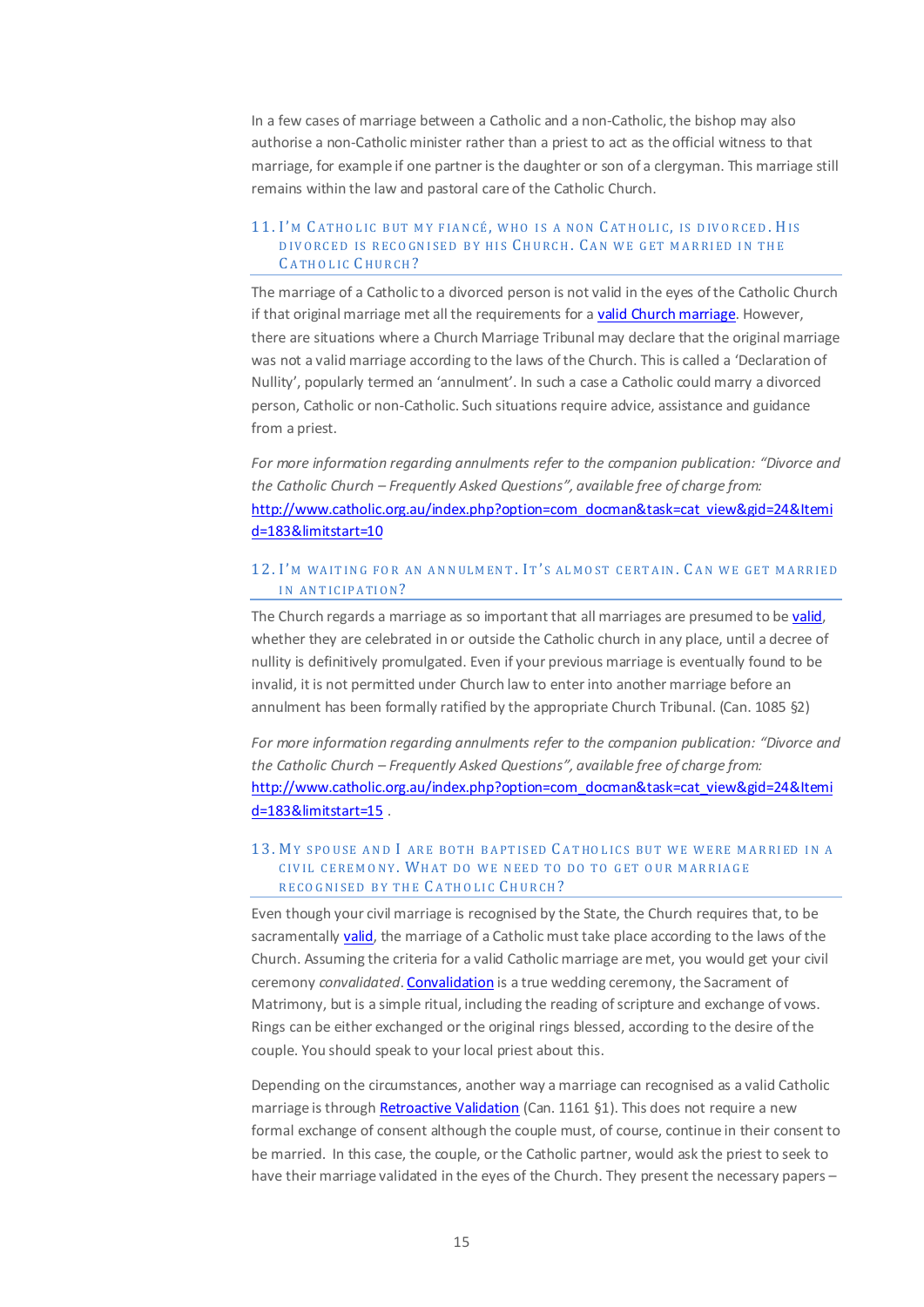the marriage certificate of their original marriage, baptismal certificates, etc – and the priest will forward these to the diocesan bishop, who, if satisfied that the criteria for a valid Catholic marriage are met, issues the validation. When it is granted, the couple are considered to have been married validly in the eyes of the Church from the date of their original invalid marriage.

## <span id="page-15-0"></span>14. I'M A BAPTISED CATHOLIC AND MY SPOUSE IS A NON-CATHOLIC. WE WERE MARRIED BY THE MINISTER FROM HER CHURCH WITHOUT SEEKING APPROVAL FROM THE CATHOLIC CHURCH. WHAT DO WE NEED TO DO TO GET OUR MARRIAGE RECOGNISED BY THE CATHOLIC CHURCH?

Even though your civil marriage is recognised by the State, the Church requires that, to be sacramentally [valid,](#page-37-0) that all the conditions set out i[n canon law](#page-32-1) be followed, including getting [dispensations](#page-33-4) such as marriage in a non-Catholic church or before a minister of a non-Catholic denomination. However, provided you are both free to marry according to the laws of the Catholic church, you can approach a priest, and see[k retroactive validation.](#page-35-2) This form of validation can be granted even if one of the parties, e.g. the non-Catholic, is unaware of it.

# <span id="page-15-1"></span>15. I'M CATHOLIC BUT MY FIANCÉ ISN'T. DOES HE HAVE TO BECOME A CATHOLIC TO BE MARRIED IN THE CHURCH?

The Catholic Church honours the conscience of the non-Catholic party, respecting his/her religious convictions. In other words, there will be no pressure placed on the non-Catholic to "convert" to the Catholic tradition. However, assuming the criteria for [a valid Catholic](#page-37-0)  [marriage](#page-37-0) are met, the Catholic must still seek permission from the local bishop to marry a non-Catholic. You should discuss this with your [parish priest.](#page-35-1)

## <span id="page-15-2"></span>16. I'M A CATHOLIC BUT MY FIANCÉE IS MUSLIM. CAN A CATHOLIC MARRY AN UNBAPTISED PERSON?

The Church respects the natural right of every person to marry. However, assuming the criteria for [a valid Catholic marriage](#page-37-0) are met, the Catholic must still seek permission from the local bishop to marry a non-baptised person. You should discuss this with you[r parish priest.](#page-35-1) There are some slight variations in the marriage ceremony.

#### <span id="page-15-3"></span>17. NEITHER OF US IS CATHOLIC, BUT MY FIANCÉ IS PREPARING TO BECOME ONE. MAY WE HAVE A CATHOLIC MARRIAGE CEREMONY?

A Catholic wedding must include at least one partner who is a baptised Catholic.

If both of you are baptised Christians, and you decide to go ahead and get married according to the norms of your particular denomination(s) before he is received into the Catholic Church, the Catholic Church regards your marriage as a valid [sacramental marriage,](#page-36-2) assuming that the conditions for [a valid marriage](#page-37-0) are met.

If, prior to your fiancé being received into the Catholic Church, you have a civil wedding, this is also recognised as valid by the Church, but not necessarily as sacramental. In this case, after your spouse is received into the Church, you can approach a priest, and seek retroactive [validation,](#page-35-2) as discussed in a previous question.

## <span id="page-15-4"></span>18. MY FIANCÉ AND I ARE BOTH NON-CATHOLIC BUT WOULD LIKE TO USE THE LOCAL CATHOLIC CHAPEL FOR OUR WEDDING. IS THIS PERMITTED?

Catholic churches are consecrated or blessed buildings which have an important significance for the Catholic community. They are therefore generally reserved for Catholic worship.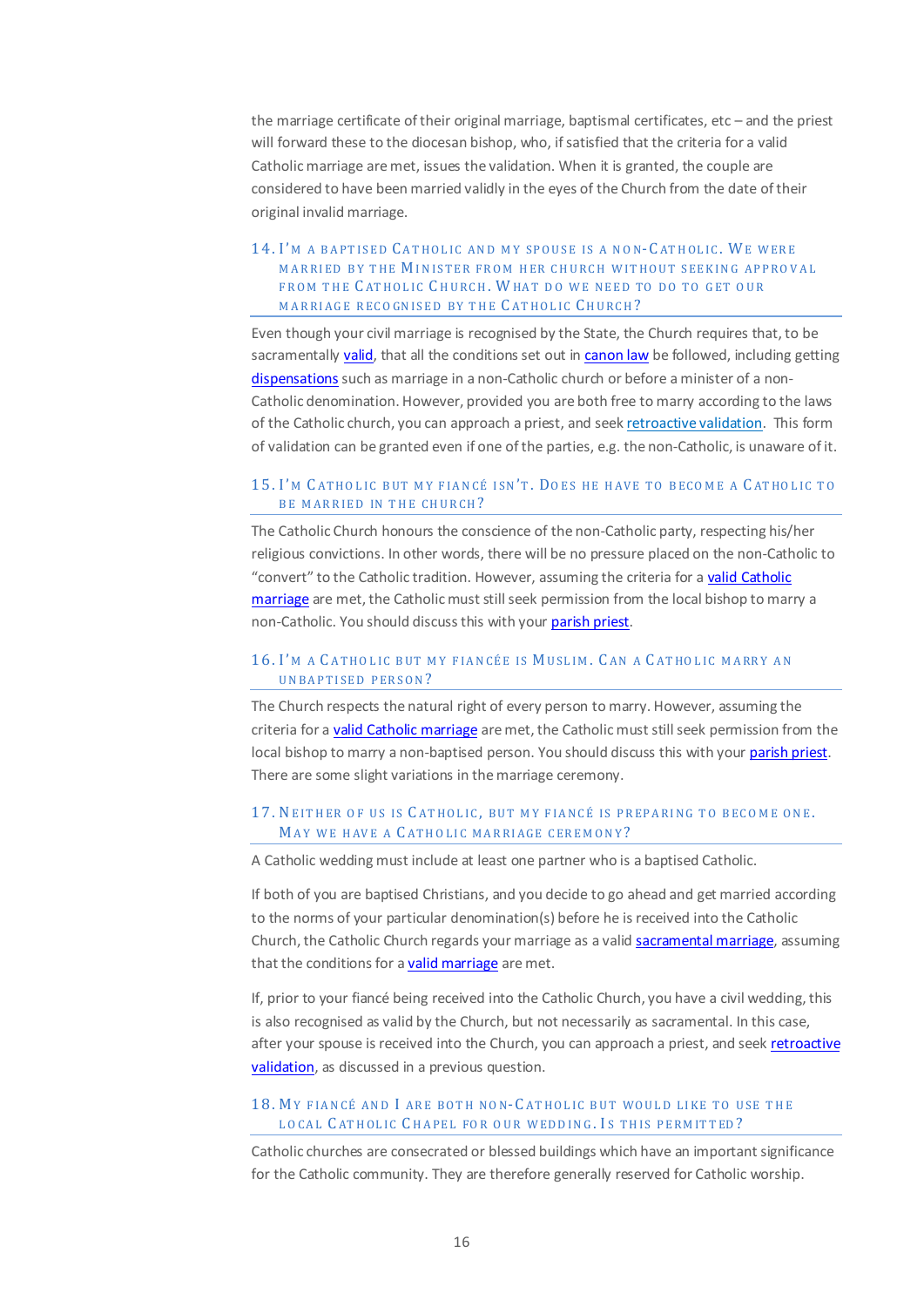However, if ministers of a non-Catholic community do not have a place for celebrating worthily their religious ceremonies, the diocesan bishop may allow them the use of a church or a Catholic building. (1993 Directory of Ecumenism, par. 137).

#### <span id="page-16-0"></span>19. WE ARE UNABLE TO HAVE CHILDREN. MAY WE STILL GET MARRIED IN THE CHURCH?

Inability to have children, whether due to age or infertility, is no bar to marriage. Th[e Code of](#page-32-1)  [Canon Law](#page-32-1) affirms, *"Sterility neither prohibits nor invalidates marriage"* (Can. 1084 §3).

Appreciating the suffering of an infertile couple, the Catechism states, *"Spouses to whom God has not granted children can nevertheless have a conjugal life full of meaning, in both human and Christian terms. Their marriage can radiate a fruitfulness of charity, of hospitality, and of sacrifice"* (CCC. 1654).

#### <span id="page-16-1"></span>20. CAN A PARAPLEGIC WHO IS TOTALLY IMPOTENT BE MARRIED IN THE CHURCH?

This is a complex canonical and medical issue and any particular case should be referred to competent authorities in the field.

Sexual intercourse is an integral dimension of [sacramental marriage,](#page-36-2) the "one flesh" union of a man and a woman. In Catholic theology, whils[t consent](#page-33-0) is central to the sacrament of [marriage,](#page-36-2) it is consummation, the act of sexual intercourse, that constitutes marriage as indissoluble. Accordingly, pre-existing and permanent impotence prior to a marriage, that is, the permanent inability to complete sexual intercourse, whether on the part of the man or the woman, by its very nature invalidates marriage (Can. 1084 §1).

However, establishing that impotence is permanent is not always so easy, especially with advances in the medical and pharmacological sciences. In this regard, Can. 1084 §2 is an important qualifier. "If the impediment of impotence is doubtful, whether the doubt be one of law or one of fact, the marriage is not to be prevented nor, while the doubt persists, is it to be declared null."

It is emphasised that impotence that arises after marriage does not invalidate the marriage.

#### <span id="page-16-2"></span>21. MY HOMOSEXUAL PARTNER AND I WANT OUR UNION TO LAST FOREVER. MAY WE HAVE A CEREMONY IN THE CATHOLIC CHURCH?

The Catholic Church does not recognise a same-sex union as equivalent to a marriage.

The natural structure of human sexuality makes man and woman complementary partners for the transmission of human life. Only a union of male and female can express the sexual complementarity willed by God for marriage. The permanent and exclusive commitment of marriage is the necessary context for the expression of sexual love intended by God both to serve the transmission of human life and to build up the bond between husband and wife (CCC*,* 1639-1640).

In marriage, husband and wife give themselves totally to each other in their masculinity and femininity (CCC 1643). They are equal as human beings but different as man and woman, fulfilling each other through this natural difference. This unique complementarity makes possible the conjugal bond that is the core of marriage.

On several counts a same-sex union contradicts the nature of marriage. For example, samesex union is not based on the natural complementarity of male and female; it cannot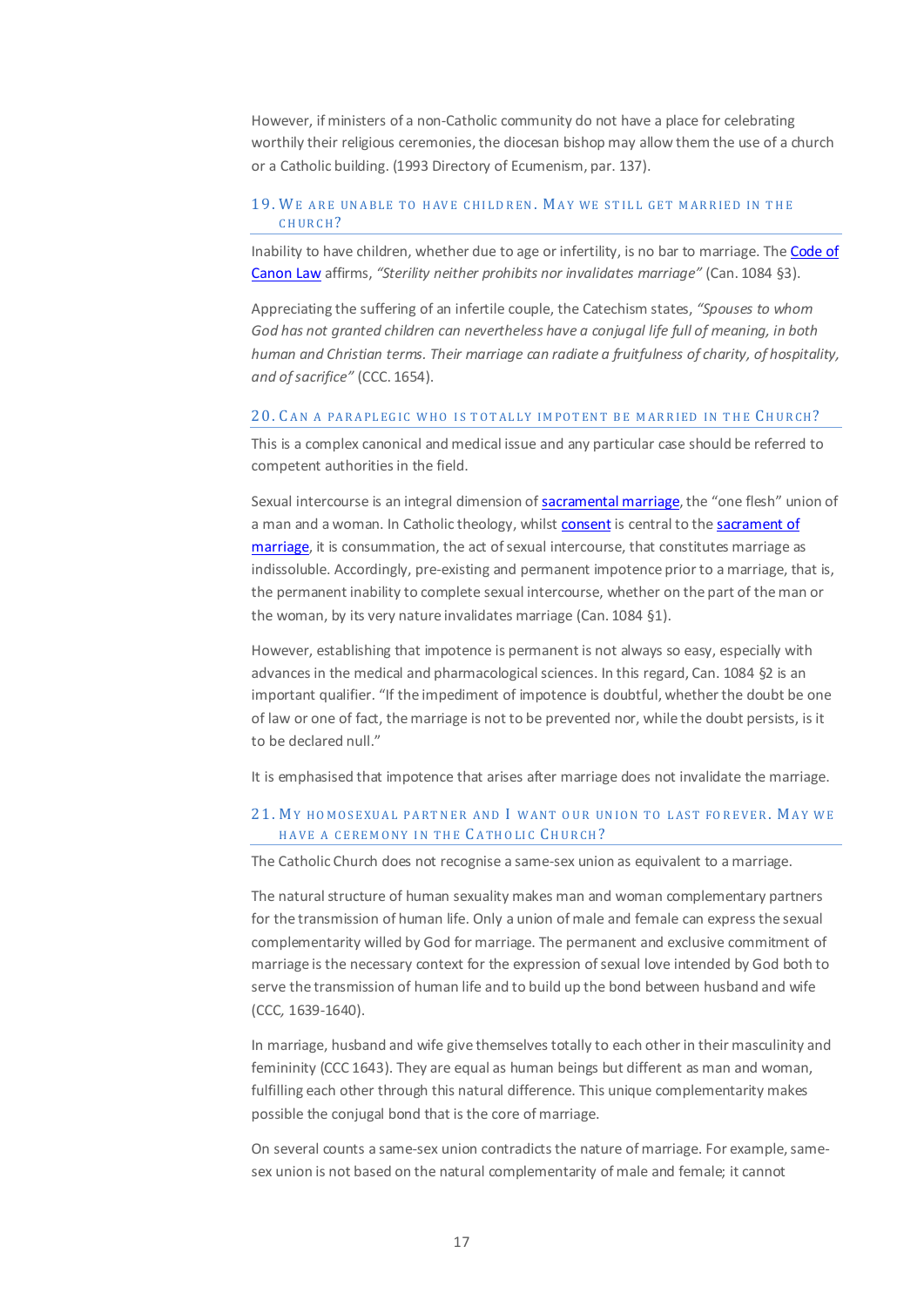cooperate with God to create new life; and the natural purpose of sexual union, the conception of a child, cannot be achieved.

# <span id="page-17-0"></span>MARRIAGE CELEBRANTS

# <span id="page-17-1"></span>22. WHAT DOES THE CATHOLIC CHURCH REQUIRE FOR THE CELEBRATION OF MARRIAGE?

The Church lays down some simple conditions concerning the way a marriage is to be celebrated. The couple must make their mutual consent before a priest and two adult witnesses, normally in public, usually in a church. Throug[h baptism,](#page-36-0) they are the ministers of th[e sacrament of marriage](#page-36-2) as they make their mutual free consent. Therefore the marriage of a Catholic to another Catholic, or the marriage of a Catholic to a non-Catholic, is no[t valid](#page-37-0) unless it is celebrated before a priest and other witnesses. In some circumstances, the local bishop can give approval for a minister from another Christian Church to be the celebrant. (Refer later questions.)

#### <span id="page-17-2"></span>23. WHY DO WE HAVE TO HAVE A CATHOLIC PRIEST AS OUR CELEBRANT?

The presence of the Church's minister visibly expresses the fact that marriage is sacramental reality of the Church. The priest (or deacon) who assists at the celebration of a marriage receives the consent of the spouses in the name of the Church and gives the blessing of the Church. This is the reason why the Church normally requires that baptised Catholics contract marriage according to the norms of the Church. Several reasons converge to explain this requirement (CCC 1630-1631):

- Sacramental marriage is a liturgical act of the Church which involves the Church as a body. It is therefore appropriate that it should be celebrated in the public *liturgy* of the Church presided over by the Church's minister;
- Marriage introduces the couple into an ecclesial order, and creates rights and duties in the Church between the spouses and towards their children;
- Since marriage is a state of life in the Church, certainty about its validity is necessary (hence the obligation to have witnesses);
- The public character of the consent protects the "I do" once given and helps the spouses remain faithful to it.

#### <span id="page-17-3"></span>24. ARE CATHOLIC PRIESTS AUTHORISED MARRIAGE CELEBRANTS?

Most catholic bishops, priests and deacons are normally authorised marriage celebrants in Australia and its Territories under the Commonwealth Marriage Act 1961 and as such are legally authorised to solemnise marriages in accordance with Australian law. Note that each country has its own laws with regard to civil marriage requirements.

# <span id="page-17-4"></span>25. MY BEST FRIEND IS A MARRIAGE CELEBRANT. CAN SHE MARRY US IN A CATHOLIC WEDDING?

For a marriage to b[e valid](#page-37-0) in the eyes of the Church, the celebrant, that is the person who asks for and receives the consent of the parties seeking marriage and who receives their vows, must be a Catholic bishop, priest or deacon or, in special circumstances where approved by the local bishop, a minister of another Christian denomination. (Can. 1108 §1; also 1127 §§2-3). In the particular circumstance where no priest or deacon is available the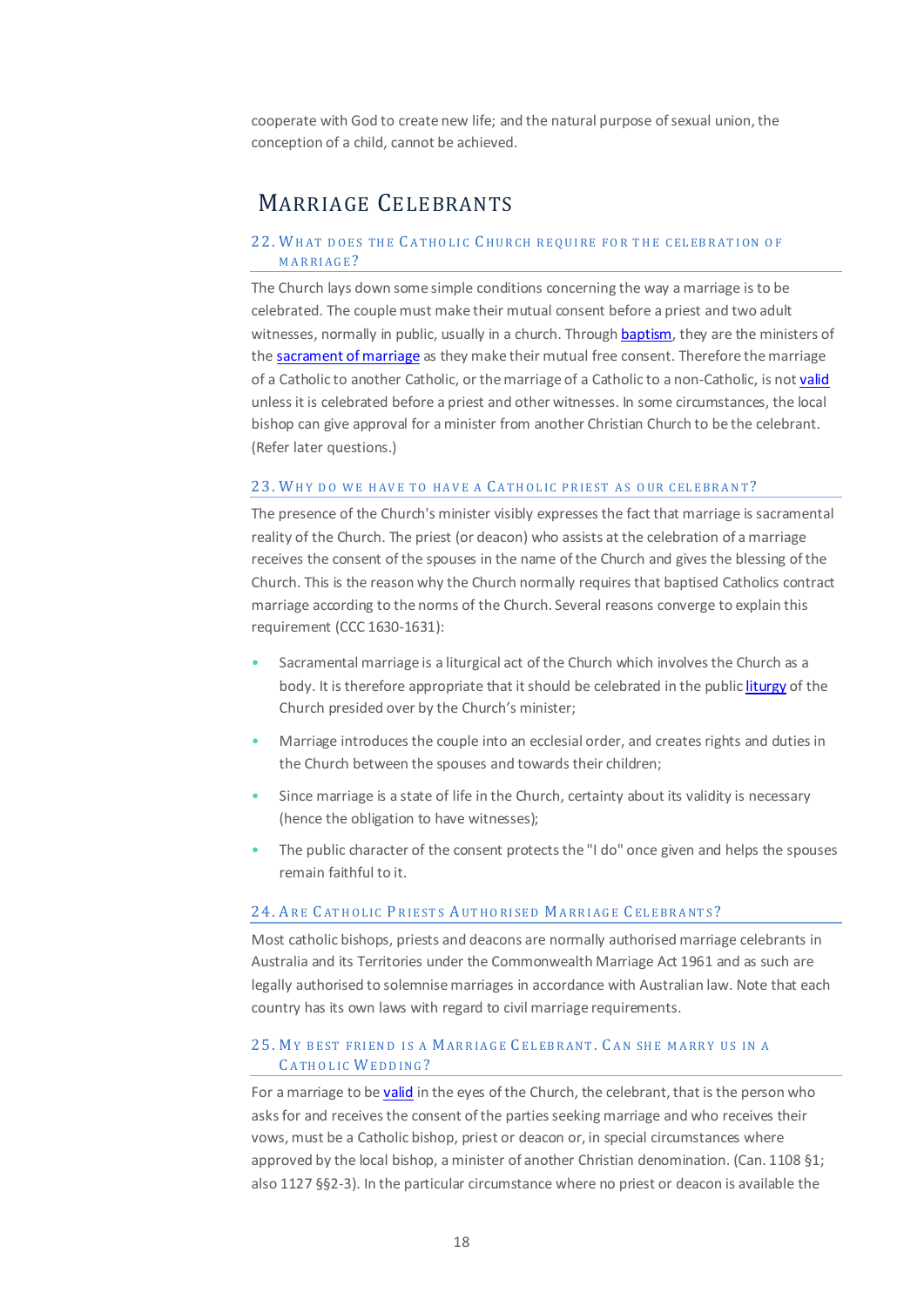bishop may, subject to the prior approval of the Episcopal Conference and the Holy See, delegate a lay person to officiate at the wedding (Can. 1112 §1).

Assuming the normal situation where a priest is available, your friend could not officiate. She could, instead, take the role of one of the required witnesses.

# <span id="page-18-0"></span>26. MY FUTURE FATHER-IN-LAW IS AN A NGLICAN PRIEST . C AN HE BE A JOINT CELEBRANT OF OUR WEDDING WITH OUR PARISH PRIEST?

Under both Church and Australian law, only one celebrant may receive the marriage vows. This would normally be the Catholic bishop[/priest/](#page-35-1)deacon. However, the bishop has the authority to permit a minister of another Christian denomination to officiate at the wedding of a Catholic and a non-Catholic.

In either case, approval could be given for other clergy to participate in the celebration of the marriage in other roles, for instance, by reading from the Scriptures, offering prayers or blessing the couple.6

#### <span id="page-18-1"></span>27. DOES A CATHOLIC WEDDING HAVE TO BE IN A CATHOLIC CHURCH?

For Catholics, marriage is not just a social or family event, but an event of significance for the Christian community which witnesses and welcomes this new 'domestic church', the family. For this reason, the Church prefers that marriages between two Catholics, or between a Catholic and a Christian of another denomination, be celebrated in th[e parish church](#page-35-0) of one of the parties.

Usually, th[e parish priest](#page-35-1) can give permission for the wedding to be celebrated in a Catholic church other than the loca[l parish,](#page-35-0) although in some dioceses permission must be sought from the bishop.

The local bishop has authority to permit a Catholic marriage to be celebrated other than in a Catholic Church. For example, if you are marrying a non-Catholic Christian the bishop may permit the wedding to take place in the church of your fiancé. (See also next question.) For special reasons, the bishop may permit the wedding to take place in a building or outdoor location which respects the dignity of the occasion. However, permission will not normally be given for a Catholic marriage to be conducted in 'novelty' locations (for example a McDonald's restaurant).

If you are marrying a non-baptised person (for example a Muslim or Buddhist, or someone with no religious background or belief), the bishop may permit the wedding to take place in another suitable place which reflects the dignity of the occasion.

#### <span id="page-18-2"></span>28. MY FIANCÉE'S FATHER IS A PASTOR IN THE BAPTIST CHURCH. IS IT POSSIBLE TO GET PERMISSION TO GET MARRIED IN THE BAPTIST C HURCH?

The local bishop can permit a wedding to take place in a non-Catholic church, or in another suitable place, for a sufficient reason. In these circumstances, the bishop may permit the couple to marry in your fiancée's church. The permission in these instances is called a ["dispensation](#page-33-4) fro[m canonical form"](#page-32-2).

<sup>6</sup> Directory for the Application of Principles and Norms on Ecumenism 1993, para 158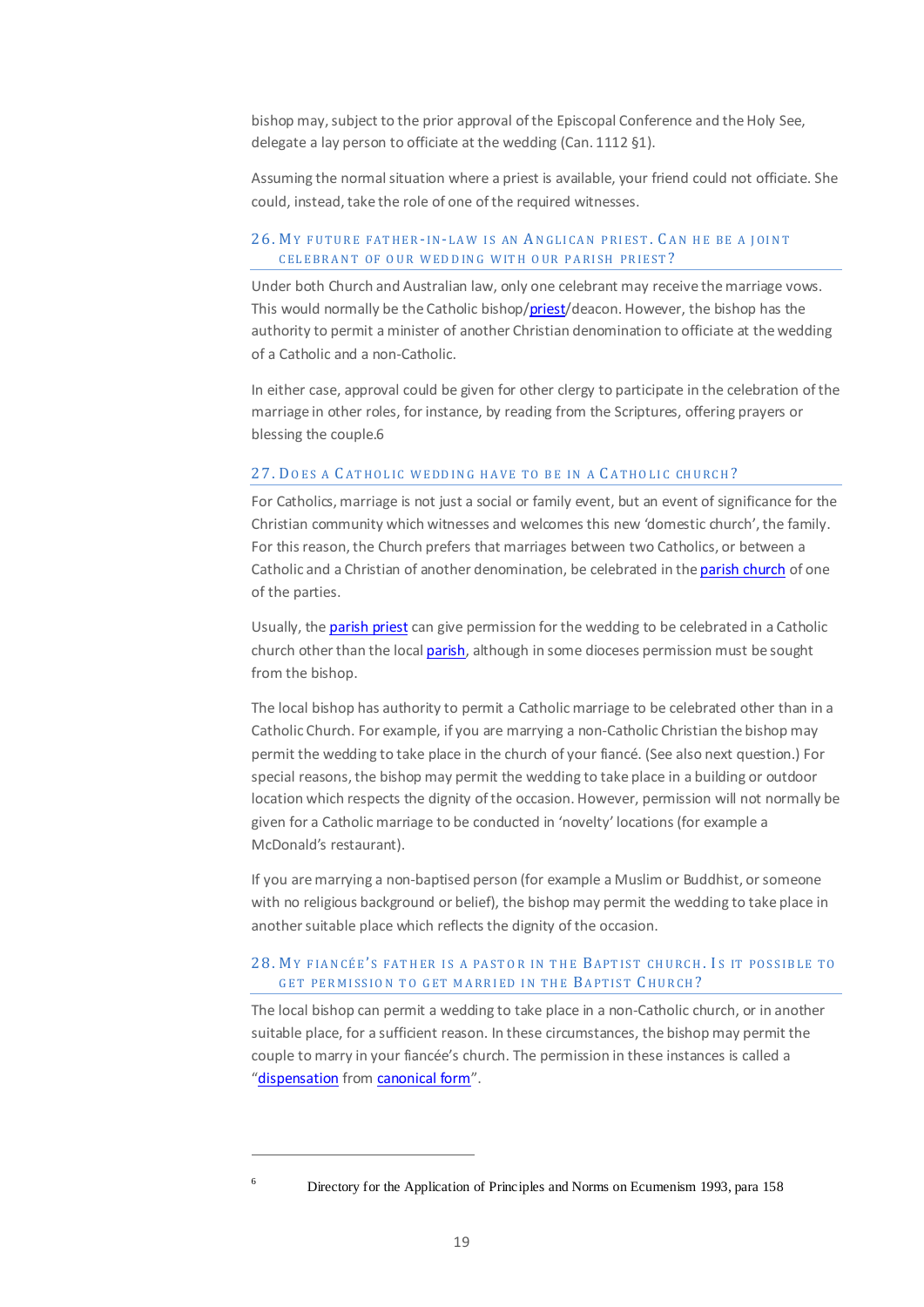In such cases, with the prior authorization of the local bishop, a Catholic priest may attend or participate in some way in the celebration of the marriage.

You and your fiancée should go to your local Catholi[c parish](#page-35-0) and ask th[e parish priest](#page-35-1) for the forms for "permission for a mixed marriage" and ["dispensation](#page-33-4) fro[m canonical form"](#page-32-2). Do this as soon as possible.

# <span id="page-19-0"></span>29. A PRIEST FROM A D IFFERENT PARISH IS A CLO SE FAM ILY FRIEND . C AN HE OFFICIATE AT THE WEDDING IN OUR LOCAL PARISH CHURCH?

Both the local bishop and th[e parish priest](#page-35-1) have the authority unde[r canon law](#page-32-1) to delegate another priest or deacon to officiate at a Catholic wedding (Can. 1108, 1111). You should raise this issue with your parish priest as early as possible so that arrangements can be made.

# <span id="page-19-1"></span>PROMISES AND COMMITMENTS IN THE WEDDING **CEREMONY**

#### <span id="page-19-2"></span>30. WHAT ARE THE COMPONENTS OF THE LIT URGY OF MARRIAGE

In the Latin Catholic tradition, the spouses are the ministers of th[e Sacrament of Marriage.](#page-36-2) The central part of the wedding ceremony is the ['Liturgy of Marriage',](#page-34-2) the exchange of wedding vows where the bride and groom express their consent to marriage and make their commitment to a lifelong, unique partnership open to children.

The liturgy of marriage is divided in three parts: the statement of intentions, the solemn consent, and the blessing and exchange of rings.

- 1. The statement of intentions addresses the critical elements of sacramental marriage. The priest asks the bride and groom:
	- "Have you come here freely and without reservation to give yourselves to each other in marriage?"
	- "Will you love and honour each other as husband and wife for the rest of your lives?"
	- "Will you accept children lovingly from God and bring them up according to the law of Christ and His Church?" (The words 'and His Church' may be omitted. Also, the question may be excluded completely for a couple beyond childbearing age.)
- 2. For the solem[n consent,](#page-33-0) the priest asks the couple to join hands and declare their consent before God and the Church. The couple then exchange their wedding vows in the form approved by the Church. Perhaps the most commonly used form is:

*"I, N., take you, N., to be my husband/wife. I promise to be true to you in good times and in bad, in sickness and in health. I will love you and honour you all the days of my life."* 

*A*fter the vows the priest blesses the couple and acknowledges them as man and wife.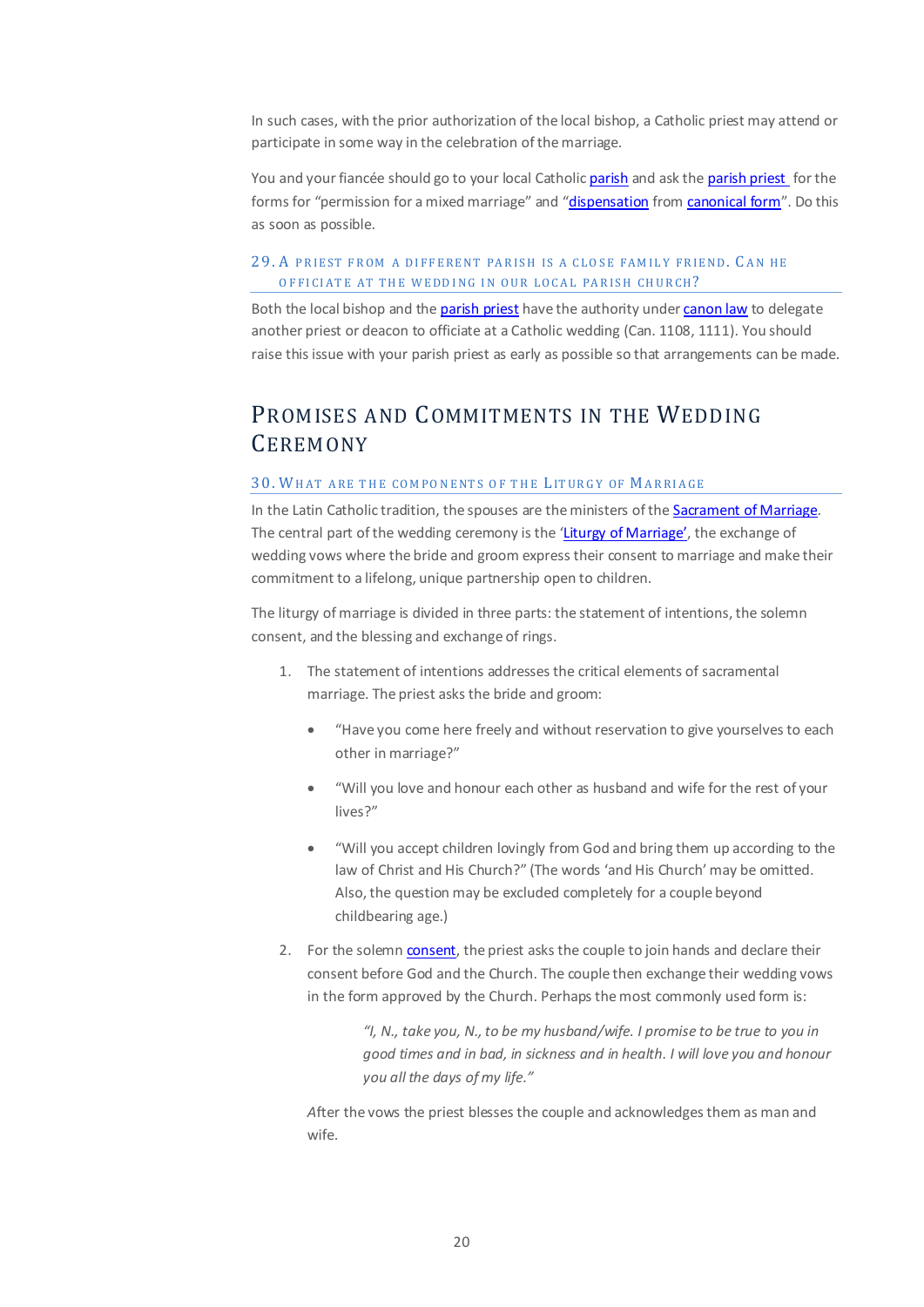- 3. If the couple choose to have wedding rings, the priest then blesses the wedding rings as symbols of deep faith and peace, and the bride and groom exchange them with a promise of unconditional love and fidelity.
- 4. After the vows the priest blesses the couple, acknowledges them as man and wife and invites the community to pray for them.

## <span id="page-20-0"></span>31. DO OUR VOWS HAVE TO INCLUDE THE COMMITMENT TO "LOVE, HONOUR AND OBEY"?

There are several forms for the wording of the vows from which the couple can select. The formula "love, honour and obey" is not included in the Catholi[c liturgy.](#page-34-2) However, the couple may include these words if they wish.

#### <span id="page-20-1"></span>32. C AN WE DEVISE OUR OWN VOWS?

While the Church offers several alternative forms of the wedding vows, it does not permit personal adaptation, for several reasons.

Because the mutual [consent](#page-33-0) is the very sacramental sign of marriage – that is, what makes the marriage a sacrament – it is important for everyone to be clear that the bride and groom have actually declared their mutual consent (CCC 1623, 1626, 1639 - 1640). If the vows aren't clear about that—or if they contain wording that might be interpreted as placing conditions or limits on the marriage—then the validity of the marriage becomes questionable (Can.1101, 1102, 1119).

One of the ways that the Church expresses the unity of all believers is through the unity of th[e liturgy](#page-34-2) (in this case, the wedding), especially in its essential parts (CCC 813, 815). In other words, it would become hard to recognize the unity of the Church if everyone started using different words for the most important parts of the liturgy. By using the vows provided by the Church, the couple is acknowledging that they are part of something larger than themselves. The wedding unites them not only with one another, but with the whole Body of Christ, the Church.

It should be noted that Federal law also places constraints on 'creative wording' of the wedding vows to ensure that there is "no mistake as to the meaning of the vows"<sup>7</sup>.

There are, however, a number of places in the wedding ceremony where the couple can add individual prayers that reflect their unique relationship.

## <span id="page-20-2"></span>33. WE WANT OUR MARRIAGE TO LAST FO REVER BUT WE ARE SIGNING A LEGAL AGREEMENT CONCERNING OUR PROPERTY JUST IN CASE IT DOESN'T. IS THIS OK?

Marriage is a covenant relationship based on an enduring committed love: a partnership for the whole of life. Whole of life is understood in two ways. Firstly, it is a lifelong partnership*, "as long as we both shall live"*, as expressed in the wedding ceremony. Secondly, it presupposes a comprehensive sharing of both spiritual and temporal goods.

A pre-nuptial agreement, as commonly understood, is an agreement made prior to marriage on settlement terms for the division of property in the event of a divorce. Such a pre-nuptial agreement waters down the life-long commitment of covenant love.

<sup>7</sup> Attorney Generals Department, "Explanatory Material on the Marriage Act 1961for Marriage Celebrants", Australian Government, 2008, p.31.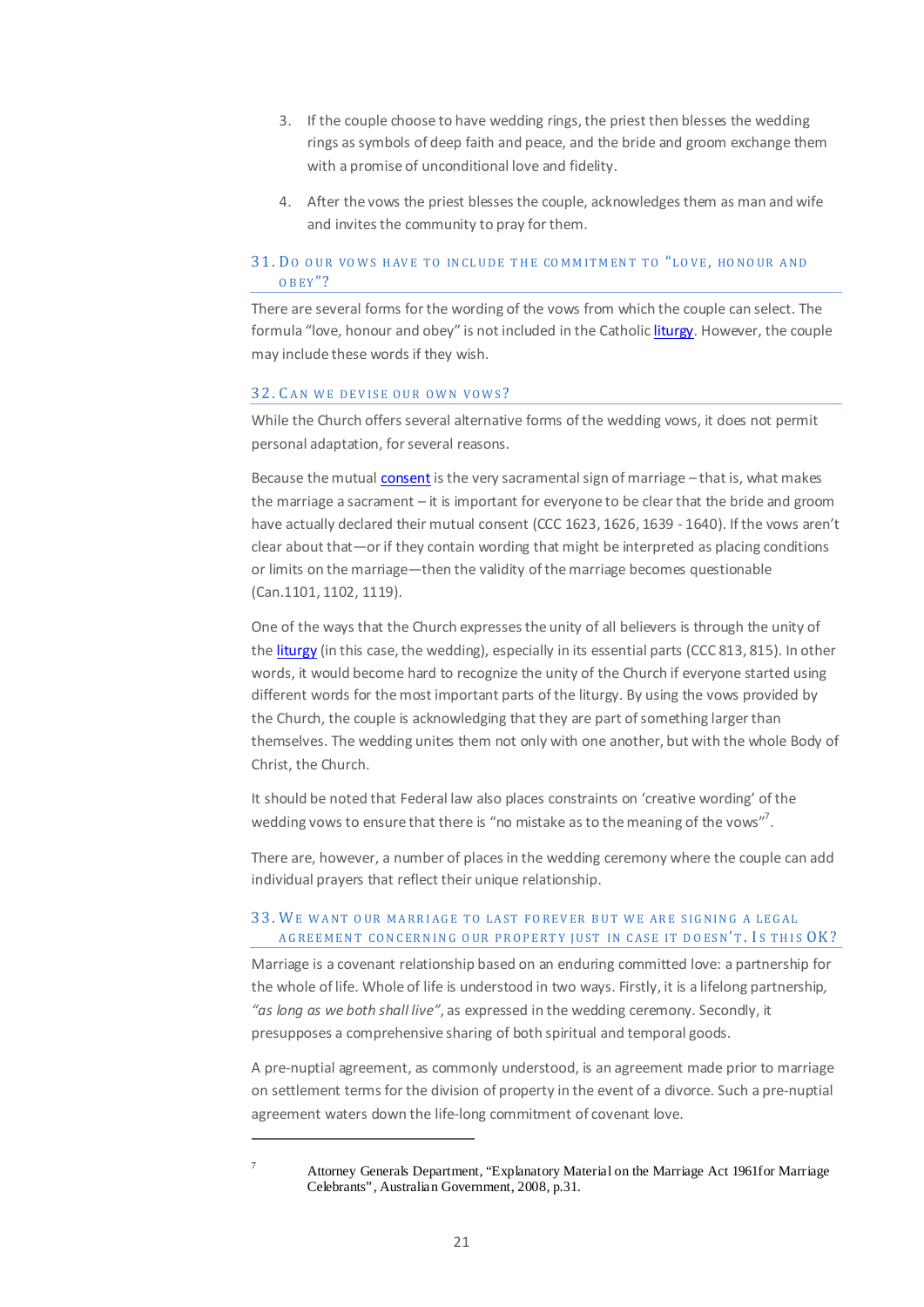The Code o[f Canon Law](#page-32-1) provides: "A marriage subject to a condition about the future cannot be contracted validly" (Can. 1102). This would seem to preclude a "pre-nuptial agreement" with that specific intent.

There are, of course, many forms of pre-nuptial agreements. What is crucial is the intent of the individual. For example, there is no canonical bar to one or both partners establishing wills relating to the disposition of assets owned prior to marriage and setting up legal structures to protect this in the event of their deaths. Nor would there be a problem with setting up a family trust to protect the respective ownership interests in, for example, an extended family farming enterprise.

#### <span id="page-21-0"></span>34. MY FIANCÉ IS NOT A CATHOLIC: DOES HE HAVE TO PROMISE TO RAISE OUR CHILDREN AS C ATHO LIC BEFO RE WE MAY GET MARRIED ?

The non-Catholic partner is not obliged to make any such promise. However[, canon law](#page-32-1) provides (Can. 1125) that the local bishop is not to grant [a dispensation](#page-33-4) for an inter-church marriage in the Catholic church unless the following conditions are fulfilled:

- the Catholic party makes a sincere promise to do all in his or her power in order that all the children be baptised and brought up in the Catholic faith;
- the other party is informed in good time of these promises to be made by the Catholic party, so that it is certain that he or she is aware of the promise and of the obligation of the Catholic party

# <span id="page-21-1"></span>FINANCIAL QUESTIONS

#### <span id="page-21-2"></span>35. WHAT DOES IT COST TO GET MARRIED IN A CATHOLIC CHURCH?

As with civil celebrants, costs are incurred in Church weddings. The level of charges will vary significantly from place to place and over time, and will also depend on the number of services contracted. However, no Catholic would be refused marriage in a Catholic Church because of inability to meet costs. You should contact you[r parish priest](#page-35-1) for details.

The fees (which in 2010 ranged in total from around \$500 to \$1500 or so depending on the location and the services provided) are designed to meet costs incurred by th[e parish](#page-35-0) as well as to reimburse the priest and other church workers for their time. There is often also a refundable bond relating to the non-use of confetti (which can be time-consuming to clean). To put such fees in perspective, the Australian Bureau of Statistics found that the *average* cost of getting married in Australia in 2010 (rings, bridal outfits and suit hire, civil celebrant or church minister, photographers, cars, reception, , cars, and so forth) was over \$30,000.

#### <span id="page-21-3"></span>36. CAN WE DISPENSE WITH FLOWERS, ORGANISTS AND ALL THE FRILLS TO KEEP COSTS DOWN?

In contrast to the cultural trend for bigger and more lavish weddings, the Church encourages couples to focus their wedding day on the essence of the marriage ceremony and on their wedding vows. A couple do not have to postpone the celebration of the Sacrament of [Marriage](#page-36-2) because they cannot afford such trappings. If you have significant financial hardship you should discuss this with you[r parish priest.](#page-35-1)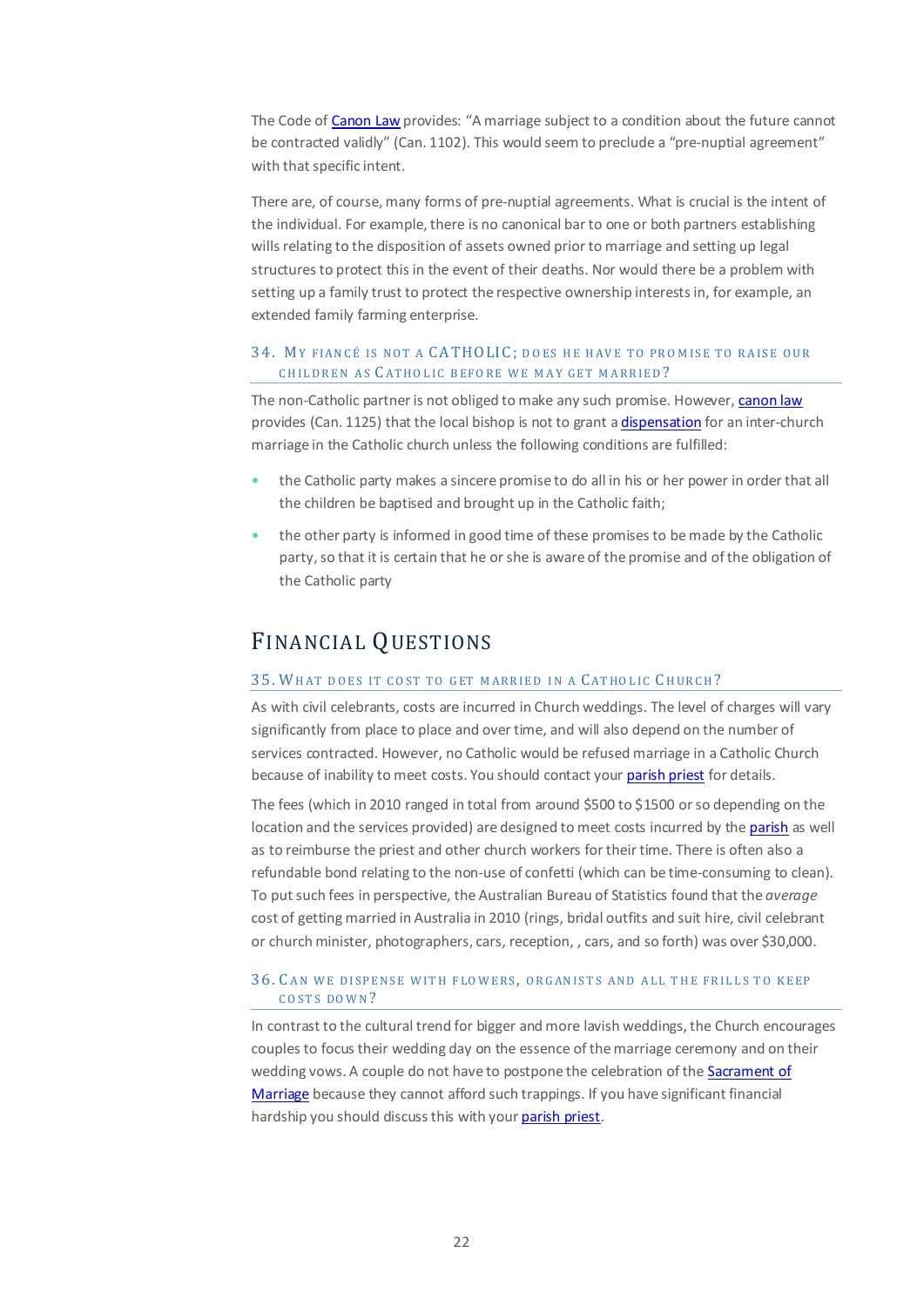# <span id="page-22-0"></span>MARRIAGE EDUCATION

#### <span id="page-22-1"></span>37. IS THERE A WAITING PERIOD TO GET MARRIED? I'VE HEARD YOU HAVE TO WAIT SIX MONTHS.

One month's notice of marriage is obligatory under Australian law. A longer notice is requested by the Church, however, to allow for a calm and serious preparation for marriage. The Australian Catholic Bishops Conference has recommended tha[t dioceses](#page-33-3) require couples to give early notification of weddings, ideally 12 months prior to marriage, but at least 6 months beforehand. You should consult your loca[l parish priest](#page-35-1) to find the local requirements.

### <span id="page-22-2"></span>38. C AN THE C HURCH SHO RTEN THE WAITING PERIOD ? I WANT TO MAKE OUR RELATIONSHIP 'LEGAL' BEFORE WE VISIT MY PARTNER'S FAMILY OVERSEAS.

Practice varies betwee[n dioceses.](#page-33-3) Subject to the obligations of Australian law, the local bishop may give [a dispensation](#page-33-4) of early notification for exceptional circumstances, for example if a parent of one of the partners is dying.

# <span id="page-22-3"></span>39. SHOULD I RECEIVE THE SACRAMENT OF RECONCILIATION BEFORE I GET MARRIED?

Th[e Catechism](http://www.vatican.net/archive/catechism/p2s2c3a7.htm) of the Catholic Church notes (CCC. 1622), "It is ... appropriate for the bride and groom to prepare themselves for the celebration of their marriage by receiving the sacrament of penance". Many priests will offer this at the rehearsal for the couple and for Catholic members of the wedding party who may desire it.

#### <span id="page-22-4"></span>40. WHAT MARRIAGE EDUCATION IS REQUIRED / RECOMMENDED?

The Australian Catholic Bishops Conference 'Common Marriage Policy' recommends that eac[h diocese](#page-33-3) require all couples to participate in an approved marriage education program at least six months prior to marriage

Couples are counselled by the priest before marriage and are also urged to attend marriage education courses.

The Catholic Society for Marriage Education (CSME) aims to promote and support marriage and family life in the Catholic vision by encouraging marriage and relationship education for couples considering marriage and for married couples. Their website (*[www.csme.catholic.org.au](http://www.csme.catholic.org.au/)*) links to all the organisations that are members of CSME who provide pre-marriage education through Catholic agencies in Australia.

Options include programs with other couples and/or a pre-marital inventory to identify issues for further discussion.

# <span id="page-22-5"></span>41. HOW COME WE HAVE TO GO TO A MARRIAGE EDUCATION COURSE BEFORE WE CAN GET MARRIED, WHAT ARE THEY ALL ABOUT, AND HOW LONG DO THEY LAST?

The Church believes in the sacredness of marriage and urges couples to prepare well for this special day and for their married life together. The fact that a high percentage of marriages end in divorce emphasises the need for effective preparation.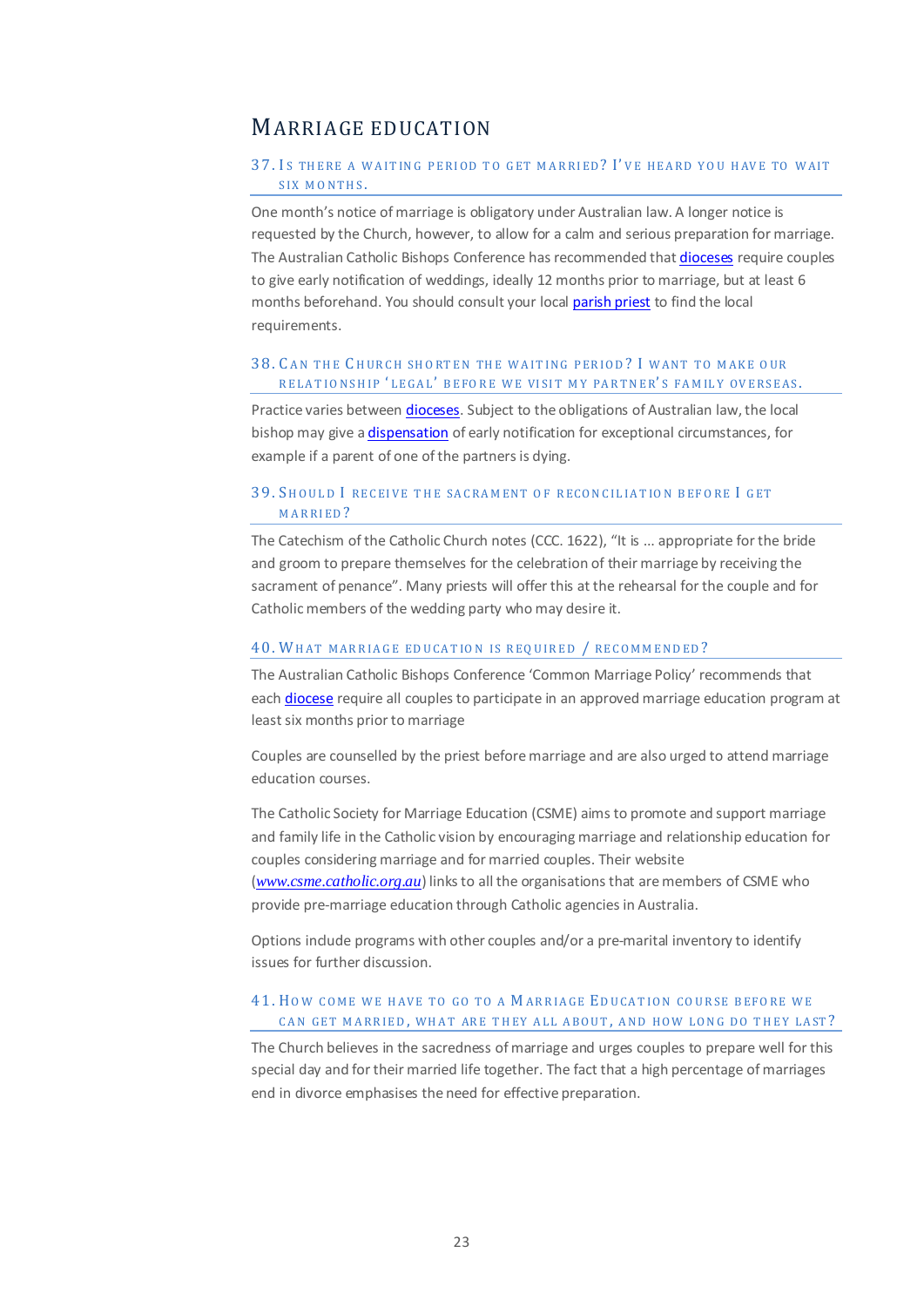Quite apart from that, substantial academic research demonstrates the value of marriage education to the success of marriages. For this reason, marriage education is promoted by Australian law<sup>8</sup> and the Federal Government subsidises such courses.

Marriage education offers couples the opportunity to develop a better understanding of Christian marriage; to evaluate and deepen their readiness to live married life; and to gain insights into themselves as individuals and as a couple. It is especially effective in helping couples to deal with the challenges of the early years of marriage.

The aims of marriage education courses are several: to provide you with insights on skills on how to have a successful marriage; to help you to examine the level of commitment that is required for married life; to assist you in understanding your vision for marriage and the vocation to married life; and to explain the Church's teaching on sexuality. In addition, the courses provide an opportunity to prepare for your marriage ceremony.

Programs vary from one 3 hour session to weekly sessions over 3 months or more. A typical program, for example, addresses topics such as:

- What makes a good relationship
- Roles and expectations
- Family influences
- Communication skills
- Problem solving ideas
- Conflict resolution methods
- Respecting & responding to differences
- **Intimacy**

.

- Sexuality & Family Planning
- Spirituality & Christian Marriage

# <span id="page-23-0"></span>42. DO THE MARRIAGE EDUCATION COURSES INCLUDE RELIGIOUS INSTRUCTION FOR A PARTNER WHO IS NOT C ATHOLIC?

The Catholic Church fully respects the conscientious beliefs of the non-Catholic partner.

Marriage education courses are not religious instruction classes. Because religious and cultural differences can become a source of disunity in marriage, the purpose of such courses is to assist the mutual understanding and communication between the Catholic and non-Catholic partner. Accordingly, they address the Church's teaching on th[e Sacrament of](#page-36-2)  [Marriage,](#page-36-2) the vocation to married life and the Church's teaching on sexuality. There is no intent to try to convert the non-Catholic partner but rather to facilitate communication between the partners on such intimate matters.

<sup>8</sup> Under Australian Law, every authorized celebrant, including Catholic clergy, must "as soon as practicable" after receiving notice of intention to marry, "give to the parties a document in the prescribed form outlining the obligations and consequences of marriage and indicating the availability of marriage education and counselling".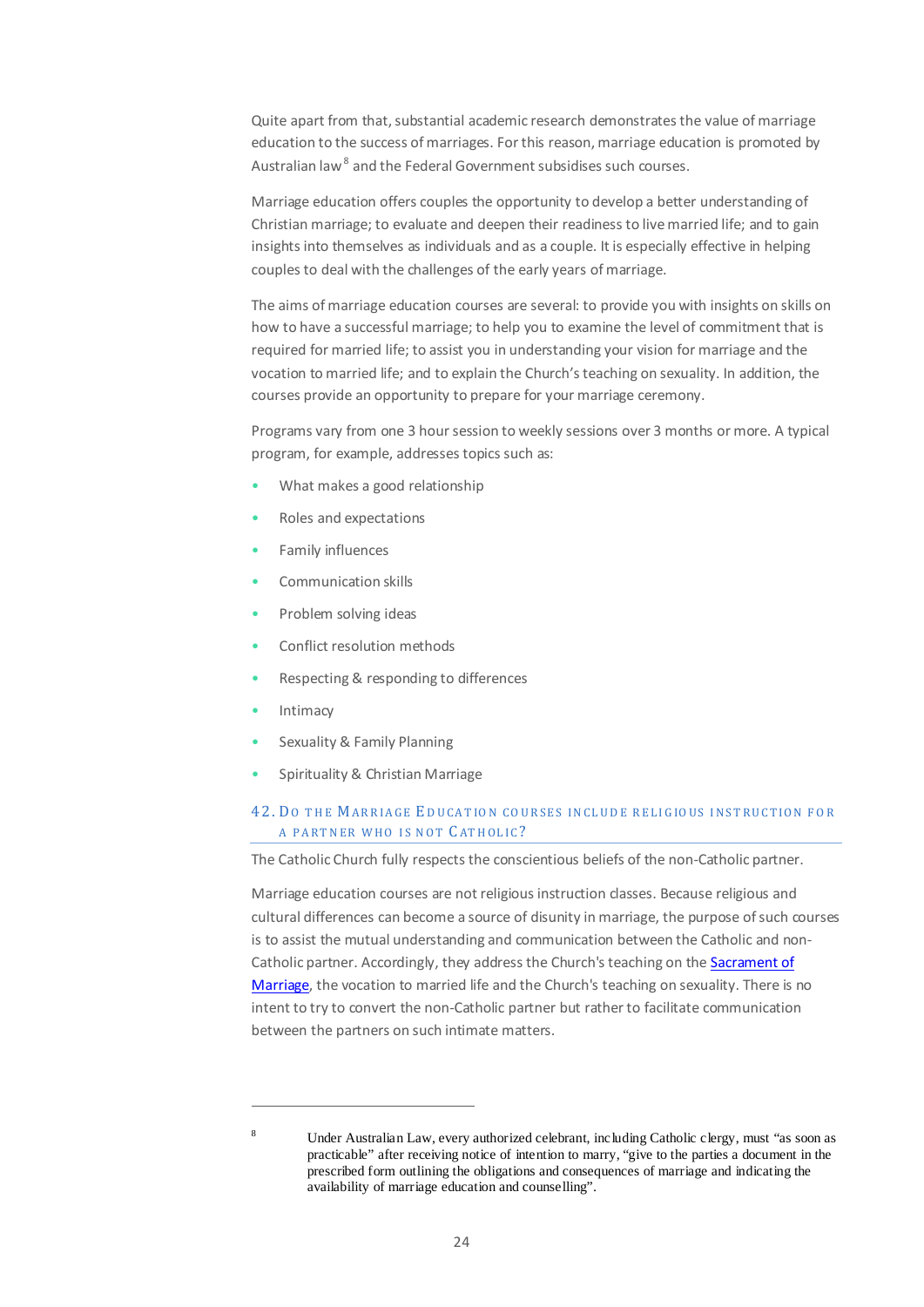#### <span id="page-24-0"></span>43. HOW MUCH DO CATHOLIC MARRIAGE EDUCATION COURSES COST?

Costs vary according to course duration, whether or not it is live-in and whether it is individual, small group or large group. Typical costs in Australia in 2010 are in the range of \$100 to \$300. Courses run by approved agencies are subsidised by the Federal Government.

# <span id="page-24-1"></span>PREPARING FOR THE WEDDING NUPTIAL MASS & WEDDING CEREMONIES

## <span id="page-24-2"></span>44. WHAT ARE THE DIFFERENT TYPES OF WEDDING CEREMONY IN THE CATHOLIC C HURCH?

There are three forms of wedding ceremonies (rites for marriage) that are approved by the Catholic Church in relation to a sacramental marriage.

- [Nuptial Mass,](#page-34-3) where the wedding ceremony is an integral part of the Mass;
- A wedding ceremony celebrated during an ordinary 'Mass of the day';
- A wedding ceremony where no Mass is celebrated.

#### <span id="page-24-3"></span>45. WHAT IS A NUPTIAL MASS AND WHEN CAN A COUPLE HAVE ONE?

A [Nuptial Mass](#page-34-3) is a marriage celebrated in the context of the Catholic Mass. The readings from Scripture and the celebration of th[e Eucharist](#page-36-1) are woven around the wedding ceremony. The **Sacrament of Marriage** between two baptised practising Catholics should normally be celebrated within the Mass because the Eucharist, which is the Sacrament of Unity, provides particular graces for the couple and both symbolises and is a source of their mutual unity in Christ. The spouses and guests who are Catholic are invited to receive the Eucharist – the body of Christ present in sacramental form.

"The celebration of marriage between two Catholic faithful normally takes place during Holy Mass, because of the connection of all the sacraments with the Paschal mystery of Christ. In the Eucharist the memorial of the New Covenant is realized, the New Covenant in which Christ has united himself forever to the Church, his beloved bride for whom he gave himself up. It is therefore fitting that the spouses should seal their consent to give themselves to each other through the offering of their own lives by uniting it to the offering of Christ for his Church made present in the Eucharistic sacrifice, and by receiving the Eucharist so that, communicating in the same Body and the same Blood of Christ, they may form but 'one body' in Christ" (CCC 1621).

Provided the local bishop gives permission, a Nuptial Mass may be celebrated for a marriage between a Catholic and a baptised person who is not a Catholic.

## <span id="page-24-4"></span>46. MY FIANCÉ IS ANGLICAN. C AN HE RECEIVE THE E UCHARIST AT OUR NUPTIAL MASS? CAN HIS FRIENDS AND RELATIVES?

In the Catholic tradition, the reception of th[e Eucharist](#page-36-1) is not simply an act of individual devotion, but is the sacramental sign of the Church community's unity in faith, worship and community life. For this reason, 'Eucharistic sharing', which is common in some non-Catholic denominations, is generally not permitted. In exceptional circumstances, and subject to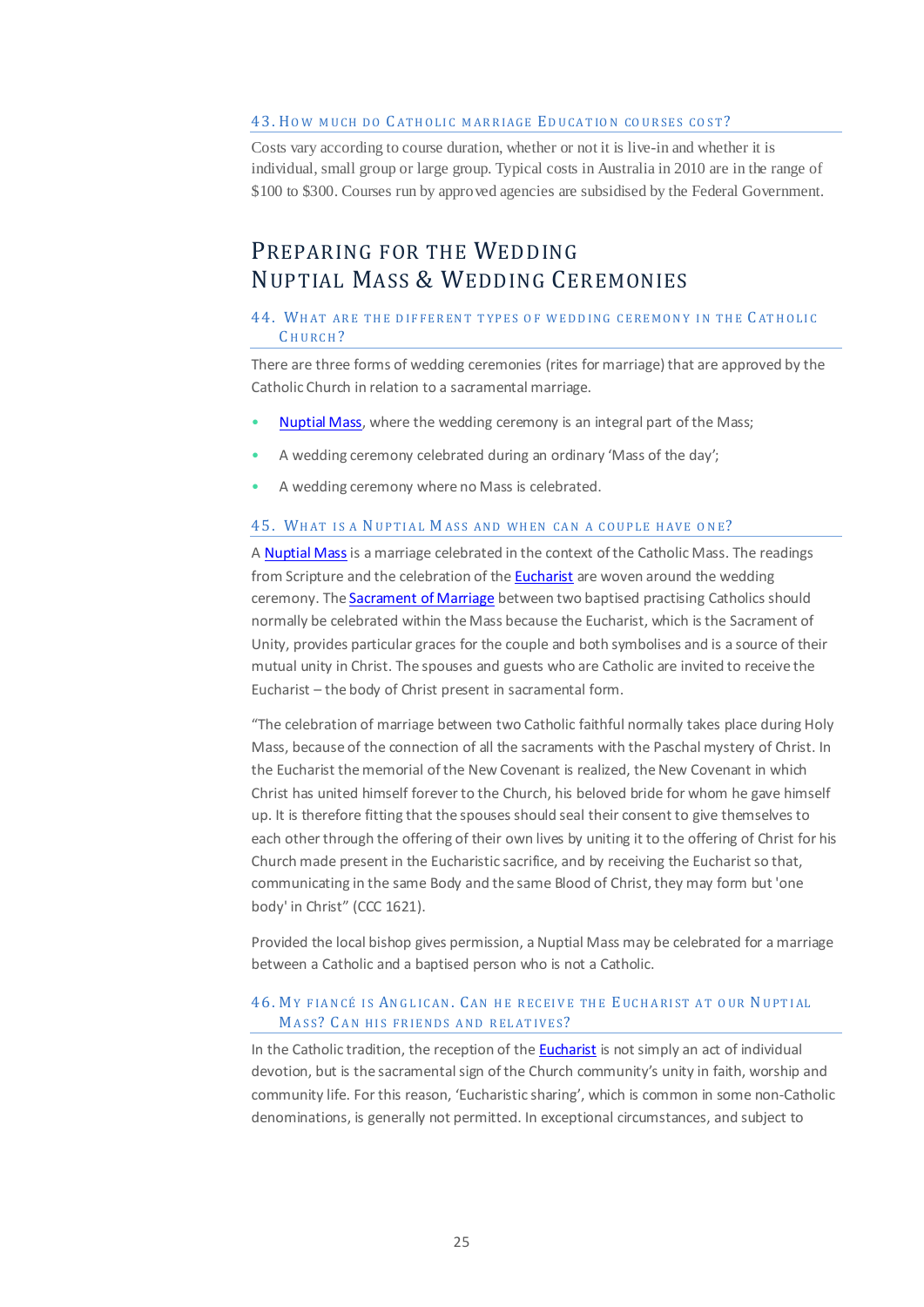specific conditions<sup>9</sup>, the local bishop may give approval for the non-Catholic partner to receive the Eucharist at [a Nuptial Mass.](#page-34-3) Non-Catholic friends and relatives, however, would not normally be given approval to receive the Eucharist.

To avoid embarrassment, the priest would normally explain the Catholic tradition and invite non-Catholics to come forward during the distribution of the Eucharist, with their arms crossed, to receive a blessing.

# <span id="page-25-0"></span>47. WE JUST WANT A SIMPLE CEREMONY, WITHOUT A MASS. IS THAT POSSIBLE WITH THE CATHOLIC CHURCH?

You can have a wedding ceremony within a celebration of God's Word. The ceremony includes prayers for the couple, some appropriate readings from Scripture, the marriage ceremony itself and the nuptial blessing. This ceremony does not includ[e Mass](#page-34-3) or the Eucharist and is common for couples of different Christian traditions or mixed faith.

# <span id="page-25-1"></span>48. IF A CATHOLIC MARRIES SOMEONE FROM ANOTHER FAITH, MAY THEY HAVE MASS WITH THE CEREMO NY?

Whilst a marriage between a Catholic and a person of a non-Christian faith may be celebrated in a church, the wedding ceremony would not normally includ[e Mass.](#page-34-3) If there is a compelling reason, the local bishop has authority to approve a Nuptial Mass.

#### <span id="page-25-2"></span>49. IS THE WEDDING STILL A SACRAMENT IF THERE IS NO MASS?

Provided that the Church requirements for [a valid marriage](#page-37-0) are met, the marriage between two baptised Christians is sacramental whether or not it is solemnised at [a Mass.](#page-34-3)

## <span id="page-25-3"></span>50. MAY WE GET MARRIED ON ANY DAY OR AT ANY TIME OF THE YEAR, FOR EXAMPLE DURING LENT?

Catholic weddings are not held on Holy Thursday, Good Friday or Holy Saturday. Also, for practical reasons, a [parish](#page-35-0) may limit the times and days when they will allow a wedding. For instance, many parishes will not allow weddings to be scheduled late on Saturday afternoons, to avoid conflict with the Saturday evenin[g Mass,](#page-34-3) or on Sundays when there are competing parish commitments such as Confirmations or First Communion.

In addition, there are other occasions, for example on Sundays and some special feast days, when [a Nuptial Mass](#page-34-3) may not be celebrated. The issue on these days is, more accurately, what readings may be used when a wedding is celebrated during Mass. We may still celebrate a wedding during Mass on these days, but the readings and liturgical practices must be those assigned for that day. On the days when a Nuptial Mass is not allowed, a wedding may be celebrated outside of Mass using the approved readings for weddings.

Early consultation with your parish regarding dates and times is advised.

# <span id="page-25-4"></span>THE WEDDING CEREMONY

.

#### <span id="page-25-5"></span>51. WHAT IS A C ATHO LIC WEDDING LIT URGY?

Marriage in the Church is not a private affair where the couple can design their ow[n liturgy,](#page-34-2) their own vows, and their own songs. It is an official public [rite](#page-35-3) of the Church -- a celebration

Directory for the Application of Principles and Norms on Ecumenism 1993, para 131.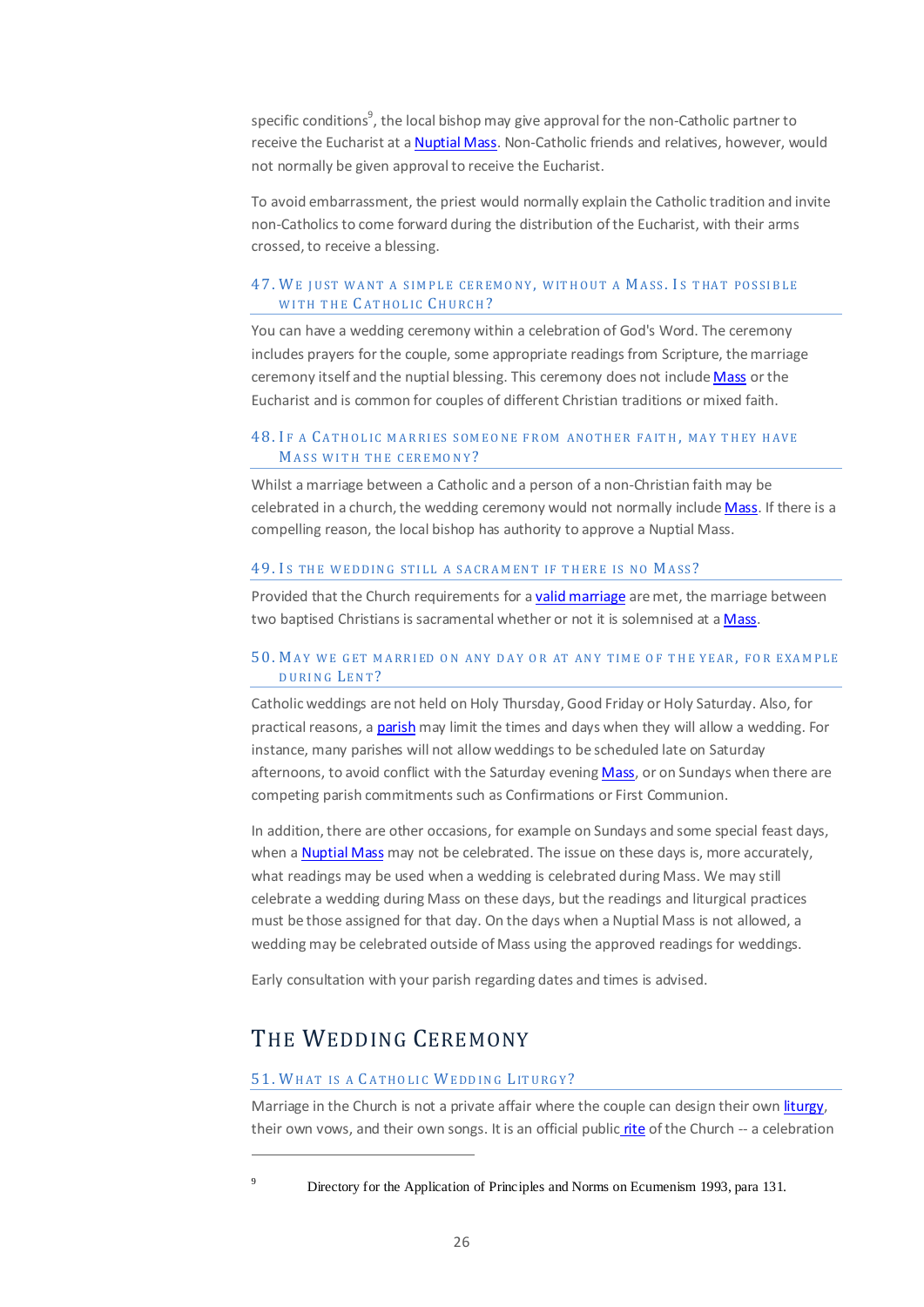of the couple, who are the ministers of the Sacrament, but at the same time a celebration of the whole Church.

As such, Catholic weddings follow the general norms for liturgical celebrations. However, there are a number of options available for you to choose that will enable you to enrich the celebration with expressions of your own faith. The priest will assist you in understanding the nature of the liturgy, and the various options available regarding music, readings, and the ritual. Reflecting prayerfully on these together can be an important part of your spiritual preparation for the sacrament.

The wedding liturgy should be planned to encourage the participation of the congregation through song and prayer. It should express both your faith and commitment and that of the gathered community. It provides an opportunity for the community to pray for you, and to promise you their support in your married life.

You[r parish](#page-35-0) may provide you with a workbook for planning the liturgy. Alternatively, the following internet Web sites provide a detailed planning guide.

### <http://www.catholicaustralia.com.au/page.php?pg=sacraments-wedding1>

<http://www.litcom.net.au/publications/prepmaterials/celebratingmarriage.php>

#### <span id="page-26-0"></span>52. WHAT RO LES O R M INIST RIES O F T HE LIT URGY ARE T H ERE F OR M Y F RIENDS OR RELATIVES TO PARTICIPATE IN?

There are a variety of ministries in each **liturgical celebration**. Some roles can only be filled by a Catholic (for example, a[n Extraordinary Minister of Holy Communion\)](#page-34-0); other ministries, like that of reader, may be done by qualified persons of other faith traditions. You should discuss this with you[r parish priest.](#page-35-1) You should keep in mind that th[e Sacrament of Marriage](#page-36-2) is a sacred [rite](#page-35-3) of the Church and so take care in selecting and preparing people to fill these roles, making sure they have the skills and gifts necessary.

# <span id="page-26-1"></span>STRUCTURE OF THE CATHOLIC RITE OF MARRIAGE

## <span id="page-26-2"></span>INTRODUCTORY [Rites](#page-35-3)

After the entrance procession, the priest greets and welcomes the people and prays the opening prayer.

#### <span id="page-26-3"></span>LITURGY OF THE WO RD

A reading from scripture is followed by the reading orsinging of a psalm and the reading of the gospel. An extra reading from scripture may be included before the Gospel. Then, in the homily, the priest or deacon speaks regarding the sacrament of marriage.

#### <span id="page-26-4"></span>LITURGY OF MARRIAGE

After an introduction and some questions addressed to the couple by the presiding minister, the couple declare their consent to marry. This is followed by the blessing and exchange of rings, and prayers of intercession. If the Liturgy of the Eucharist is not included, the Nuptial Blessing and Lord's Prayer follow.

#### <span id="page-26-5"></span>LITURGY OF THE EUCHARIST

If the marriage is celebrated during Mass, the Liturgy of the Eucharist follows. It incorporates the Lord's Prayer and Nuptial Blessing.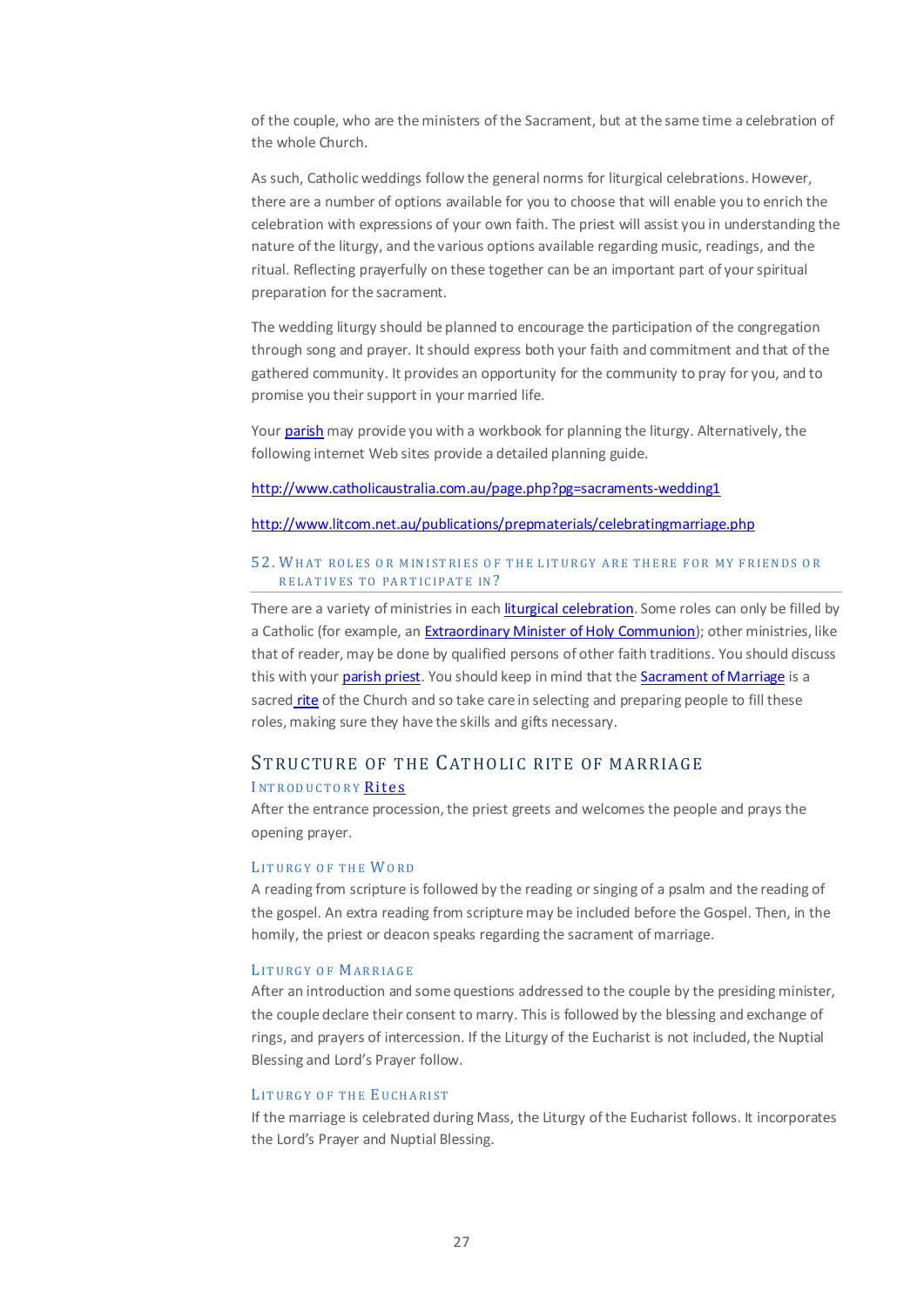#### <span id="page-27-0"></span>CONCLUDING [Rites](#page-35-3)

The marriage register is signed and the priest then blesses the couple and the people.

# <span id="page-27-1"></span>PLANNING THE WEDDING CEREMONY

#### <span id="page-27-2"></span>53. WHAT PARTS OF THE WEDDING CEREMONY CAN WE TAILOR TO OUR SITUATION?

The Entrance Procession may include the liturgical ministers and priest, as well as the bride and groom, family members and attendants. There are many ways to plan it. For example, a liturgical procession followed by procession of the wedding party; attendants entering as couples rather than the bridesmaids alone; bride and groom on their own or accompanied by all parents or relatives in the procession; or the bride escorted by her father or mother.

The Liturgy of the Word follows the format as at any Mass. The readings may be selected from the many options given in the lectionary, or may be other appropriate readings from Scripture. Non-scriptural readings may not be used. The psalm is preferably sung, as is the gospel acclamation. The general intercessions can be crafted by the couple, but should follow a standard format and should address the needs of the world and the universal Church as well as the needs of the couple.

For the Rite of Marriage, the couple should be clearly visible to the entire assembly as they exchange vows, because they are the focus of the [rite.](#page-35-3) There are various options provided for the wording of the vows.

#### <span id="page-27-3"></span>54. WHERE CAN I GET SOME HELP IN PREPARING A BOOKLET FOR OUR MARRIAGE CEREMONY?

There is a book *- When We Marry* - that is available at any Catholic bookshop. It contains all the readings and prayers of the ceremony. It is also available from The Liturgical Commission, GPO Box 282, Brisbane 4000 or by email order[: orders@litcom.net.au](mailto:orders@litcom.net.au) .

#### <span id="page-27-4"></span>55. CAN WE HAVE SONGS WHICH HAVE A DEEP PERSONAL MEANING FOR US?

Music in the Church during liturgies is simply another form of prayer giving praise and worship to God. The music used before or during the liturgy should be clearly identifiable as prayer by all present. Secular love songs and ballads that have personal meaning to the couple are not appropriate in the Church and would be more suitable for the reception. You should consult the local priest regarding suitable music.

#### <span id="page-27-5"></span>56. THE WEDDING REHEARSAL

This may be conducted by th[e priest](#page-35-1) witnessing the marriage, or by [a parish](#page-35-0) wedding rehearsal coordinator. This is part of the preparation process, and offers an excellent opportunity for the wedding party to join together in prayer.

#### <span id="page-27-6"></span>57. DO I HAVE TO HAVE THE SCRIPTURE READING ABO UT "WIVES BE SUBJECT TO YOUR HUSBAND"?

This text from St Paul's letter to the Ephesians, which includes the injunction that "wives be subject to ...", is not about male domination or superiority but about the mutual gift and mutual submission of husband to wife and wife to husband. However, there are many other suitable Scripture readings to choose from. Refer to the booklet *When We Marry,* or ask your [parish priest](#page-35-1) for suggestions.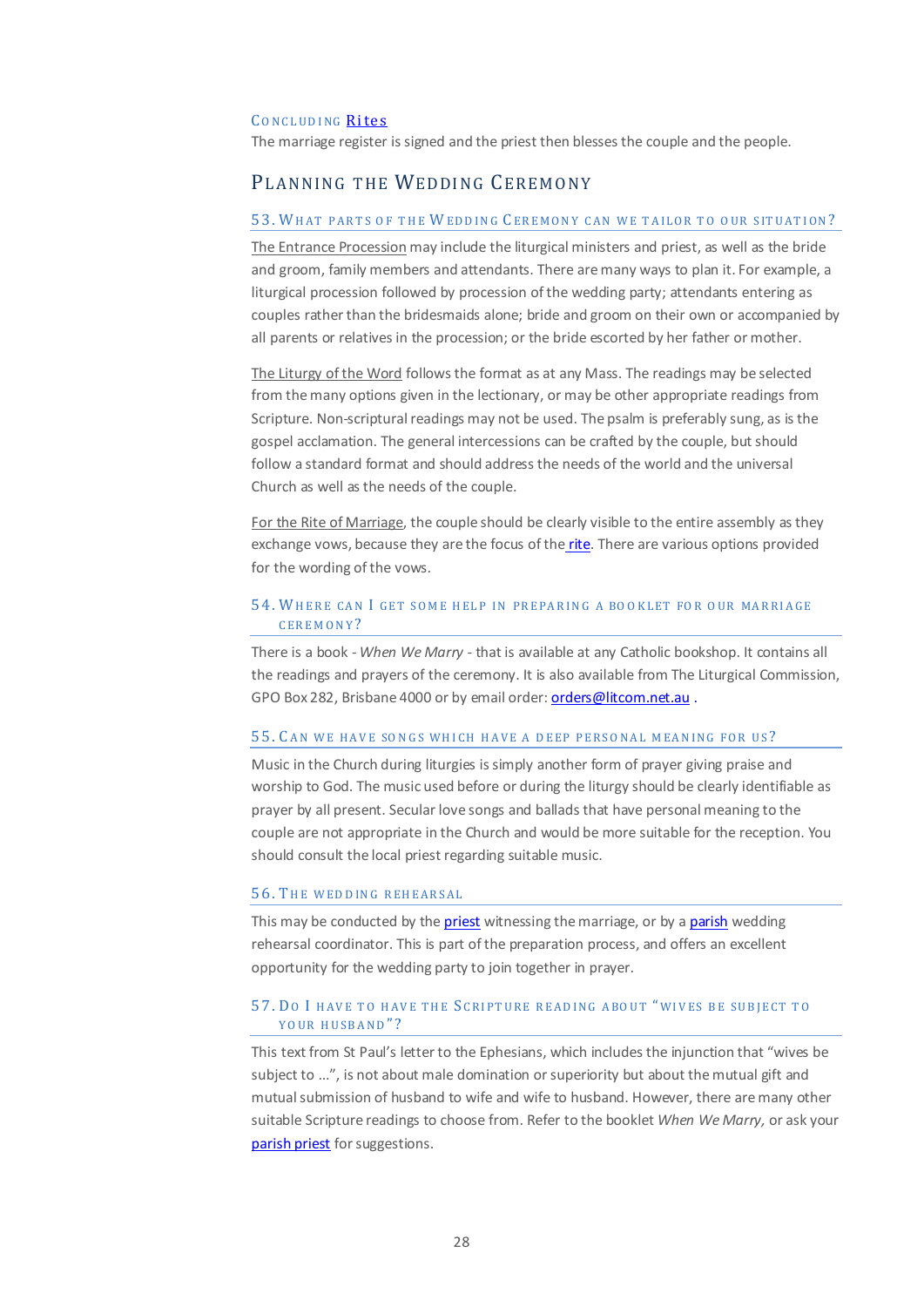#### <span id="page-28-0"></span>58. MAY WE INCLUDE SOME READINGS THAT ARE NOT FROM THE BIBLE?

Non-scriptural readings are not used in the Catholic wedding ceremonies.

#### <span id="page-28-1"></span>59. DO I HAVE TO WEAR A WHITE WEDDING DRESS?

There is no stipulation on what the bride and groom, or the members of the bridal party, should wear. Wedding fashions have changed over the centuries, however, the style of clothing should be in accord with the dignity of the occasion and be respectful of those present.

#### <span id="page-28-2"></span>60. WHAT RULES ARE THERE ABOUT PHOTOGRAPHY?

Photos and videos are important for friends and relatives – and for future children and grand-children. However, the photographer and the photographing should not detract from the dignity of the occasion. The photographer should be discrete in moving around, and everyone should avoid the use of flash lights during the solemn parts of the Mass. There may be specific local rules which you should check with th[e parish priest.](#page-35-1)

## <span id="page-28-3"></span>61. CHILDREN ARE ALREADY INVOLVED IN OUR RELATIONSHIP. MAY THEY HAVE A ROLE IN THE WEDDING?

Depending on their age and ability, your children may be witnesses, attendants or readers. If they are communicating members of the Catholic Church they may also be Extraordinary [Ministers of Holy Communion](#page-34-0) if the presiding [parish priest](#page-35-1) considers this warranted (in particular, that without an 'extraordinary minister' Mass would be unduly prolonged). If there are several younger children, they could each read one of the 'Prayers of the Faithful'. You should discuss the possibilities with the parish priest.

# <span id="page-28-4"></span>62. WHAT MINISTERIAL ROLES COULD MY PARTNER AND I PLAY? MAY WE BE EXTRAORD IN ARY MINISTERS OF HOLY COMMUNION AT THE WEDDING?

Your primary ministerial role during the wedding is to administer the Sacrament of Matrimony to each other. Any secondary ministerial role detracts from this focus and is discouraged.

# <span id="page-28-5"></span>63. DO THE BEST MAN AND MAID OF HONOUR HAVE TO BE CATHOLIC? CAN THEY STILL BE OFFICIAL WITNESSES IF THEY ARE NOT CATHOLIC?

Because the witnesses are representing the worshipping community, the Church prefers that both Best Man and Maid of Honour be Catholic, but it is not mandatory. The other attendants also need not be Catholic. However, it is important that all be instructed in the required courtesies and reverences to avoid disrupting the dignity of the occasion.

#### <span id="page-28-6"></span>64. DO THE BEST MAN AND MAID OF HONOUR HAVE TO BE THE WITNESSES

For a vali[d sacramental marriage](#page-36-2) in the eyes of the Church there must be two witnesses in addition to the 'Official Church Witness' (usually the priest or deacon)[. Canon law](#page-32-1) makes no prescription regarding the witnesses. State law requires that the witnesses be 18 years of age or over.

#### <span id="page-28-7"></span>65. DOES THE SCRIPTURE READER HAVE TO BE CATHOLIC?

The reading of Scripture during a Eucharistic celebration in the Catholic Church is normally done by members of that Church. On exceptional occasions and for a just cause, the bishop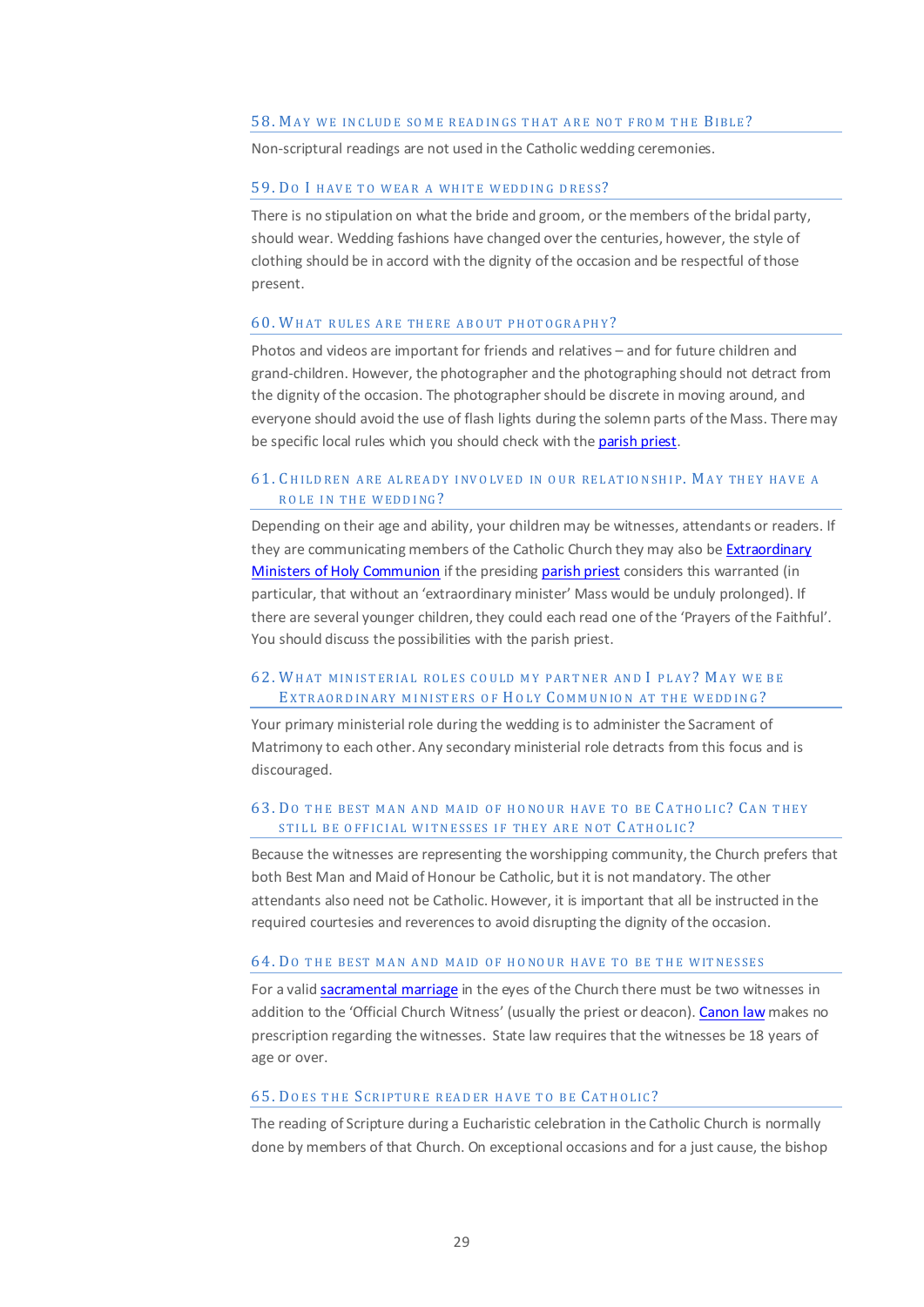of th[e diocese](#page-33-3) may permit a member of another Church or ecclesial Community to take on the task of reader.<sup>10</sup>

#### <span id="page-29-0"></span>66. WILL THE PRIEST ASK, "WHO GIVES THIS WOMAN TO THIS MAN"?

This is not part of the Catholic ceremony, but could be included if requested.

#### <span id="page-29-1"></span>67. WILL THE PRIEST ASK IF ANYONE OBIECTS TO THE WEDDING TO "SPEAK NOW OR FOREVER HOLD YOUR PEACE?"

This is not part of the Catholic ceremony.

#### <span id="page-29-2"></span>68. C AN I WALK UP T HE AISLE WITH MY FIANCÉ, OR DOES MY FATHER HAVE TO ' GIVE ME AWAY'?

The Catholic 'Rite of Marriage during Mass' assumes that the couple would normally proceed to the altar together. This is more in keeping with the Catholic understanding that the couple are the ministers of the Sacrament to each other. However, it is a common custom in Australia for the father or mother of the bride, or both, to escort the bride to the altar.

# <span id="page-29-3"></span>69. MAY WE INCORPORATE OUR FILIPINO [OR OTHER ETHNIC] TRADITIONS IN THE WEDDING?

The Church allows cultural adaptations within the ceremony as long as they are in keeping with the nature and spirit of the liturgy. Such adaptations should not be overpowering, and need to be approved by the presiding priest.

#### <span id="page-29-4"></span>70. DO WE HAVE TO HAVE RINGS?

It is now a common custom in Australia for husband and wife to exchange rings. This, however, is a matter of custom not Church law.

#### <span id="page-29-5"></span>71. WHAT IS THE NUPTIAL BLESSING ?

The Nuptial Blessing is special prayer for the bride and groom invoking God's blessing for their married life together. At [a Nuptial Mass](#page-34-3) it is given just before the Eucharist is distributed. At weddings where there is no Mass, the Nuptial Blessing is given towards the end of the ceremony. You may choose from three approved forms of the Blessing. Because this is a solemn prayer of the Church invoking God's blessing on the couple the Church does not permit personal adaptations of the wording.

#### <span id="page-29-6"></span>72. MAY WE HAVE COMMUNION UNDER BOTH KINDS AT THE WEDDING MASS?

Where both bride and groom are Catholic[, Communion](#page-36-1) under both kinds is permitted for the couple.

#### <span id="page-29-7"></span>73. MAY PEOPLE THROW RICE/CONFETTI / PETALS AFTER THE CEREMONY?

Because of the effort involved in deaning up after the use of confetti, rice or flower petals, most [parishes](#page-35-0) ban their use. Often parishes apply a refundable 'confetti bond' to cover the cost of cleaning up if guests do throw confetti or other material. You should discuss this with th[e parish priest.](#page-35-1)

<sup>&</sup>lt;sup>10</sup> Directory for the Application of Principles and Norms on Ecumenism 133.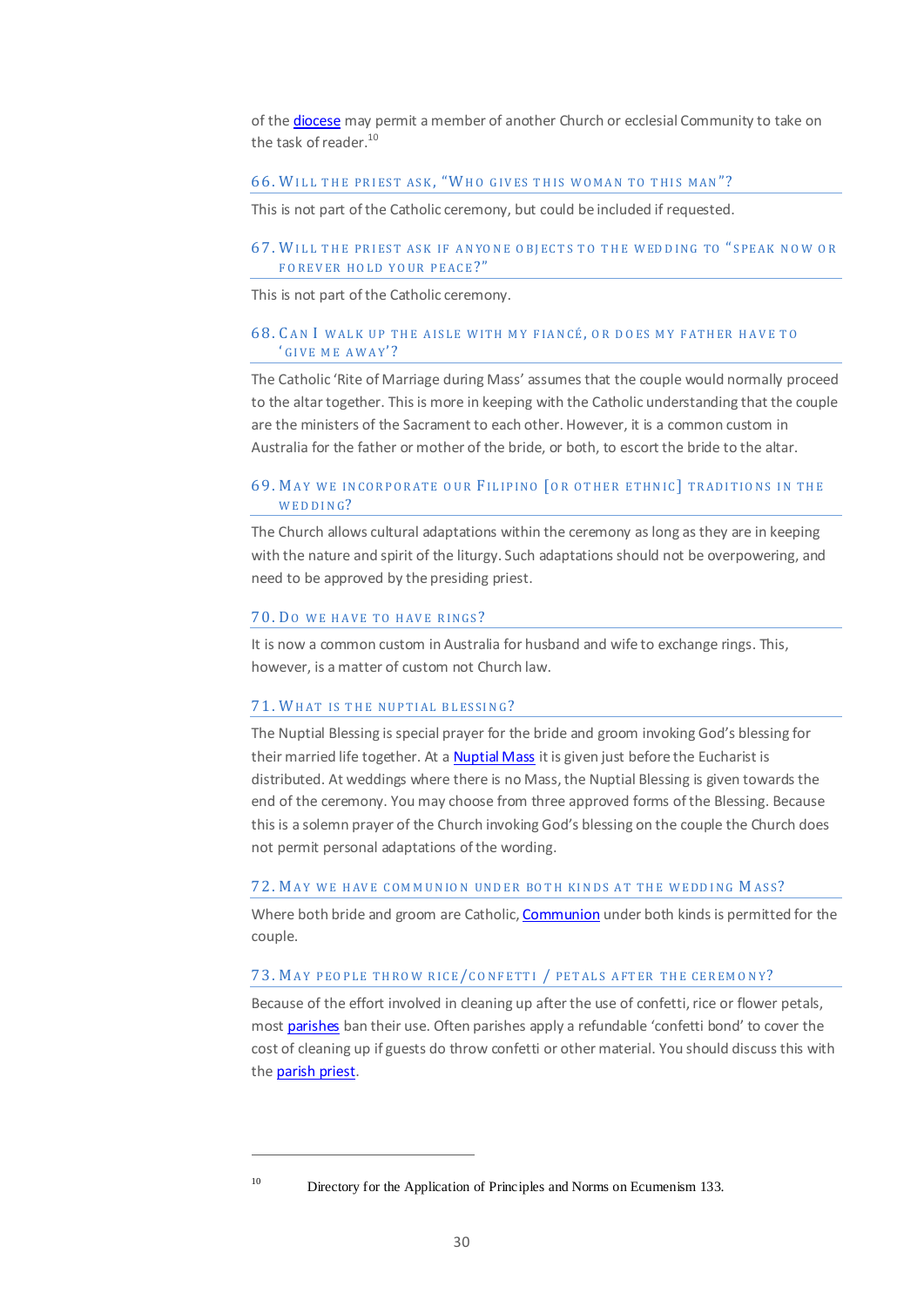# <span id="page-30-0"></span>74. DOES THE BRIDE HAVE TO CHANGE HER NAME AFTER A CATHOLIC WEDDING?

This is a matter of culture and custom not Church law.

# <span id="page-30-1"></span>AFTER THE HONEYMOON

# <span id="page-30-2"></span>75. DOES THE CHURCH OFFER ANY PROGRAMS TO HELP COUPLES TO IMPROVE THEIR MARRIAGE?

Peer ministry for married couples is widespread. Many couples meet in small groups organised by th[e parish](#page-35-0) or by one of the various marriage or family organisations within the Church. Marriage enrichment weekends and seminars are offered in man[y dioceses.](#page-33-3) Some parishes sponsor a retreat day or evening of reflection for married couples. Others offer a mentoring system that matches older couples with younger ones.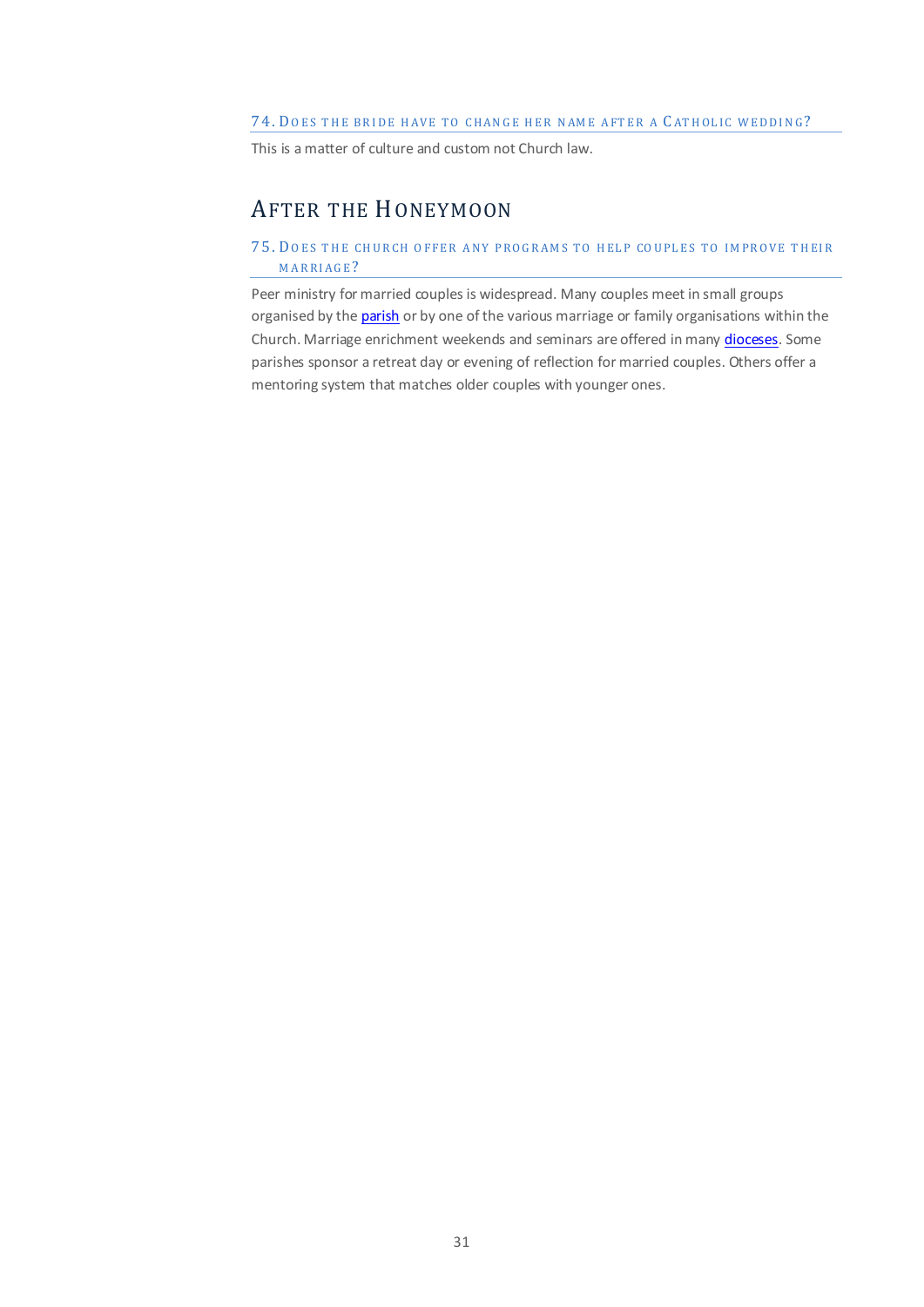# <span id="page-31-2"></span><span id="page-31-1"></span><span id="page-31-0"></span>OTHER REFERENCES

# Catechism of the Catholic Church.

Hypertext version: The Celebration of the Christian Mystery – The Sacrament of Matrimony Download from link: <http://www.vatican.va/archive/catechism/p2s2c3a7.htm>

Code of Canon Law Download from link: [http://www.vatican.va/archive/ENG1104/\\_\\_P3V.HTM](http://www.vatican.va/archive/ENG1104/__P3V.HTM)

<span id="page-31-3"></span>The Christian Family in the Modern World (Familiaris Consortio) DOWN LOAD FROM LINK: HTTP://WWW.VATICAN.VA/HOLY\_FATHER/JOHN\_PAUL\_II/APOST\_EXHORTATIONS/DOCUMENTS/H F JP-II EXH 19811122 FAMILIARIS-CONSORTIO EN.HTML

<span id="page-31-4"></span>Divorce & the Catholic Church: Frequently Asked Questions Bishops Commission for Pastoral Life. Canberra, 2006. Download from link: [Divorce & the Catholic Church](http://www.catholic.org.au/index.php?option=com_docman&task=doc_download&gid=142&ItemId=395)

<span id="page-31-5"></span>Marriage in the Catholic Church – Frequently Asked Questions Bishops Commission for Pastoral Life**,** 2006. Download from link: [Marriage in the Catholic Church](http://www.catholic.org.au/index.php?option=com_docman&task=doc_download&gid=238&ItemId=395)

# <span id="page-31-6"></span>God's Gift of Life & Love: A Pastoral Letter to Catholics on Natural Fertility Methods

Bishops Commission for Pastoral Life**,** 2009. Download from link: [God's gift of life and love](http://www.catholic.org.au/index.php?option=com_docman&task=doc_download&gid=914&ItemId=395)

<span id="page-31-7"></span>The Sacramentality of Marriage. Grace for Marriage and Family Life Bishop Peter Elliott, 2001. Download from link: [http://www.kwl.com.au/httpdocs/Articals/The%20Sacramentality%20of%20Marriage.%20Grace%20f](http://www.kwl.com.au/httpdocs/Articals/The%20Sacramentality%20of%20Marriage.%20Grace%20for%20Marriage%20and%20Family%20Life.htm) [or%20Marriage%20and%20Family%20Life.htm](http://www.kwl.com.au/httpdocs/Articals/The%20Sacramentality%20of%20Marriage.%20Grace%20for%20Marriage%20and%20Family%20Life.htm)

#### <span id="page-31-8"></span>The Sacrament of Marriage

Includes discussion of marriage preparation, details of the wedding ceremony and FAQs on marriage in the Catholic Church <http://www.catholicaustralia.com.au/page.php?pg=sacraments-marriage>

<span id="page-31-9"></span>Catholic Society for Marriage Education Download from link: <http://www.csme.catholic.org.au/>

<span id="page-31-10"></span>Catholic Inquiry Centre Download from link: <http://www.catholicenquiry.com/>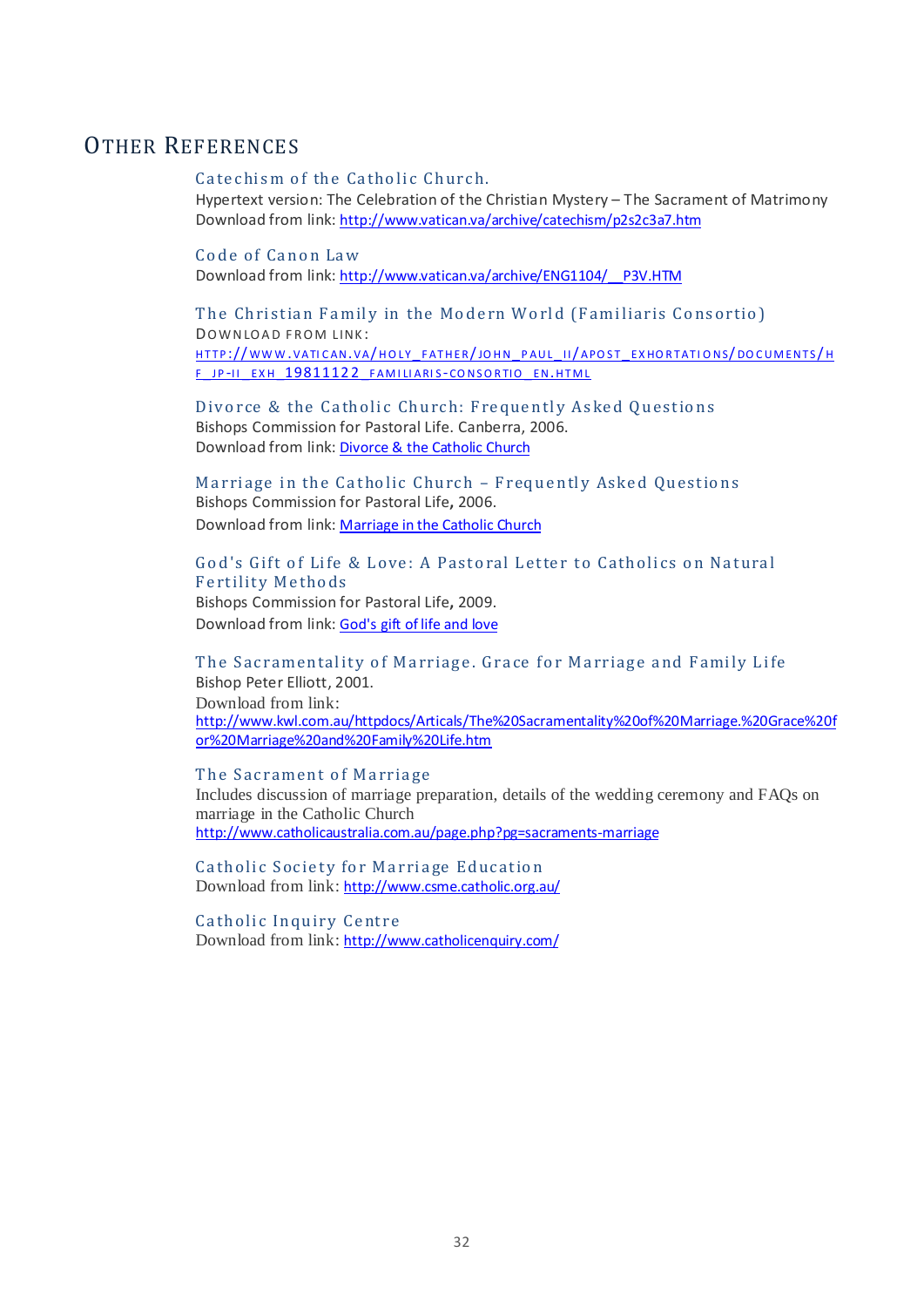# <span id="page-32-1"></span><span id="page-32-0"></span>GLOSSARY OF TERMS

# CANON LAW:

The Canon Law of the Catholic Church is a fully developed legal system, with all the necessary elements: courts, lawyers, judges, a fully articulated legal code and principles of legal interpretation. The Code of Canon Law 1983, referred to in this document, is the body of Church Law promulgated by Pope John Paul II on 25 January, 1983. It is binding on all baptised members of the Latin (or Roman) Catholic Church.

Canon law regarding marriage in the Catholic Church prescribes certain rules, give discretion on some rules to the local bishop and give discretion in other areas to the local priest. Apart from these, neither the bishop nor priests may impose restrictions or requirements beyond those already defined by canon law.

Eastern Rite Churches which are in communion with the Pope have their own Code of Canon Law (Code of Canons of Oriental Churches, 1990) which governs their members. The laws regarding marriage for members of Eastern Rite Churches differ in some respects from those of the Latin Church.

The English edition of the Code of Canon Law is available at the Vatican web site: [http://www.vatican.va/archive/ENG1104/\\_INDEX.HTM](http://www.vatican.va/archive/ENG1104/_INDEX.HTM)

# <span id="page-32-2"></span>CANONICAL FORM:

Canonical form refers to conditions required under th[e Canon Law of the Catholic Church](#page-32-1) for a valid marriage where one or both parties are Catholic. For the marriage of a Catholic to be valid, it would be celebrated in a Catholic Church, by the local bishop or the local parish [priest](#page-35-1) (or a priest or deacon delegated by either of them) and before two adult witnesses. For a valid reason, a [dispensation](#page-33-4) from the canonical form can be obtained, for example for the marriage ceremony to be in a different location than a Catholic Church, or for a minister of another Christian denomination to be the celebrant.

# <span id="page-32-3"></span>CATECHISM OF THE CATHOLIC CHURCH

The Catechism of the Catholic Church (or CCC) is a statement of the Church's faith and of Catholic doctrine. Pope John Paul II declared it to be "a valid and legitimate instrument for ecclesial communion and a sure norm for teaching the faith".<sup>11</sup>

The English edition of the Catechism is available from the Vatican web site: **[http://www.vatican.va/archive/ENG0015/\\_INDEX.HTM](http://www.vatican.va/archive/ENG0015/_INDEX.HTM)**

<sup>&</sup>lt;sup>11</sup> John Paul II, Apostolic Constitution Fidei Depositum on the Publication of the Catechism of the Catholic Church, Libreria Editrice Vaticana. 11/10/992.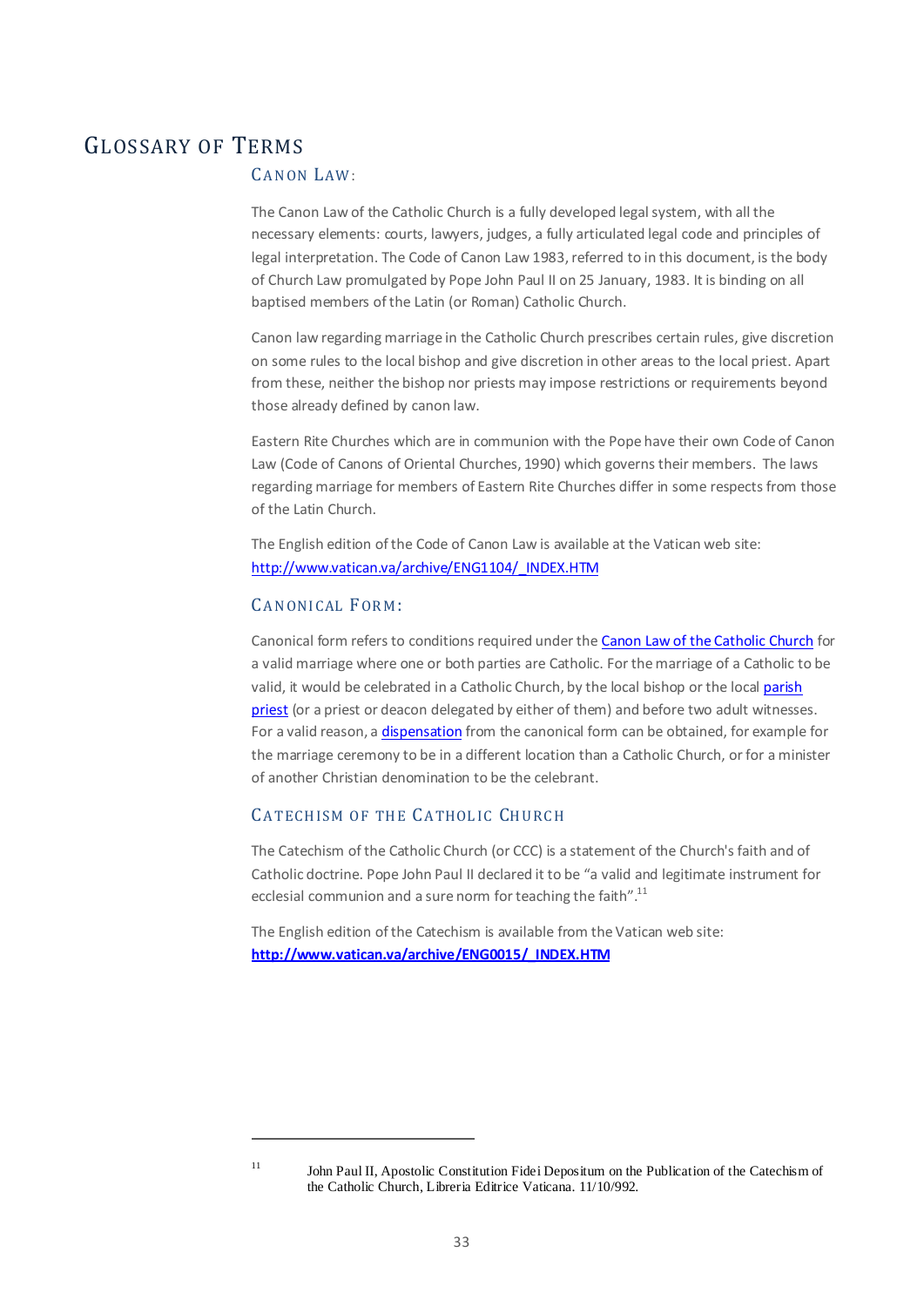#### <span id="page-33-0"></span>CONSENT (CCC 1625-1632.)

In addition to being free to marry, both parties must intend marriage. In the Catholic Church, it is consent that creates marriage. Consent consists in a human act by which the partners mutually pledge themselves to each other. Consent must be a free act of the will of the consenting parties, free of any coercion or grave external fear. If freedom is lacking, the consent is invalid and the marriage i[s invalid.](#page-37-0)

# <span id="page-33-1"></span>CONSCIENCE & THE CATHOLIC CHURCH

Pope John Paul II taught that conscience is an "interior dialogue of man with himself" about right and wrong.<sup>12</sup> Conscience is a judgment of reason by which a person recognizes the moral quality of a concrete act (CCC 1976). A person must always obey the certain judgment of his conscience (CCC1800). However, one's conscience can remain in ignorance or make erroneous judgments (CCC1801). Every person, therefore, has a lifelong obligation to form their conscience especially, in the case of Catholics, by seeking to understand the teaching of Scripture and of the Church (CCC 1794).

# <span id="page-33-2"></span>CONVAL ID ATION

There are many baptised Catholics whose marriages do not meet the legal requirements of the Church. A common situation is where the marriage took place in a civil ceremony or in a non-Catholic church without prior approval of the bishop. Such marriages may be valid in the eyes of the State but are invalid in the eyes of the Church.

Validation or convalidation of marriage is the process under [Canon law](http://en.wikipedia.org/wiki/Canon_law_(Catholic_Church)) (Canons 1156-1160) by which a couple can seek to have a valid sacramental marriage.

Provided that there are no impediments to a Catholic marriage, the convalidation ceremony, through the mutual consent of the couple before the priest and witnesses, confers the sacramental marriage.

The convalidation ceremony is a true marriage ceremony, but simpler than a normal wedding. However, through discussion with th[e parish priest,](#page-35-1) it may be kept simple and discrete or incorporated into the liturgy of the Mass.

See als[o RETROACTIVE VALIDATION](#page-35-2) (also referred to as radical sanation)

#### <span id="page-33-3"></span>DIOCESE

.

A Diocese is the district under the spiritual authority and pastoral care of a bishop. It is divided into [Parishes.](#page-35-0)

#### <span id="page-33-4"></span>**DISPENSATION**

A dispensation is the relaxation, for good and valid reasons, of the Church's law in a particular case. It only relates to purely Church laws, for example the requirement that a Catholic marriage should take place in a Catholic Church. Dispensations cannot be given

<sup>&</sup>lt;sup>12</sup> John Paul II. Veritatis Splendor, Encyclical Letter, Vatican, 1993. Para. 58.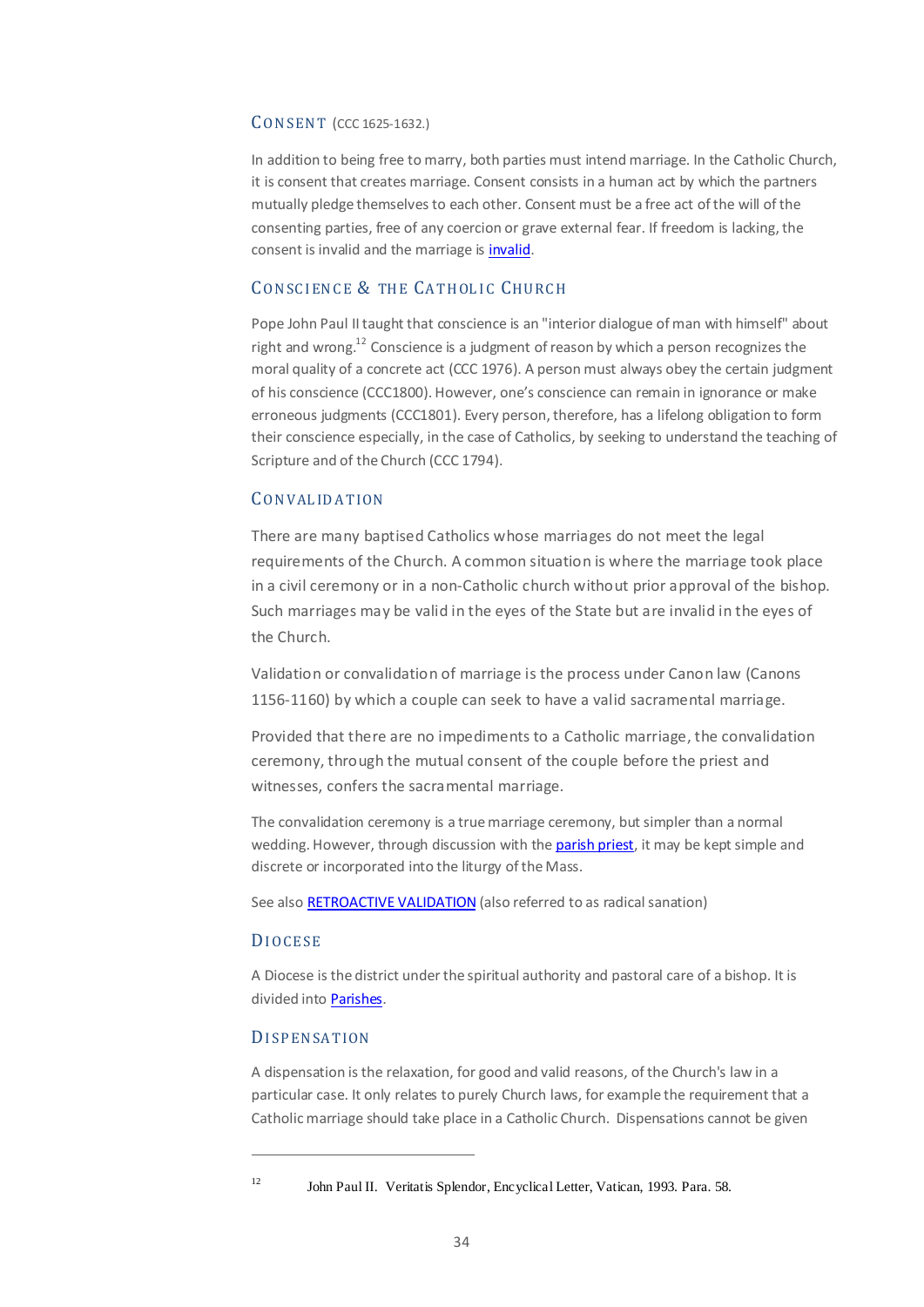from Church doctrine which has its origin in divine law, for example Jesus' teaching on divorce. Canon law specifies where dispensations may be granted and who has the authority.

# <span id="page-34-0"></span>EXTRAORDINARY MINISTER OF HOLY COMMUNION

An extraordinary minister of Holy Communion in the Catholic Church is, under the Code of Canon Law, an acolyte or other baptised Catholic deputed, in certain specified circumstances, to distribute Holy Communion (Can. 910). The term "extraordinary" distinguishes such a person from the ordinary (normal) minister of Holy Communion, namely a bishop, priest or deacon. "Extraordinary" also refers to the circumstances, namely that the priest is prevented from distributing Holy Communion due to injury, age or some other significant reason, or when the number of faithful coming to Communion is so great that the celebration of Mass would be unduly prolonged (*Redemptionis sacramentum*, 158).

Refer: *Redemptionis Sacramentum*, "On certain matters to be observed or to be avoided regarding the Most Holy Eucharist" (2004).

[http://www.vatican.va/roman\\_curia/congregations/ccdds/documents/rc\\_con\\_ccdds\\_doc\\_2](http://www.vatican.va/roman_curia/congregations/ccdds/documents/rc_con_ccdds_doc_20040423_redemptionis-sacramentum_en.html) [0040423\\_redemptionis-sacramentum\\_en.html](http://www.vatican.va/roman_curia/congregations/ccdds/documents/rc_con_ccdds_doc_20040423_redemptionis-sacramentum_en.html) 

## <span id="page-34-1"></span>IMPEDIMENT

In the Canon Law of the Catholic Church, a canonical impediment is a legal obstacle that prevents a sacrament from being performed validly and/or licitly. Impediments are either from divine law, and so cannot be dispensed, or from Church law and, for a good and valid reason, may be dispensed by the competent Church authority (typically, the local bishop).

# <span id="page-34-2"></span>LITURGY / LITURGICAL ACT

A liturgy is the customary public worship done by a specific religious group, according to its particular traditions. In the Christian tradition it means the participation of the People of God in the Work of God. It refers to the celebration of divine worship and the proclamation of the Gospel, and in this it is participation in Christ's own prayer to the Father in the Holy Spirit. (CCC1069-1073.)

Of particular importance for liturgy is the action and full participation of the congregation as a body. The liturgical act is done by every individual, not as an isolated individual, but as a member of a body which is the "we" of the prayers. Its structure is different from that of any other collection of people meeting for a common purpose. In the liturgical act the celebrating individual becomes part of this body, the "Church", the body of Christ. (CCC1140.) This is true also with the liturgy of marriage. Whilst it is the couple who are the ministers, the celebration of the sacrament takes place amongst the community of Church; it is witnessed by the Church; and the Church as a whole prays for, rejoices with and welcomes the couple into a new ministry within the Church. (CCC 1630-1631.)

#### <span id="page-34-3"></span>MASS

The Mass is the complex of prayers and ceremonies that make up the Eucharistic celebration in the liturgical rites of the Catholic Church.

A Nuptial Mass is a marriage celebrated in the context of the Catholic Mass. The readings from Scripture and the celebration of the Eucharist are woven around the wedding ceremony. (CCC1621-1622.)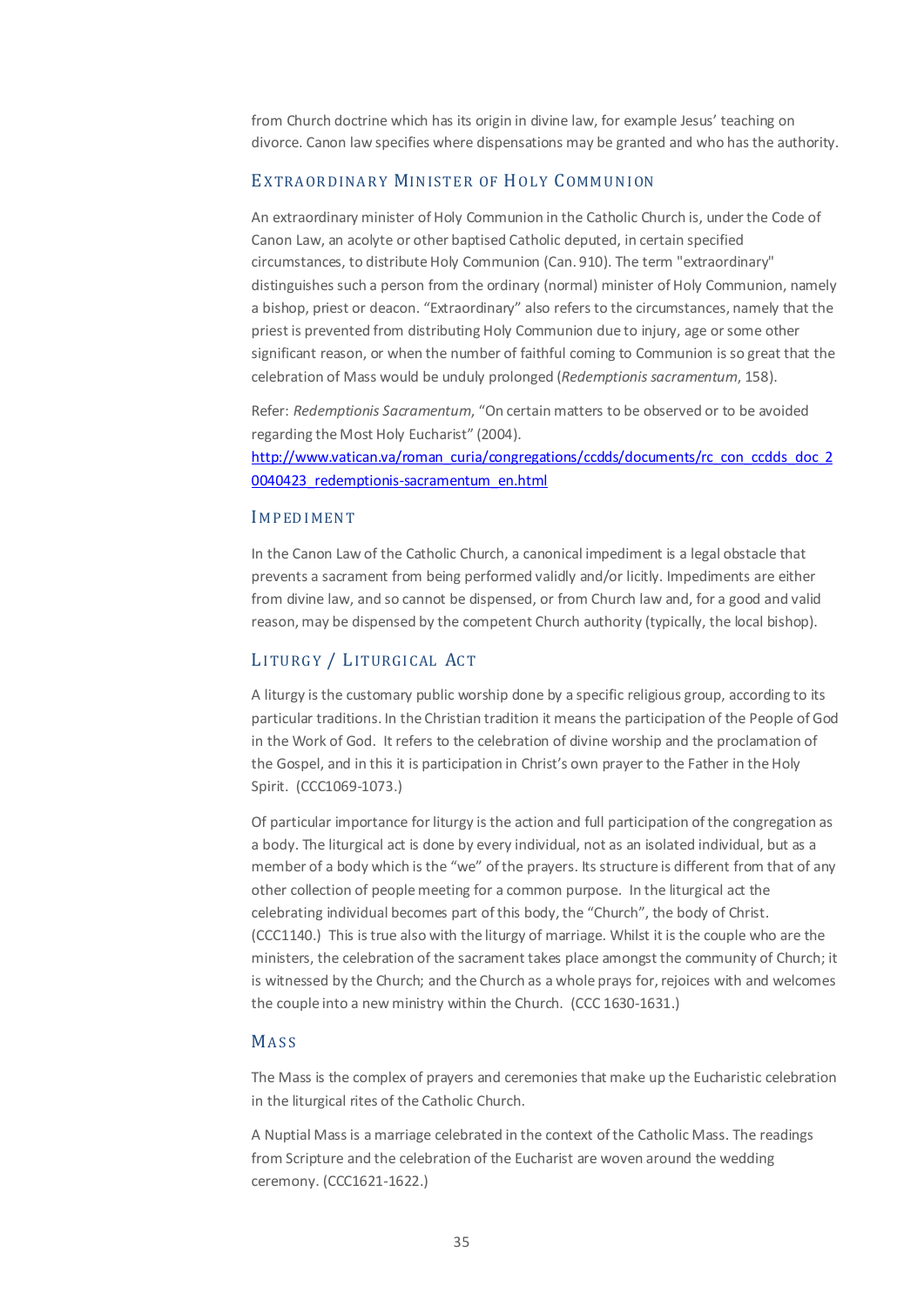# <span id="page-35-0"></span>PARISH

A parish is typically the territorial unit served by a parish church or local church. It also refers to the community of baptised Catholics who attend the local church and whose pastoral care, under the authority of the diocesan bishop, is entrusted to a parish priest.

#### <span id="page-35-1"></span>PARISH PRIEST

The parish priest exercises the pastoral care of the Church community entrusted to him under the authority of the diocesan bishop, so that for this community he may carry out the offices of preaching the Gospel, administering the sacraments and ministering to those especially with spiritual needs.

# <span id="page-35-2"></span>RETROACTIVE VALIDATION ( RADICAL SANATION)

The retroactive validation of a[n invalid marriage](#page-37-0) is its subsequent validation without the renewal of consent, granted by the competent authority (typically, the local bishop). It involves a dispensation from an [impediment](#page-34-1) if there is one and from th[e canonical form](#page-32-2) if it had not been observed. (Can. 1161 §1).

#### <span id="page-35-3"></span>**RITE**

A Christian rite comprises the manner of performing the diverse services for the worship of God, including formal prayers and blessings, the administration of the sacraments including the **Sacrament of Marriage**, and the service of the Holy Eucharist, the Mass.

In a slightly different sense we call the whole complex of the services, or liturgical tradition, of any Church or group of Churches a rite. For example, we speak of the Latin or Roman Rite, the Byzantine Rite, and various Eastern rites. In this case it refers to the distinctive liturgical practices of the different Churches. (CCC 1200-1206.)

#### <span id="page-35-4"></span>RITE OF MARRIAGE

The 'Rite of Marriage' is the official guidance of the Catholic Church regarding which details and wording are essential (for example in regard to the wedding vows, the words of 'consent'), where there may be choice (for example regarding which readings from scripture are used), and where there may be cultural variations in the ceremony (for example, the exchange of wedding rings). The *Rite of Marriage* specifies these details for:

- the order of a Catholic wedding ceremony during Mass;
- the order of a Catholic wedding ceremony outside of Mass; and
- **the order of a wedding between a Catholic and an unbaptised person.**

## <span id="page-35-5"></span>SACRAMENT

A sacrament is an outward sign, instituted by Christ and entrusted to the Church, by which invisible grace, divine life, is communicated to the receiver. The outward visible rites by which a sacrament is celebrated signify and make present the graces proper to the sacrament. A sacrament bears fruit in those who receive it with the required dispositions.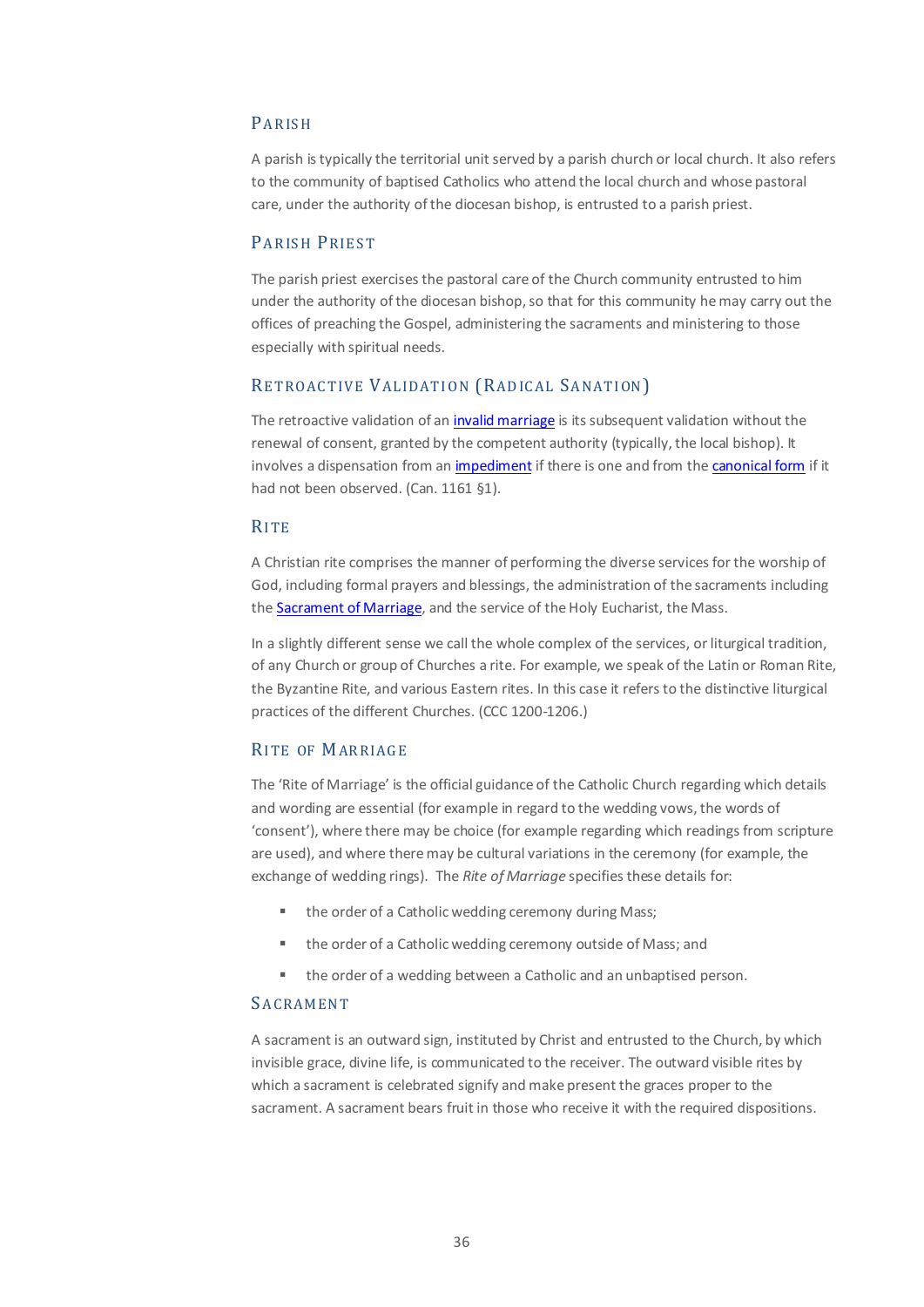The fruit of sacramental life is both personal and ecclesial. For every one of the faithful on the one hand, this fruit is life for God in Christ Jesus; for the Church, on the other, it is an increase in charity and in her mission of witness. (CCC 1131-1134.)

# <span id="page-36-0"></span>SACRAMENT OF BAPTISM

The Sacrament of Baptism is the basis of the whole Christian life, the gateway to life in the Spirit, and the door which gives access to the other sacraments. Through Baptism we are freed from sin and reborn as children of God; we become members of the Body of Christ, are incorporated into the Church and made sharers in her mission: "Baptism is the sacrament of regeneration through water in the word." (CCC 1213-1274.)

A 'Baptismal Certificate' is a document, kept at th[e parish](#page-35-0) where a baptism took place, which certifies that a person has been baptised. Any subsequent marriage in the Catholic Church is also registered on the baptismal certificate.

# <span id="page-36-1"></span>SACRAMENT OF HOLY COMMUNION / EUCHARIST

The Sacrament of the Eucharist is the heart and the summit of the Church's life, for in it Christ associates his Church and all her members with his sacrifice of praise and thanksgiving offered once for all on the cross to his Father; by this sacrifice he pours out the graces of salvation on his Body which is the Church. The Eucharist is the memorial of the work of salvation accomplished by the life, death, and resurrection of Christ. It is Christ himself who, acting through the ministry of the priests, offers the Eucharistic sacrifice. And it is the same Christ, really present under the species of bread and wine, who is the offering of the Eucharistic sacrifice. (CCC 1322-1344.)

Communion with the Body and Blood of Christ increases the communicants' union with the Lord, forgives their venial sins, and preserves them from grave sins. Since receiving this sacrament strengthens the bonds of charity between communicants and Christ, it also reinforces the unity of the Church as the Mystical Body of Christ.

Benedict XVI talks of a "profound bond" between the sacrament of the Eucharist and that of marriage, noting how "the liturgy places the celebration of the sacrament of marriage at the heart of the celebration of the Eucharist. [...] In their daily lives, couples must draw inspiration for their behaviour from the example of Christ who 'loved the Church and gave himself up for her.' "<sup>13</sup>

# <span id="page-36-2"></span>SACRAMENTAL MARRIAGE / SACRAMENT OF MARRIAGE / MATRIMONY (CCC 1615, 1639-1642.)

The Catholic Church understands that Marriage is a sacrament instituted by Christ to provide special graces to the couple. Indeed, canon law is even more precise: "a valid marriage cannot exist between two baptized persons without it being by that very fact a sacrament" (Can. 1055 §2).

The consent by which the spouses mutually give and receive one another is sealed by God himself. The covenant between the spouses is integrated into God's covenant with man. In the words of the Pastoral Constitution on the Church in the Modern World: "Authentic

<sup>13</sup> Zenit News Agency, Vatican City, 15/5/2008. http://www.zenit.org/article-22593?I=english.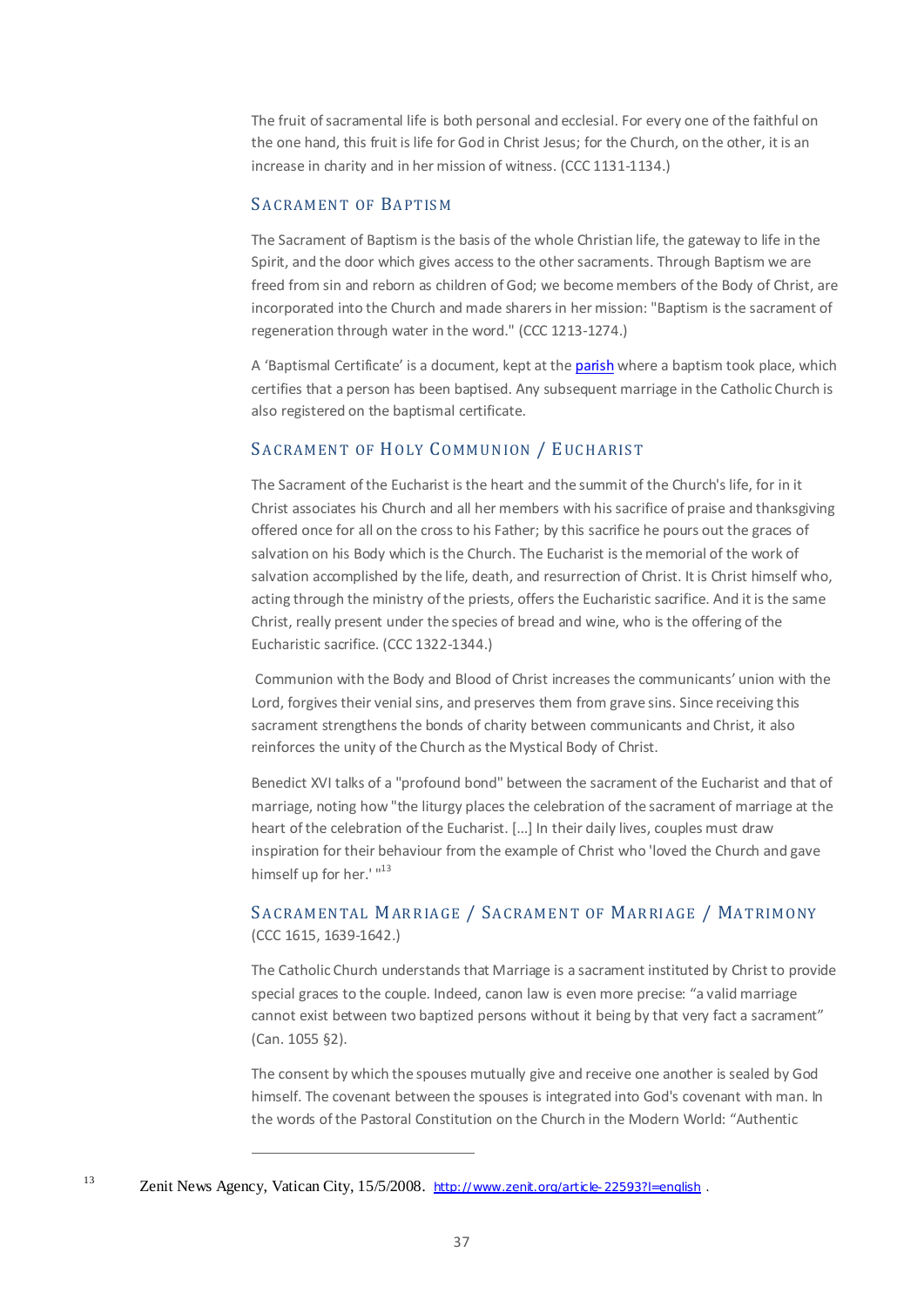married love is caught up into divine love and is governed and enriched by Christ's redeeming power ... so that this love may lead the spouses to God with powerful effect and may aid and strengthen them in sublime office of being a father or a mother."

This grace proper to the sacrament of Matrimony is intended to perfect the couple's love and to strengthen their indissoluble unity. By this grace they: "increasingly advance the perfection of their own personalities, as well as their mutual sanctification, and hence contribute jointly to the glory of God."

Christ is the source of this grace. Christ dwells with them, gives them the strength to take up their crosses and so follow him, to rise again after they have fallen, to forgive one another, to bear one another's burdens and to love one another with supernatural, tender, and fruitful love.

This means that when, for example, two Catholics, two Protestants, or a Catholic and a Protestant marry validly, their marriage is by definition a sacramental marriage. Ironically, not all Protestants agree with this! Lutherans, for example, do not believe that there are seven sacraments, for they accept only two, Baptism and the Lord's Supper. This means that when two baptized Lutherans marry validly in a Lutheran church, they themselves do not believe that their marriage is sacramental. Catholics, in contrast, will unhesitatingly assert that this Lutheran marriage is in fact a sacramental marriage. Simply put, the Catholic Church believes that it is impossible for two baptized people to validly marry without their marriage being a sacrament.

# <span id="page-37-0"></span>[VALID/ INVALID](#page-37-0) MARRIAGE:

.

Both the Church and State have legislation governing who may marry and the conditions required for marriage. If the conditions of Church law are not met (for example, if one of the parties had previously had a valid marriage and their spouse is still alive, or if the marriage is celebrated only in a civil ceremony) the Church considers that marriage to be invalid. In the eyes of the Catholic Church, if a marriage is judged to be invalid, it never existed and a decree of nullity (an annulment) can be issued to this effect. A couple may be validly married according to civil law, even though the marriage is invalid in Church law.

For a Catholic marriage to be [a valid](#page-37-0) [sacramental marriage.](#page-36-2)

- the wedding must be celebrated in the presence of a Catholic priest/deacon/bishop (unless a dispensation is given) and two adult witnesses, normally in public and usually in a church (Can.  $1108 \xi^{1}$ )<sup>14</sup>;
- both parties must be free to be married, that is neither person has a prior valid marriage (Can. (1085 §1);
- both must understand and accept the nature of Catholic marriage, namely that it is a lifelong, faithful partnership which is open to the gift of children (Can. 1101 §2);

<sup>&</sup>lt;sup>14</sup> In some countries civil law requires all marriages to be enacted before civil authorities. In such cases, for there to be a valid sacramental marriage, Catholic Church law requires a religious wedding in addition to the civil ceremony. This may be held before or after the civil ceremony. In Australia, the Catholic minister is recognised by the Federal law as a marriage celebrant. Accordingly, in Australia, a Catholic should have only the religious wedding ceremony in accordance with Church requirements.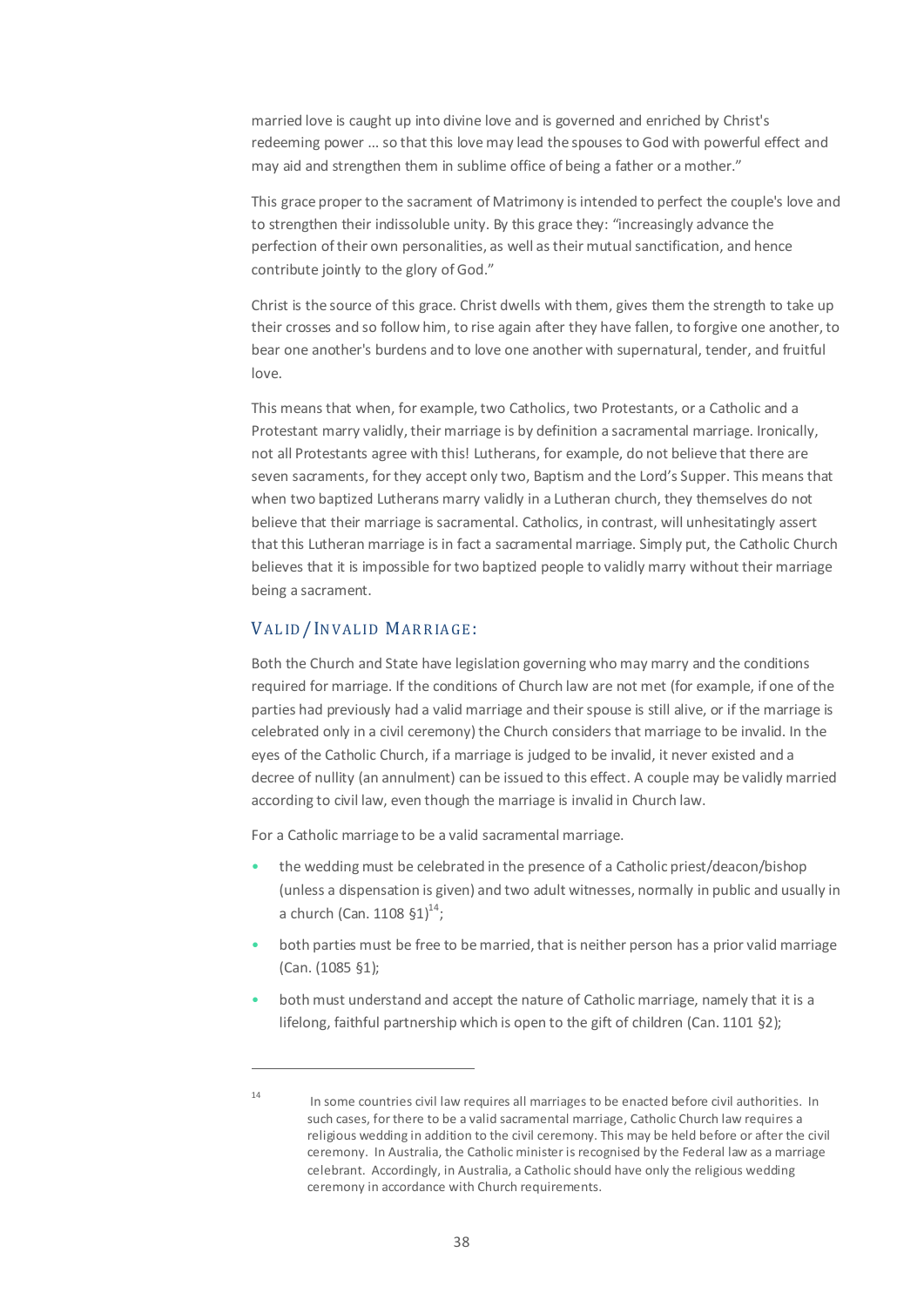- both must be emotionally and psychologically mature and capable of consenting to the marriage and they must freely express their **consent** to give and accept one another irrevocably in order to establish a Catholic marriage (Can. 1095-6); and
- both must be capable of sexual intercourse; that is, neither is incurably impotent at the time of the marriage (Can. 1084 §1).